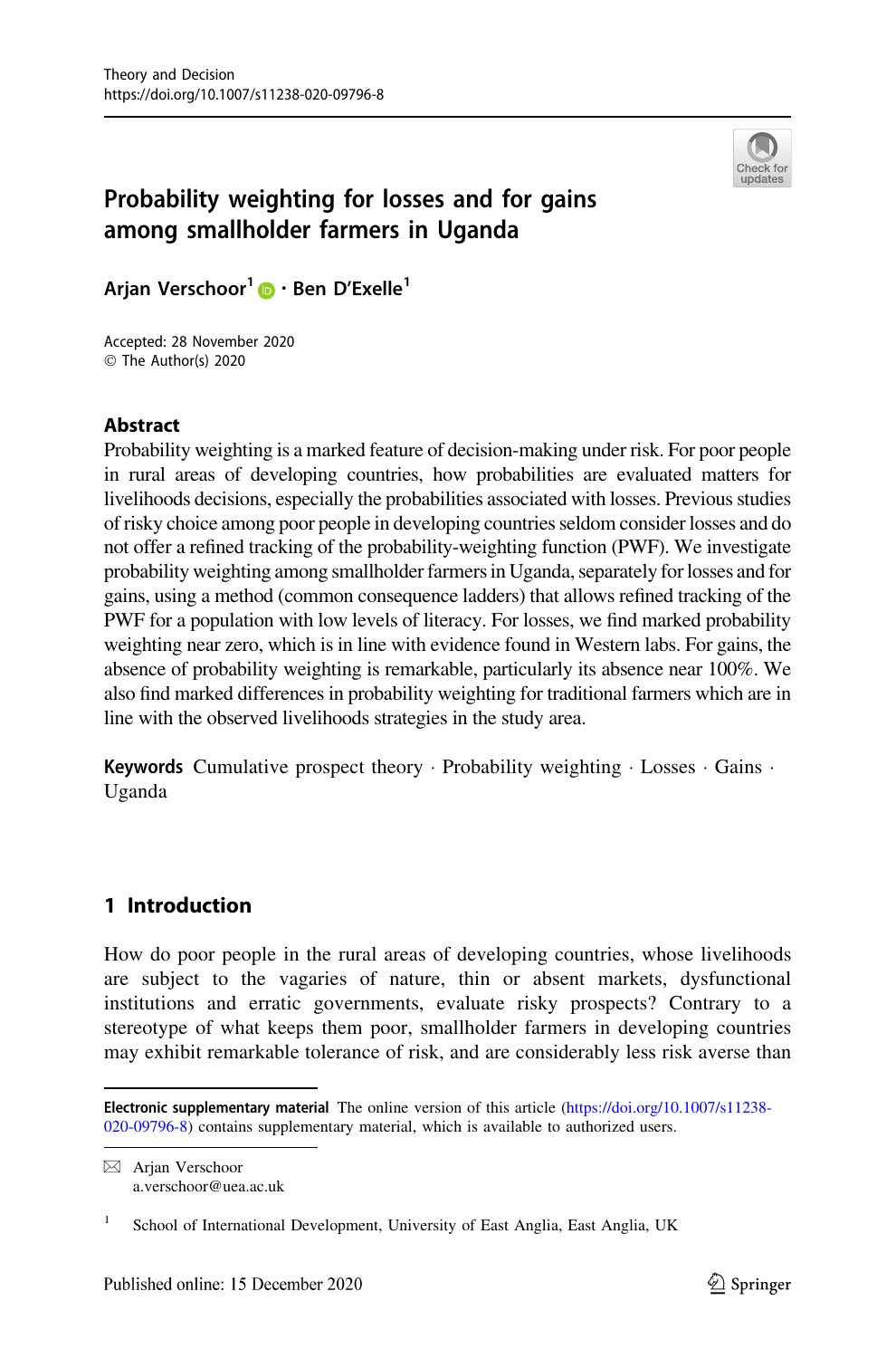<span id="page-1-0"></span>typical Western populations (Vieider et al. [2019\)](#page-35-0). In this study, we investigate, for a sample of smallholder farmers from a developing country, not risk aversion as such but a different aspect of decision-making under risk with important implications for livelihoods decisions: probability weighting.

In risky choice decisions, how probabilities are evaluated is crucial. Economists typically think of this as probabilities of outcomes being transformed into decision weights on those outcomes, through some psychologically plausible nonlinear probability-weighting process. Following Allais [\(1953](#page-34-0)), violations of the independence axiom of expected utility theory have been observed in a large number of experimental studies, which points to the prevalence of nonlinear probability weighting.<sup>1</sup> The rationale for probability weighting that is currently most commonly invoked is due to prospect theory (Kahneman and Tversky [1979;](#page-34-0) Tversky and Kahneman [1992\)](#page-35-0). In prospect theory, the so-called ''diminishing sensitivity'' relative to a reference point is the central organising principle, which governs both the distinct shape of the value function and the shape of the probability weighting function (PWF). In the context of probability weighting, this means that people are less sensitive to changes in probabilities that take place further from a reference probability. For instance, if the reference probability is 0, then weighted probabilities will increase by more when a probability of an outcome changes from 5 to 6% than when it changes from 10 to 11%.

Typically, the reference probabilities 0 and 1 are jointly postulated: the certainty that an outcome will not occur and the certainty that it will occur. Diminishing sensitivity relative to these two reference probabilities produces what Fehr-Duda and Epper  $(2012, p. 569)$  $(2012, p. 569)$  call the "famous inverse S": a PWF that is steep near the reference probabilities of 0 and 100%, and relatively flat in the middle, giving rise to the overweighting of small probabilities and the underweighting of large probabilities (Kahneman and Tversky [1979;](#page-34-0) Tversky and Kahneman [1992;](#page-35-0) Wu and Gonzalez [1996;](#page-35-0) Gonzalez and Wu [1999;](#page-34-0) Starmer [2000](#page-35-0); Takahashi [2011\)](#page-35-0). The inverse S-shaped PWF has been confirmed in the bulk of the large number of experimental studies of probability weighting.<sup>2</sup> The robustness of this finding suggests that diminishing sensitivity relative to the reference probabilities of 0 and 1 provides a good account of how humans transform probabilities into decision weights.

In this study, we investigated as thoroughly as we deemed feasible the probability-weighting habits of small-scale farmers in a poor country. We were motivated by three considerations. First, these farmers are ''experts'' on decisionmaking under risk. Frequent hazards such as droughts, floods, pests, and diseases affect their investments, and getting investment decisions right is a matter of life and death (Fafchamps [2003\)](#page-34-0). To the extent that probability weighting is a bias that

<sup>&</sup>lt;sup>1</sup> Examples include the common consequence effect tests cited in Wu and Gonzalez ( $1998$ , pp. 131–2) and the common consequence and common ratio effect tests reviewed in Starmer [\(2000\)](#page-35-0) and in Fehr-Duda and Epper [\(2012](#page-34-0)).

<sup>&</sup>lt;sup>2</sup> See the reviews of these studies in Wu and Gonzalez ([1996,](#page-35-0) [1998](#page-35-0)), Prelec ([1998\)](#page-35-0), Gonzalez and Wu ([1999\)](#page-34-0), Starmer ([2000\)](#page-35-0), Sugden [\(2004](#page-35-0)), Stott ([2006\)](#page-35-0), Van de Kuilen and Wakker [\(2011](#page-35-0)), and Fehr-Duda and Epper ([2012\)](#page-34-0). Van de Kuilen and Wakker [\(2011](#page-35-0))'s Online Appendix G lists 50 references to studies that find weighting functions that exhibit the inverse-S shape. Studies that report exceptions to the common finding of an inverse S-shaped PWF are listed in Blavatskyy [\(2006\)](#page-34-0).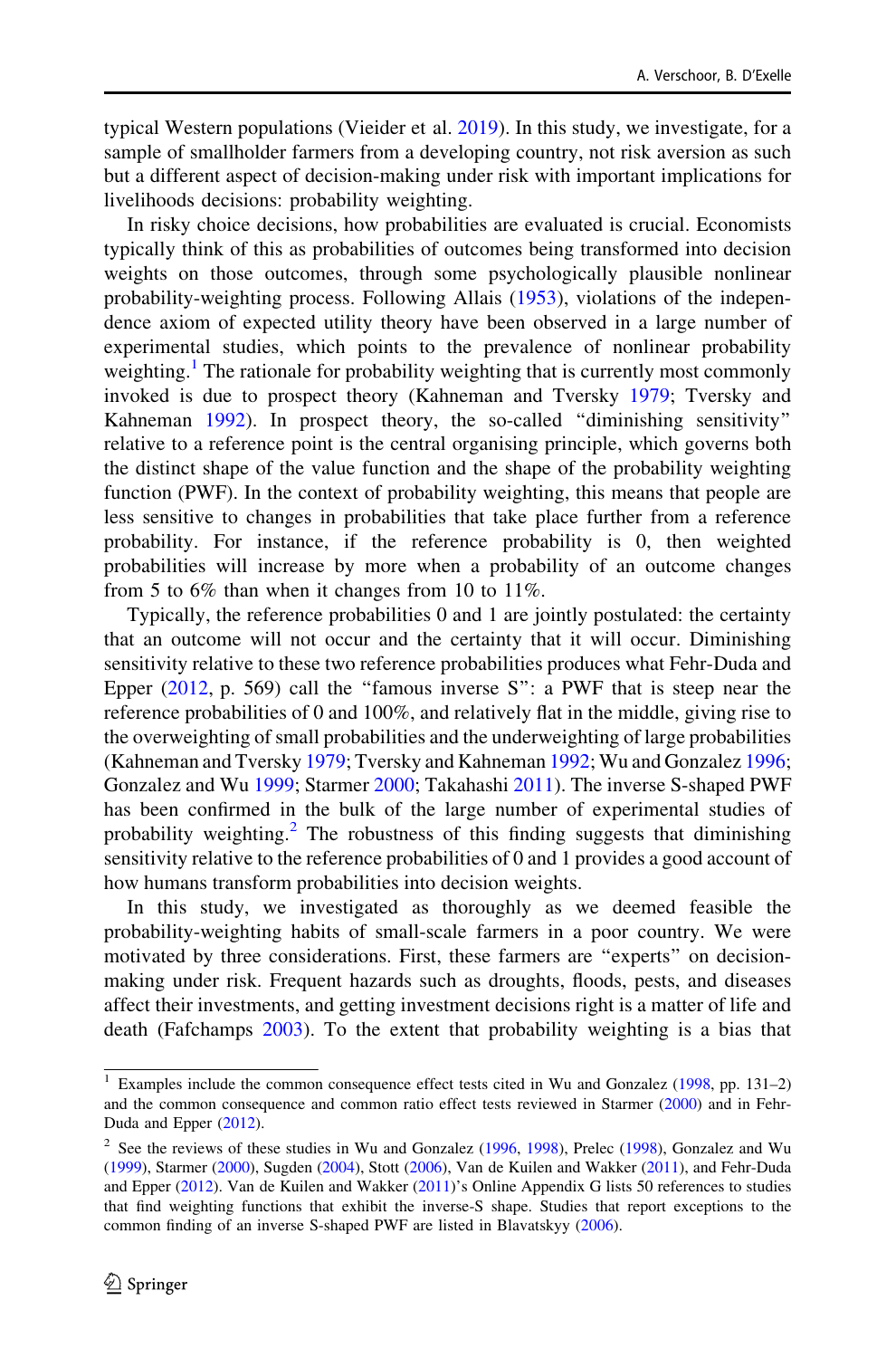experienced decision-makers should be less affected by, nonlinear probability weighting should be less pronounced for such farmers than for typical experimental subjects. Second, most of the experimental literature on nonlinear probability weighting does not obtain a separate PWF for gains and losses; to the best of our knowledge, Vieider et al. [\(2019](#page-35-0)) is the only previous experimental study of risky choice in a developing country that obtains a separate PWF for losses. Since hazards are so common in rural areas of developing countries, losses are a frequent occurrence. Knowing the PWF for losses is therefore important, and we investigate it in this study as well as for gains. Third, we were motivated by the intriguing possibility that, in nonstandard subject pools, probability weighting could be very different from that typically found in Western labs. In particular, we wondered whether the all-pervasive nature of risk in the rural areas of developing countries would lead to the emergence of reference probabilities not equal to but somewhere between 0 and 1. If certainty is at best an abstract concept for a population, then perhaps more realistic (historically informed) probabilities would act as referents. If so, then the PWF may no longer resemble an inverse S.

For investigating probability weighting, we designed and implemented common consequence effect tests (Wu and Gonzalez [1998](#page-35-0)). There are two reasons that we decided to choose this method. The first is that we needed a simple method for a subject pool with low levels of literacy and numeracy (Dave et al. [2010](#page-34-0)). Humphrey and Verschoor ([2004a,](#page-34-0) [2b](#page-34-0)) had previously successfully implemented common consequence effect tests in similar subject pools to ours. Based on extensive piloting, we found that we could considerably increase the refinement of these tests while maintaining excellent subject comprehension. Conceptually attractive alternatives such as Van de Kuilen and Wakker ([2011\)](#page-35-0)'s midweight method were deemed to be cognitively too demanding for our subject pool. The second is that we needed a method with sufficient tracking ability of the PWF to investigate whether more than two reference probabilities exist (e.g., 0, 1, and one or more others). For that reason, we decided not to make use of functional forms of the PWF, since these rule out *a priori* plausible shapes influenced by reference probabilities at the extremes as well as in between those extremes of the domain of the PWF (as explained below).

Each subject faced ten choices between two three-outcome lotteries. A pair of lotteries may be thought of as representing a ''rung'' on a ''common consequence ladder''. The rungs are related to each other through an identical manipulation of both lotteries, a so-called common consequence shift. In our case, the manipulation consists in shifting identical probability mass from the worst outcome to the intermediate outcome of both lotteries on one rung, which yields the lotteries on another rung. A preference reversal violates the independence axiom of expected utility theory. Assuming cumulative prospect theory (Tversky and Kahneman [1992\)](#page-35-0),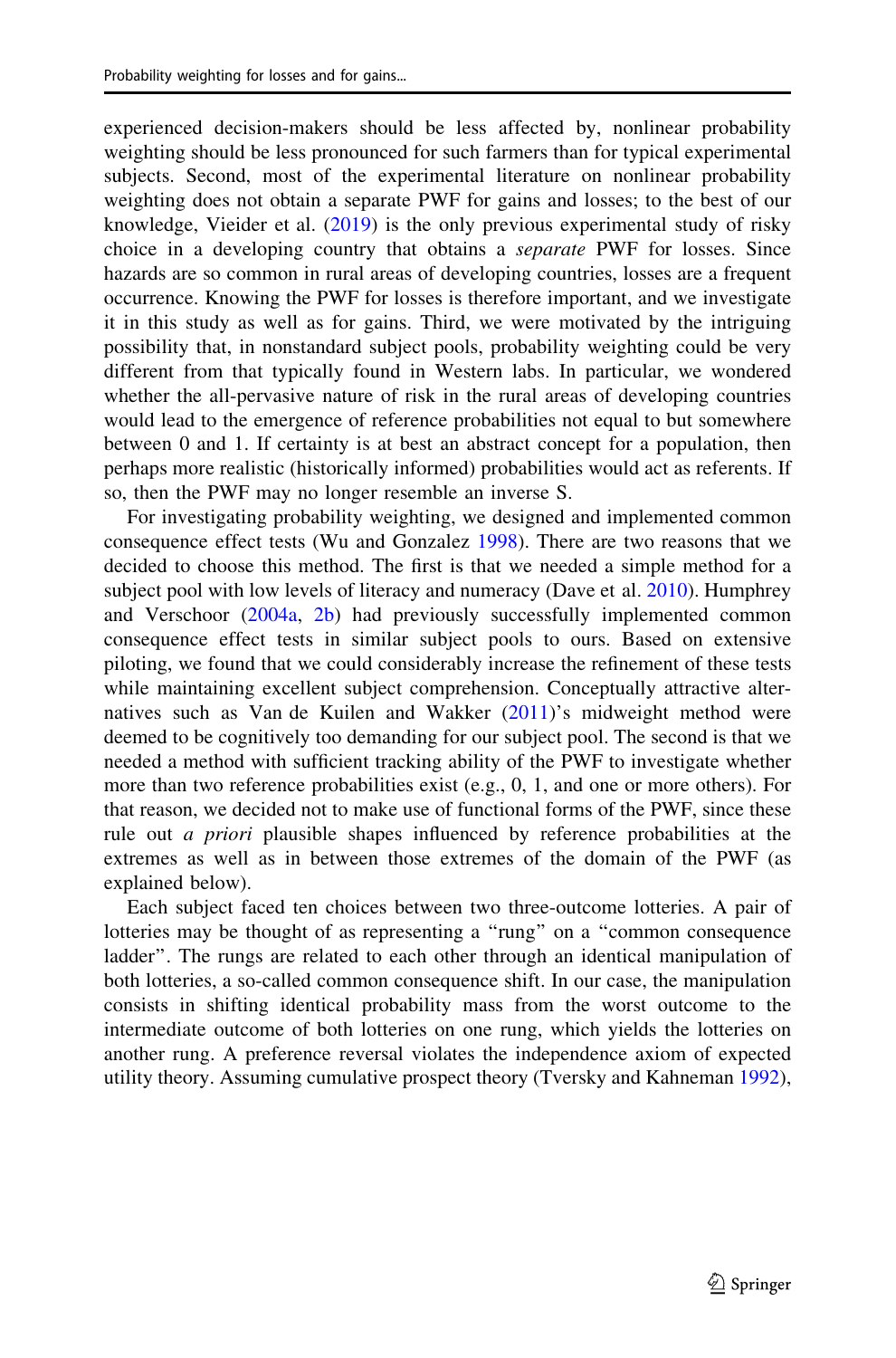preference reversals permit pronouncements on the relative steepness of the PWF in precisely defined probability intervals.<sup>3</sup>

Importantly, we implemented two game conditions, in a between-subject design. One condition is in the domain of losses, the other in the domain of gains. In the losses version of the experiment, the best outcome of the three-outcome lotteries is equal to the neutral outcome, so that the intermediate outcome and worst outcome represent losses. In the gains version, the worst outcome is equal to the neutral outcome, so that the intermediate outcome and best outcome represent gains. We established the neutral outcome by giving each subject a voucher 3 weeks before the day of the experimental session in which that subject would participate. The voucher showed the name, address, and portrait photo of the face of the subject, as well as the figure of 8000 shillings prominently displayed. 8000 Ugandan shillings are about twice the median daily wage in the study area, in which waged labour is moreover hard to come by. In a scripted, orally delivered message when the vouchers were handed over, subjects were informed that, depending on the decisions they would be asked to take in three weeks' time, their final earnings could be higher or lower than 8000 shillings.

By making the figure of 8000 shillings salient in this way, we aimed to establish this amount as a reference point, so that lower amounts would be thought of as losses, and higher amounts as gains. The reason we handed over the vouchers 3 weeks before experimental days was to alleviate concerns about a house-money effect (Thaler and Johnson [1990\)](#page-35-0) through inducing a sense of entitlement to the 8,000 shillings through the passage of time.

In the domain of losses, our investigations focused on probabilities between 0 and 0.8. This is mainly for the sake of realism: investment prospects in which losses are more than 80% likely would not be considered by small-scale farmers in a poor country. We find that probability weighting for losses is pronounced and consistent with diminishing sensitivity relative to the reference probability of 0. Weak evidence is obtained for a second reference probability of 0.5, but we deem it to be insufficient for basing a firm conclusion on.

In the domain of gains, we investigated the curvature of the PWF for probabilities between 0.35 and 1. This is again for realism in that investments that have a success probability lower than 35% would not be contemplated in real life. We find no evidence for probability weighting near the probability of 1, so no evidence that 100% acts as a reference probability relative to which diminishing sensitivity is at work. We do find evidence for a PWF that is relatively flat in the middle, which is consistent with an inverse S shape. However, more striking than that is the overwhelming support for expected utility theory (EUT): 42 out of a total of 45

<sup>&</sup>lt;sup>3</sup> The vast majority of experimental studies of probability weighting assume either cumulative prospect theory (Tversky and Kahneman [1992\)](#page-35-0) or rank-dependent utility theory (Quiggin [1982\)](#page-35-0). If all outcomes are neutral or gains, then the two theories are indistinguishable. However, rank-dependent utility theory has no place for losses relative to a neutral outcome, which is why we assume cumulative prospect theory. Compared to Kahneman and Tversky [\(1979\)](#page-34-0)'s original prospect theory, it is an improvement, because it corrects the original theory's problem that stochastically dominated lotteries may be sometimes preferred. See Wakker [\(2010](#page-35-0)) for more elaborate discussion of these theories. The more recent influential theoretical development of reference-dependent preferences of Koszegi and Rabin [\(2006](#page-34-0), [2007\)](#page-34-0) abstracts from probability weighting, which makes it unsuitable for our purposes.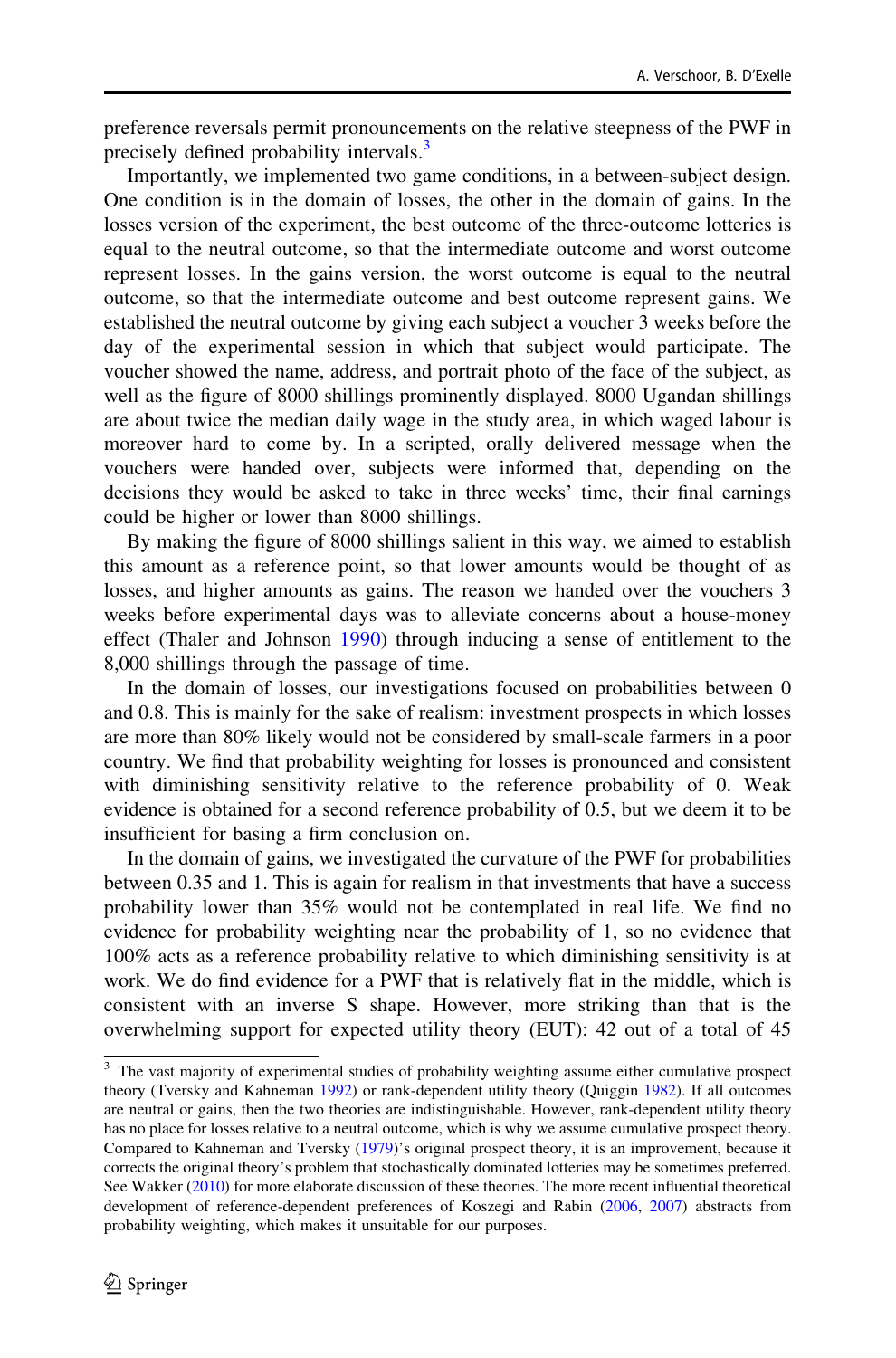common consequence steps (comparisons between rungs) are consistent with EUT and only 3 point to nonlinear probability weighting.

When investigating correlates of probability weighting, we find that traditional farmers, those who farm mainly for subsistence and with a minimal reliance on purchased inputs, evaluate probabilities differently from the rest of the sample. Whereas concavity near zero characterises the PWF for the sample as a whole in the domain of losses, convexity does so for traditional farmers. In the domain of gains, whereas linearity of the PWF when approaching 100% characterises the aggregate sample, convexity does so for traditional farmers. We argue in the paper that the contrast between how traditional and nontraditional farmers evaluate probabilities makes sense of the observed difference between them in livelihoods strategies.

The main lesson from our study combines our findings from the domains of losses and gains. In a sample of experienced decision-makers under risk, risky choice in the domain of losses points to pronounced probability weighting that is largely consistent with experimental evidence from Western labs, whereas risky choice in the domain of gains is largely consistent with EUT. Of particular relevance to this special issue, we argue that our results suggest that poor farmers in developing countries should not be seen as shying away from risk but as particularly adept decision-makers under risk (cf. Vieider et al. [2019](#page-35-0)).

We see the contribution of our study as follows. To begin with, we contribute to the literature on individual risky choice in developing countries. Previous studies have investigated probability weighting (Humphrey and Verschoor [2004a,](#page-34-0) [b;](#page-34-0) Harrison et al. [2010](#page-34-0); Tanaka et al. [2010;](#page-35-0) Liu [2013](#page-35-0); l'Haridon and Vieider [2018;](#page-34-0) Vieider et al. [2018](#page-35-0)), but none of these have tracked the PWF with the refinement offered here. Humphrey and Verschoor ([2004a](#page-34-0), [2004b](#page-34-0)) use only the probabilities 0, 1/4, 1/2, 3/4, and 1. In other studies of probability weighting in nonstudent samples in developing countries, the parameters of a functional form are estimated as those most likely to generate the experimental data given some assumptions on errors; for instance, Prelec ([1998\)](#page-35-0)'s two-parameter functional form of the PWF is estimated both in Harrison et al. [\(2010](#page-34-0)) and in Vieider et al. ([2018\)](#page-35-0). In the design of Tanaka et al. ([2010](#page-35-0)), which they used in rural Vietnam and Liu [\(2013](#page-35-0)) used in rural China, the parameter of Prelec [\(1998](#page-35-0))'s one-parameter functional form of the PWF is instead obtained directly based on a series of paired lottery choices. Shapes with more than one convex or more than one concave area cannot be captured by these functional forms. For that reason, they cannot capture shapes influenced by reference probabilities at the extremes as well as in between those extremes of the domain of the PWF. We deem such shapes plausible in our subject pool; see Sect.  $2.2$  for further discussion.<sup>4</sup> Moreover, imposing a functional form may hide linearity of the PWF for ranges of its domain for which decision-makers do not transform probabilities nonlinearly into decision weights. We argue in Sect. [5](#page-29-0) that this is a plausible reason for the difference between our findings in the domain of gains and those studies for farmers in developing countries that report finding an inverse S-shaped PWF.

<sup>&</sup>lt;sup>4</sup> More generally, on the limitations of proposed functional forms of the PWF for capturing experimentally observed behaviour, see Neilson and Stowe [\(2002\)](#page-35-0).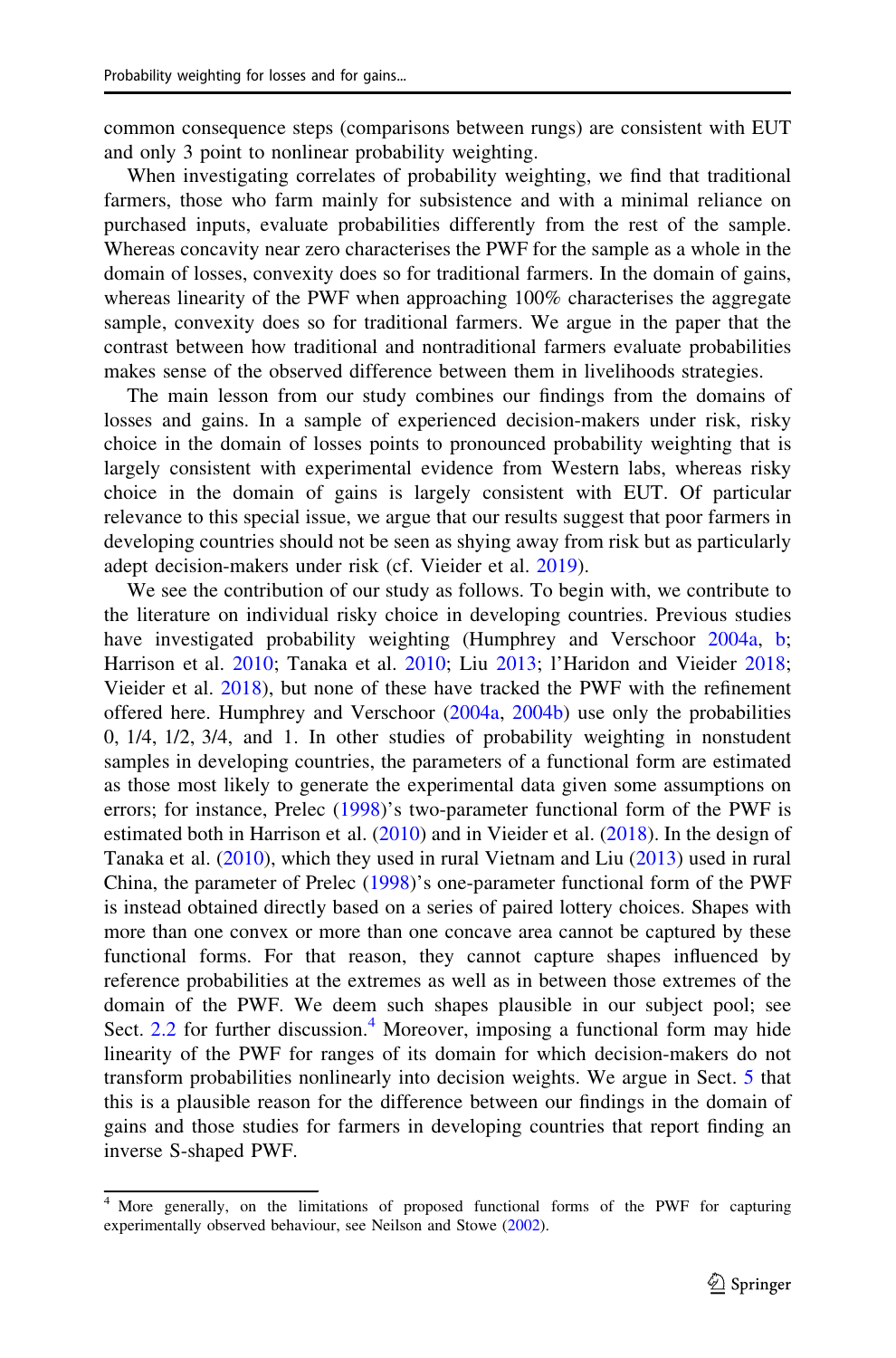<span id="page-5-0"></span>We also contribute to the fairly small literature on probability weighting in the domain of losses (Tversky and Kahneman [1992;](#page-35-0) Abdellaoui [2000](#page-34-0); Abdellaoui et al. [2005;](#page-34-0) Etchart-Vincent [2004](#page-34-0); Abdellaoui et al. [2011\)](#page-34-0). We make a small theoretical contribution by spelling out common consequence conditions for probability weighting in the domain of losses, make a methodological contribution by providing real incentives in the domain of losses without practising deception (cf. Etchart-Vincent and l'Haridon [2011](#page-34-0)), and expand the evidence base on probability weighting in the domain of losses by investigating it for a nonstandard subject pool.

The paper proceeds as follows. In Sect. 2, we derive our hypotheses in the context of cumulative prospect theory and develop common consequence conditions for testing these hypotheses. Section [3](#page-14-0) shows how we implemented these common consequence conditions in our experimental design, and contains details of auxiliary data collection as well as the study area, sampling, and other fieldwork implementation. Section [4](#page-21-0) presents descriptive statistics, a balancing test across game conditions, and the univariate and multivariate analyses for testing our hypotheses. Section [5](#page-29-0) discusses our main results in terms of the theoretical expectations and the related empirical literature, and concludes.

## 2 Theory and hypotheses

In this section, we derive from theory the hypotheses to be tested in our experiments, as well as the vehicle for hypothesis testing, so-called common consequence ladders. Our theoretical framework is cumulative prospect theory (CPT) (Tversky and Kahneman [1992\)](#page-35-0), one of the most influential theories of decision-making under uncertainty, which allows precise tests of probability weighting separately in the domains of gains and losses. The tests we derive from CPT consist of a series of choices between paired lotteries, each pair containing a relatively safe lottery and a relatively risky lottery. Each pair in the series is related to every other one through a single manipulation: an identical shift of probability mass between two outcomes, both in the safe lottery and in the risky lottery, a socalled common consequence shift (Wu and Gonzalez [1998](#page-35-0)). When a common consequence shift leads to a preference reversal (in one pair of lotteries the safe lottery is preferred, in another pair the risky lottery), then evidence has been obtained about the curvature of the probability weighting function (PWF) in a precisely defined interval of probabilities. In what follows, we first present decision weights in cumulative prospect theory, which make use of weighted cumulative probabilities. We next present S-shaped and inverse S-shaped PWFs, as well as the psychological intuitions that underpin them, and the hypotheses for our experimental tests that these give rise to. In the last two subsections, we present common consequence effects, in the domains of gains and losses, respectively. The common consequence conditions for probability weighting obtained in these two subsections form the basis for our experimental design, which constructs common consequence ladders separately in the domains of gains and losses, in a between-subject design.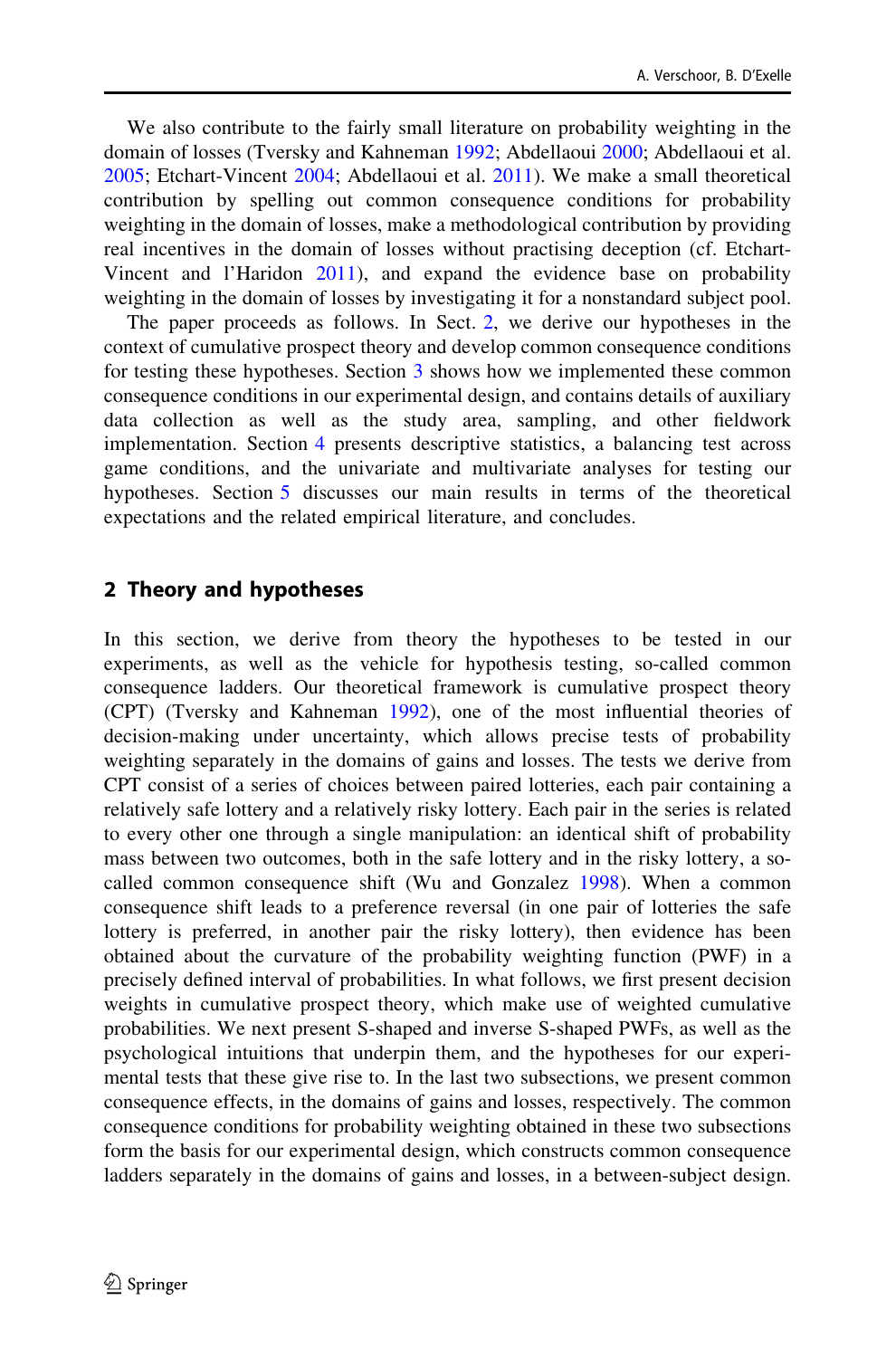#### <span id="page-6-0"></span>2.1 Decision weights in cumulative prospect theory

In CPT, individuals maximise a strictly increasing value function  $v: X \to \mathbb{R}$ , where  $X$  is a set of monetary outcomes, with the neutral outcome denoted as  $0$ , so that gains relative to the neutral outcome are denoted as positive numbers and losses as negative ones. The outcomes  $x_i$  of uncertain prospect f are arranged in increasing order,  $x_{-m}, ..., x_0, ..., x_n$ , with  $-m$  to  $-1$  indexing losses, 0 the neutral outcome, and 1 to *n* indexing gains. All positive outcomes, encapsulated by  $f^+$ , are multiplied by decision weights  $\pi^+(f^+) = (\pi_0^+, ..., \pi_n^+)$ ; all negative outcomes in  $f^-$  by decision weights  $\pi^-(f^-) = (\pi^-_{-m}, ..., \pi^-_0)$ .  $\pi^+_0$  and  $\pi^-_0$  are in effect redundant, since  $v(x_0) = v(0) = 0.$ 

The value function is additive in gains and losses, so that:

$$
V(f) = V(f^+) + V(f^-) = \sum_{i=0}^{n} \pi_i^+ v(x_i) + \sum_{i=-m}^{0} \pi_i^- v(x_i).
$$
 (1)

For risky prospects given by probability distribution  $p_i$ , decision weights are defined by:

$$
\pi_n^+ \equiv w^+(p_n),\tag{2}
$$

$$
\pi_{-m}^- \equiv w^-(p_{-m}),\tag{3}
$$

$$
\pi_i^+ \equiv w^+(p_i + \dots + p_n) - w^+(p_{i+1} + \dots + p_n), \quad 0 \le i \le n-1,
$$
 (4)

$$
\pi_i^- \equiv w^-(p_{-m} + \dots + p_i) - w^-(p_{-m} + \dots + p_{i-1}), \quad 1 - m \le i \le 0. \tag{5}
$$

Our interest is in the PWFs  $w^+$  and  $w^-$ , defined, respectively, for gains and losses.<sup>5</sup> They convert probabilities  $0 \le p_i \le 1$  into weighted probabilities  $w^+(p_i)$  and  $w^-(p_i)$ through strictly increasing functions that satisfy  $w^+(0) = w^-(0) = 0$  and  $w^+(1) = w^-(1) = 1.$ 

Expressions  $2-5$  describe the transformation of weighted probabilities into decision weights. The decision weights on the best gain (expression 2) and worst loss (expression 3) are equal to the weighted probabilities associated with these outcomes. The decision weight on other positive outcomes (expression 4) is equal to the weighted probability that an outcome is at least as high as  $x_i$ ,  $w^+(p_i + ... + p_n)$ , minus the weighted probability that the outcome is strictly better,  $w^+(p_{i+1} + ... + p_n)$ . The decision weight on negative outcomes other than the worst outcome (expression 5) is defined analogously as the difference between the weighted probability that an outcome is at least as bad as  $x_i$ ,  $w^-(p_{-m} + ... + p_i)$  and the weighted probability that it is strictly worse,  $w^-(p_{-m} + ... + p_{i-1})$ .

In Sects. [2.3](#page-10-0) and [2.4](#page-12-0), we specify decision weights  $\pi_n^+$ ,  $\pi_{i}^+$ ,  $\pi_{-m}^-$ , and  $\pi_i^-$  for threeoutcome lotteries, and show how tests for nonlinear probability weighting may be derived from them. However, first, we wish to devote some space to S-shaped and

<sup>5</sup> As will become clear later, tests for probability weighting using common consequence effects control for features of the value function, which, therefore, do not concern us here.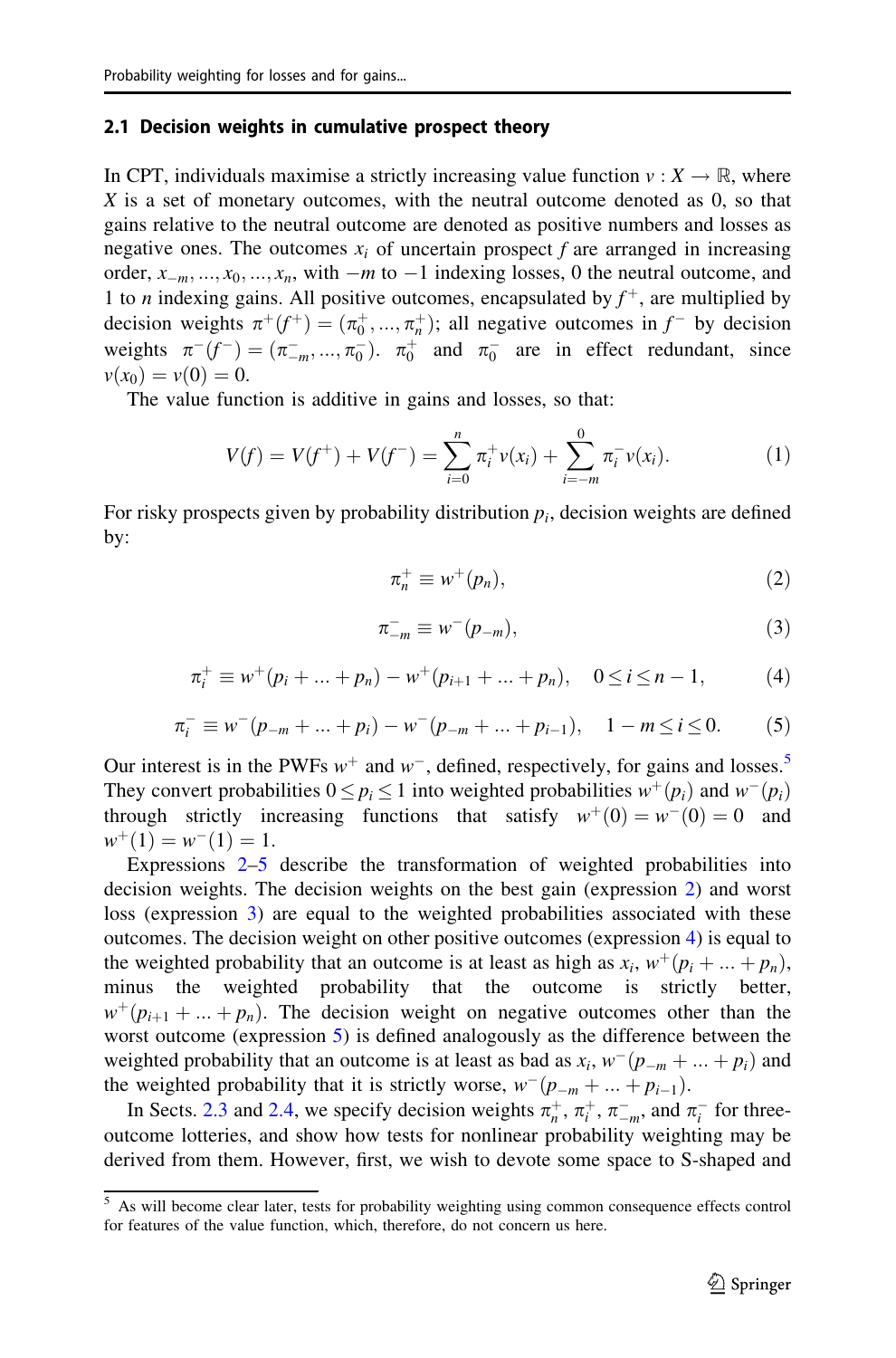<span id="page-7-0"></span>inverse S-shaped PWFs, and the psychological intuitions underpinning these PWFs, since these provide the hypotheses for our experimental tests.

#### 2.2 S-shaped and inverse s-shaped probability weighting functions

The probability weighting postulated in cumulative prospect theory (Tversky and Kahneman [1992\)](#page-35-0), as it was in original prospect theory (Kahneman and Tversky [1979\)](#page-34-0), is that according to an inverse S-shaped PWF (Fig. [1\)](#page-8-0). The psychological intuition invoked by Kahneman and Tversky is that of ''diminishing sensitivity" relative to the reference points of  $p^* = 0$  and  $p^* = 1$ , where the superscript \* is used to indicate a reference probability. The idea is that changes near these reference probabilities are felt more acutely than changes further away from them: sensitivity to such changes diminishes as they take place further away from these reference points. Therefore, for example, a farmer considering the prospect of an investment in fertiliser would mind more (the value of the prospect would be more affected) if the probability of a loss changes from 5 to 10% than if it changed from 25 to 30%. Likewise, that farmer would mind more if the probability of a gain resulting from the investment dropped from 95 to 90% than if it dropped from 65 to 60%, if she weighted probabilities according to an inverse S-shaped PWF.

The bulk of the empirical evidence obtained in Western labs is consistent with an inverse S-shaped PWF, but there are exceptions. $6\text{ By contrast, the limited evidence}$ available for rural areas of developing countries is sometimes consistent with an inverse S-shaped PWF (Tanaka et al. [2010;](#page-35-0) Liu [2013](#page-35-0); Vieider et al. [2018\)](#page-35-0), and sometimes consistent with an S-shaped PWF (Humphrey and Verschoor [2004a,](#page-34-0) [b\)](#page-34-0).<sup>7</sup> In S-shaped PWFs (Fig. [2\)](#page-9-0), changes in a middle interval of probabilities are felt more acutely than changes near the end points. Compare for example in Fig. [2](#page-9-0) the increase in  $w(p)$  of size a when p increases from 0.25 to 0.5 to the increase in  $w(p)$  of size b when p increases from 0.75 to 1.0. Therefore, a farmer considering an investment in fertiliser would weight the probability increase of a gain from 50 to 60% more than the increase from 80 to 90%. Similarly, the probability of a loss decreasing from 50 to 40% would matter more than a decrease from 20 to 10% if probabilities are weighted according to an S-shaped PWF.

An S-shaped PWF is consistent with a reference probability somewhere in between the extremes of its domain. The psychological intuition underpinning that of a reference probability somewhere in the middle of its domain could be an awareness of the pervasive nature of risk. For instance, if the reference probability is informed by the historical relative frequency of outcomes, then in particularly hazardous environments, in which outcomes seldom occur with probabilities near 0 or 100%, a reference probability (or several reference probabilities) in between these two extremes is plausible.

<sup>6</sup> See footnote [2](#page-1-0).

 $^7$  As mentioned in the introduction, Tanaka et al. ([2010\)](#page-35-0), Liu [\(2013](#page-35-0)), and Vieider et al. ([2018\)](#page-35-0) use functional forms for the PWF that are limited in their tracking ability, whereas the probabilities in Humphrey and Verschoor [\(2004a,](#page-34-0) [2004b](#page-34-0)) are fairly crude (0.25, 0.5, and 0.75). Here, we advance the literature through more-refined tracking of the PWF both in the domain of gains and in the domain of losses.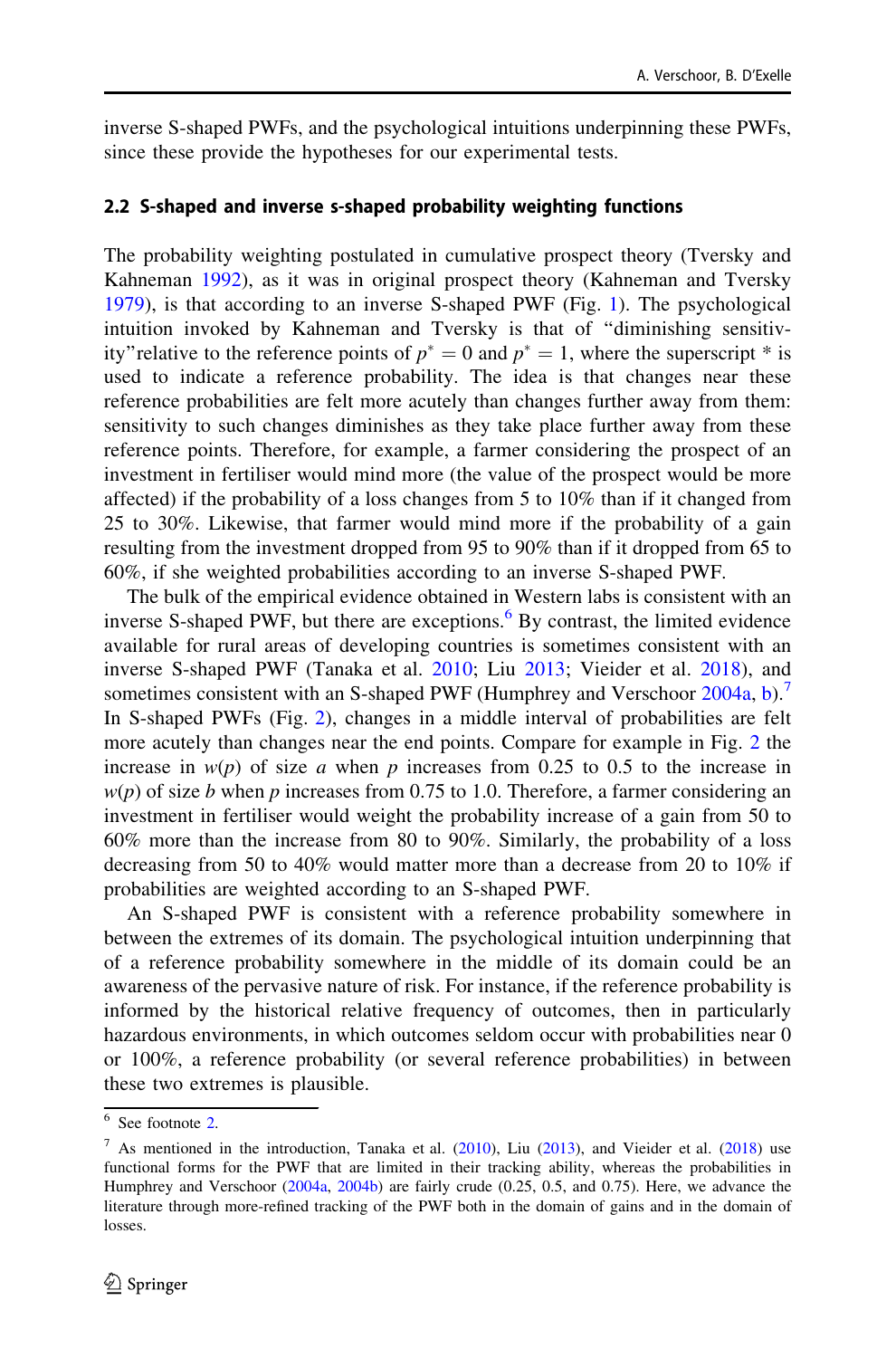<span id="page-8-0"></span>

Fig. 1 An inverse S-shaped PWF

Diminishing sensitivity relative to reference probability  $p^*$ ,  $0< p^*<1$ , would give rise to an S-shaped PWF: convex below  $p^*$  and concave above  $p^*$ , giving rise to a relatively steep curve in the vicinity of  $p^*$  and relative flatness near the end points of  $p = 0$  and  $p = 1$ . In this study, we are interested in whether  $0 \lt p^* \lt 1$  in a sample of Ugandan farmers. The reason we think this is plausible is that certainty ( $p = 0$ ,  $p = 1$ ) is at best an abstract concept in the livelihood decisions of these farmers. As detailed in Sect. [4.1,](#page-21-0) sharp negative income shocks due to harvest failure, droughts, and floods are very common in the study area. If certainty of outcomes is not remotely realistic, then a reference probability  $p^*$  other than  $p^* = 0$  and  $p^* = 1$ , so  $0 \lt p^* \lt 1$  might be plausible.

We summarise these considerations by spelling out the following four hypotheses, which we test in the paper. An inverse S-shaped PWF gives rise to the first two hypotheses.

**Hypothesis 1** The PWF is concave for probabilities  $[0, p^y)$ .

**Hypothesis 2** The PWF is convex for probabilities  $(p^y, 1]$ .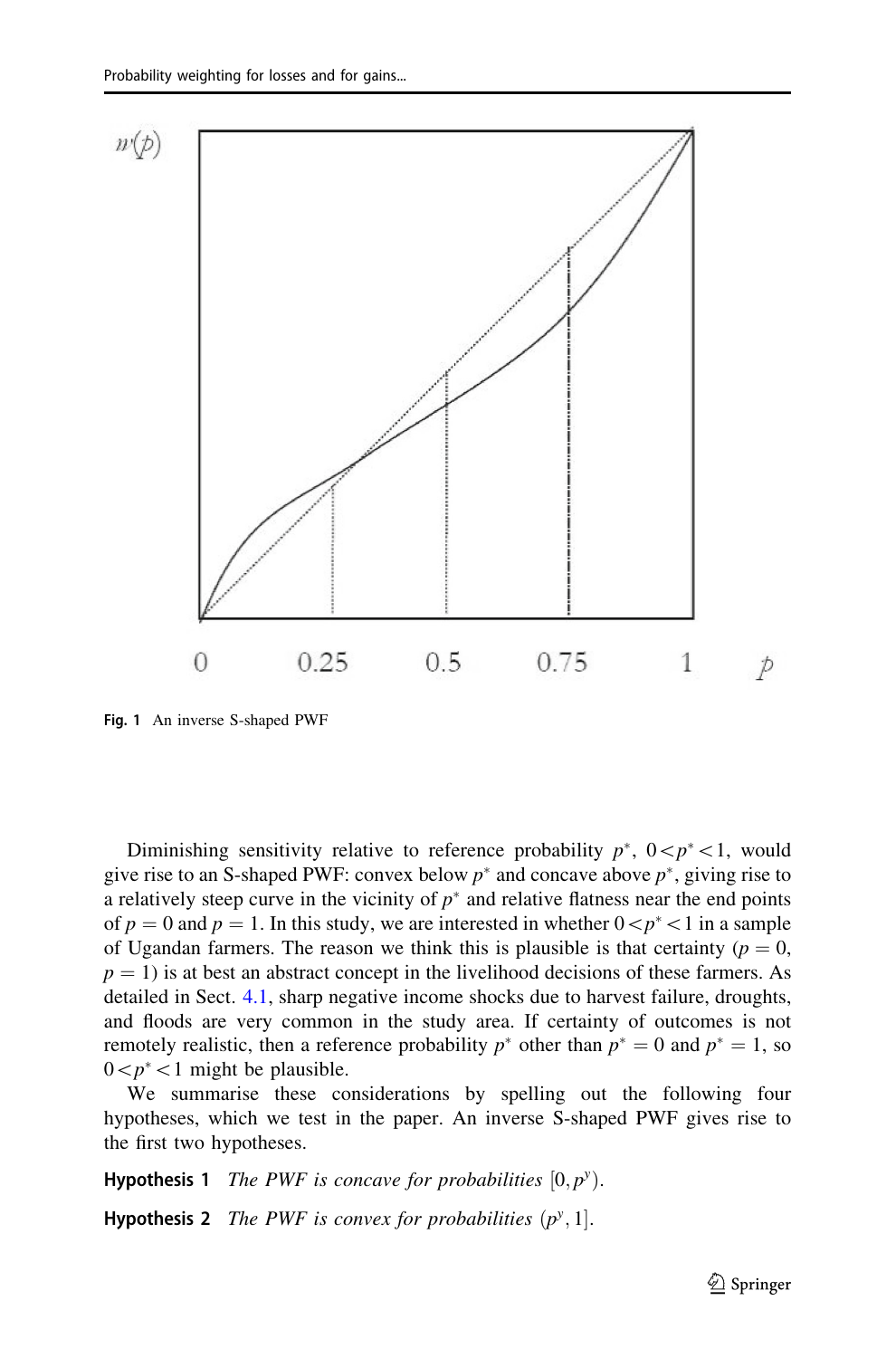<span id="page-9-0"></span>

Fig. 2 An S-shaped PWF

Note that theory provides no guidance as to the magnitude of inflection point  $p^y$ ; the bulk of the empirical evidence suggests that  $p^y \approx 1/3$ .<sup>8</sup>

By contrast, an S-shaped PWF implies the next two hypotheses.

**Hypothesis 3** The PWF is concave for probabilities  $(p^y, 1]$ .

**Hypothesis 4** The PWF is convex for probabilities  $[0, p^y)$ .

In these two hypotheses, inflection point  $p^y$  is also reference probability  $p^*$ , with  $0\leq p^* < 1$ . Again, theory provides no guidance as to its magnitude, so empirical tests should allow for it to lie anywhere in a considerable interval if they are to detect it. We made use of prior evidence on the likelihood of profits and losses, along with some desirable design features, for the specification of the intervals (one for gains and one for losses) within which to search for reference probabilities (see Sect. [3.2\)](#page-16-0).

<sup>8</sup> Among the reviews of studies of probability weighting, both Prelec ([1998](#page-35-0)) and Starmer ([2000\)](#page-35-0) point this out.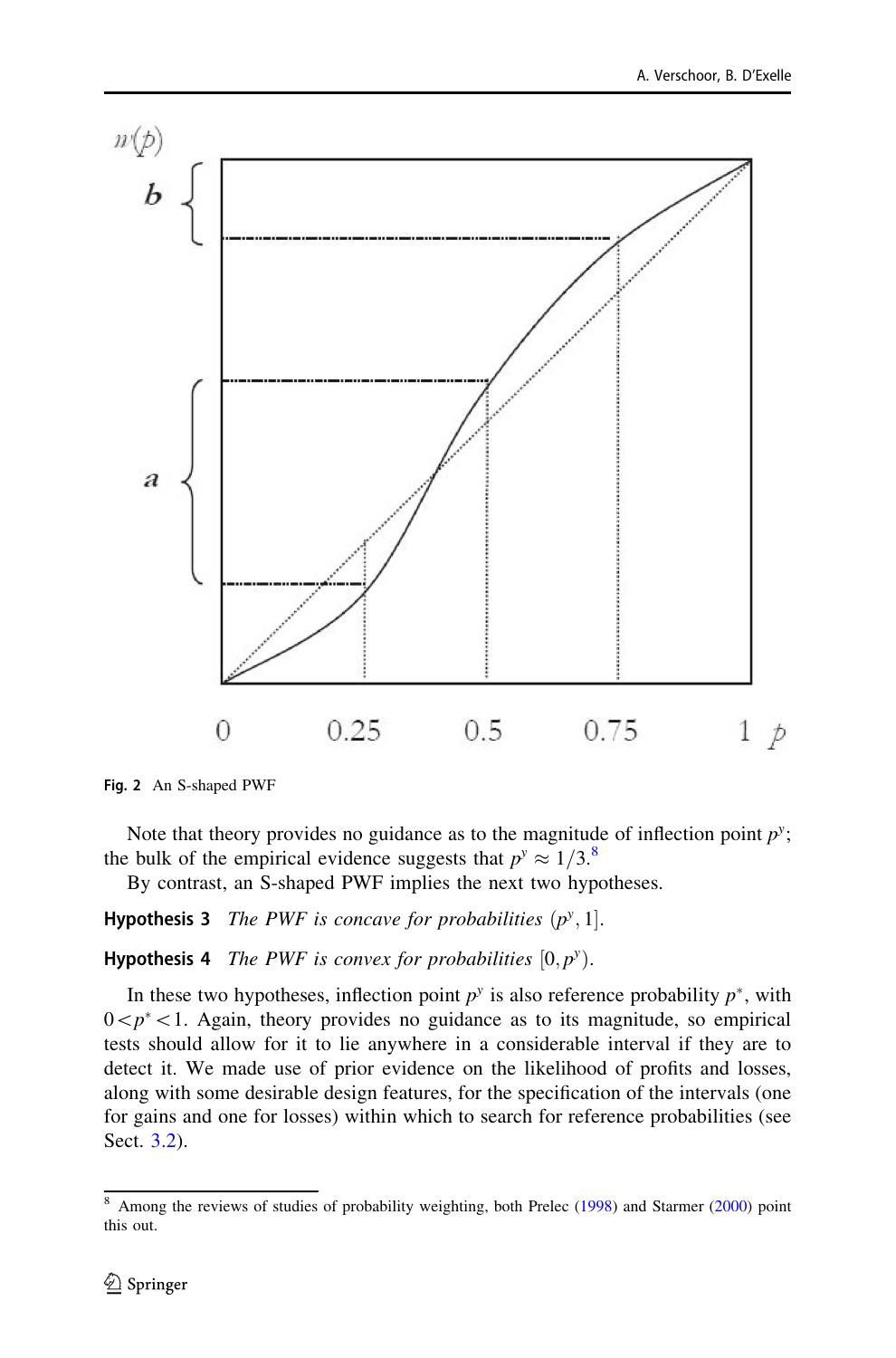<span id="page-10-0"></span>All four hypotheses are evaluated relative to the null hypothesis of no probability weighting, which implies that the PWF is a straight line connecting  $(p, w(p)) =$  $(0,0)$  and  $(p, w(p)) = (1, 1)$  The null hypothesis follows from the independence axiom of expected utility theory. We next show how common consequence effects are useful for testing these hypotheses, first for gains and then for losses.

#### 2.3 Common consequence effects in the domain of gains

For deriving conditions for the curvature of the PWF (convex or concave), we make use of common consequence effects. We limit the discussion to three-outcome lotteries, since these feature in our experimental design. The lotteries we consider are of the form  $(p_0, x_0; p_1, x_1; p_2, x_2)$ , where  $x_0$  denotes the neutral outcome and  $x_2 > x_1 > x_0$ . For ease of comparison with Wu and Gonzalez ([1998\)](#page-35-0), we follow their notation and rewrite  $x_2 \equiv x, x_1 \equiv y, x_0 \equiv z; p_2 \equiv p, p_1 \equiv q$ , and  $p_0 \equiv r$ . The three-outcome lotteries we consider may thus be denoted  $(p, x; q, y)$  in which the best outcome x occurs with probability  $p$ , the intermediate outcome y with probability q, and the worst (and neutral) outcome z with probability  $r = 1 - p - q$ .

In the domain of gains, the value function of CPT for the three-outcome prospects we consider may be written as:

$$
V(f^+) = \pi_x^+ \nu(x) + \pi_y^+ \nu(y) + \pi_z^+ \nu(z). \tag{6}
$$

From expressions  $2$  and  $4$ , it follows that  $\pi_r^+ = w^+(p)$  and  $\pi_y^+ = w^+(p+q) - w^+(p)$ . Since  $v(z) = 0$ , the value function may therefore be rewritten as:

$$
v = w^{+}(p)v(x) + (w^{+}(p+q) - w^{+}(p))v(y).
$$
 (7)

This value function is identical to the one obtained in Wu and Gonzalez [\(1998](#page-35-0)), who derive their common consequence conditions in the context of rank-dependent expected utility (RDEU) (Quiggin [1982;](#page-35-0) Yaari [1987](#page-35-0); Segal [1989\)](#page-35-0). In the domain of gains, RDEU is indistinguishable from CPT. However, in the domain of losses, RDEU does not provide separate predictions: it simply ranks outcomes from worst to best and does not consider them relative to a neutral outcome. Following a slightly different approach, we therefore obtain in this subsection identical common consequence conditions for gains to those obtained by Wu and Gonzalez ([1998\)](#page-35-0), and derive novel common consequence conditions in the next subsection, for losses.

Consider a choice between safe lottery S (S for safe), characterised by  $(p', q')$  and risky lottery R (R for risky), characterised by  $(p, q)$ . Compared to S, R has a higher probability of the best outcome  $(p > p')$  and a higher probability of the worst outcome  $(1 - p - q > 1 - p' - q')$ . Now, consider a choice between a second pair of lotteries  $S_{\epsilon}$  and  $R_{\epsilon}$ , which are derived from S and R, respectively, by shifting probability mass  $\epsilon$  from the worst to the intermediate outcome.<sup>9</sup>  $S_{\epsilon}$  is thus

<sup>&</sup>lt;sup>9</sup> In Machina's unit probability triangle, this amounts to an identical horizontal translation of S and R; see Wu and Gonzalez [\(1998](#page-35-0), p. 123). The common consequence effects we consider in this subsection are therefore known as horizontal common consequence effects.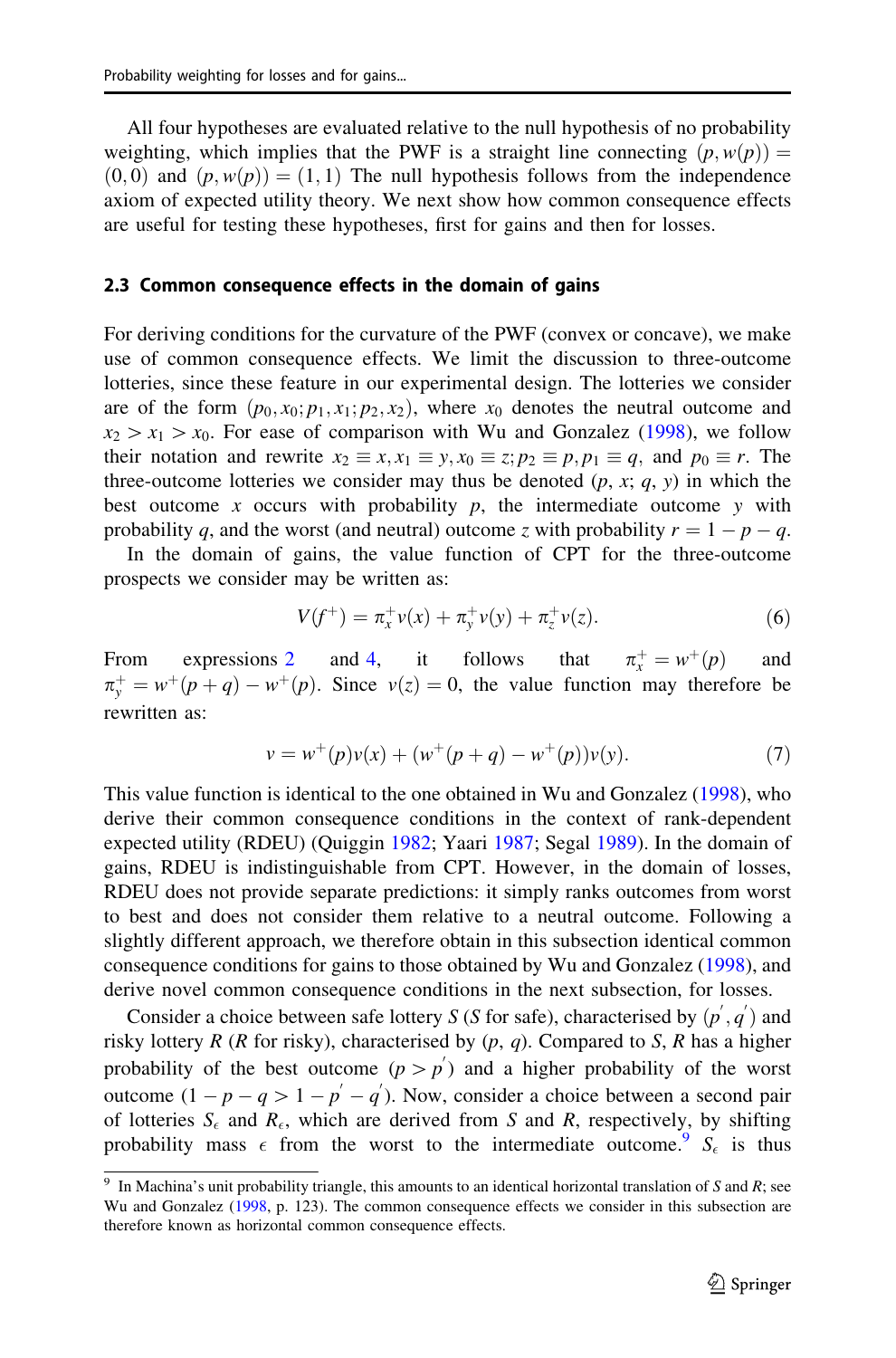<span id="page-11-0"></span>characterised by  $(p', q' + \epsilon)$  and  $R_{\epsilon}$  by  $(p, q + \epsilon)$ . A series of binary lottery choices constructed along these lines is known as a common consequence ladder: each lottery choice in the ladder is connected to every other one through a shift of probability mass between the same two outcomes, both in the safe and in the risky lottery. Importantly, outcomes  $x$ ,  $y$ , and  $z$  are held constant, so that features of the value function are controlled for in common consequence conditions for the curvature of the PWF.

Nonlinear probability weighting may be inferred from preference reversals upon a common consequence shift. Consider the preference reversal  $R \prec S$ , while  $R_{\epsilon} > S_{\epsilon}$ , so the safe lottery is preferred before and the risky lottery after common consequence shift  $\epsilon$ ,  $\epsilon > 0$ . Such a preference reversal is an example of a common consequence effect. The common consequence effect considered here implies that the value of the risky prospect has risen more than the value of the safe prospect as a result of the common consequence shift, or  $\Delta v = v_{\epsilon} - v > \Delta v' = v'_{\epsilon} - v'$ . For spelling out implications for the curvature of the PWF, we obtain expressions for  $\Delta v$ and  $\Delta v'$ , using Eq. [7](#page-10-0). The value of the risky lottery R, so before the common consequence shift, may be rewritten as follows:

$$
v = w^{+}(p)[v(x) - v(y)] + w^{+}(p+q)v(y).
$$
 (8)

Likewise, the value of the risky lottery  $R_{\epsilon}$ , so after the common consequence shift, is equal to  $v_{\epsilon} = w(p)v(x) + (w(p+q+\epsilon) - w(p))v(y)$ , which may be rewritten as:

$$
v_{\epsilon} = w^{+}(p)[v(x) - v(y)] + w^{+}(p + q + \epsilon)v(y).
$$
 (9)

The increase in the value of the risky lottery as a result of the common consequence shift may thus be expressed as:

$$
\Delta v = v_{\epsilon} - v = (w^+(p+q+\epsilon) - w^+(p+q))v(y).
$$
 (10)

Taking similar steps, the increase in the value of the safe lottery brought about by the common consequence shift is equal to:

$$
\Delta v^{'} = v_{\epsilon}^{'} - v^{'} = (w^{+}(p^{'} + q^{'} + \epsilon) - w^{+}(p^{'} + q^{'}))v(y). \tag{11}
$$

The preference reversal  $R \prec S$  while  $R_{\epsilon} \succ S_{\epsilon}$  implies that  $\Delta v > \Delta v'$ , which by Eqs. 10 and 11 is equivalent to:

$$
w^{+}(p+q+\epsilon) - w^{+}(p+q) > w^{+}(p^{'}+q^{'}+\epsilon) - w^{+}(p^{'}+q^{'}). \tag{12}
$$

This inequality may be used to pronounce on the curvature of the PWF for specific intervals of its domain. Consider the interval  $[p+q, p'+q'+\epsilon]$ , in which  $p+q$  $q < p' + q'$  (which we ensure in the experimental design). Strict concavity of  $w^+(.)$ in interval  $[p+q, p'+q'+\epsilon]$  ensures that inequality 12 holds, since, by the definition of concavity, the PWF is steeper for the interval of probabilities  $[p+q, p+q]$  $(q + \epsilon]$  than for the interval  $[p' + q', p' + q' + \epsilon]$ , which lies to the right of the firstmentioned interval. Strict concavity of  $w^+(\cdot)$  in the interval  $[p+q, p'+q'+\epsilon]$  is thus a sufficient condition for inequality  $12$  to hold. For it to be a necessary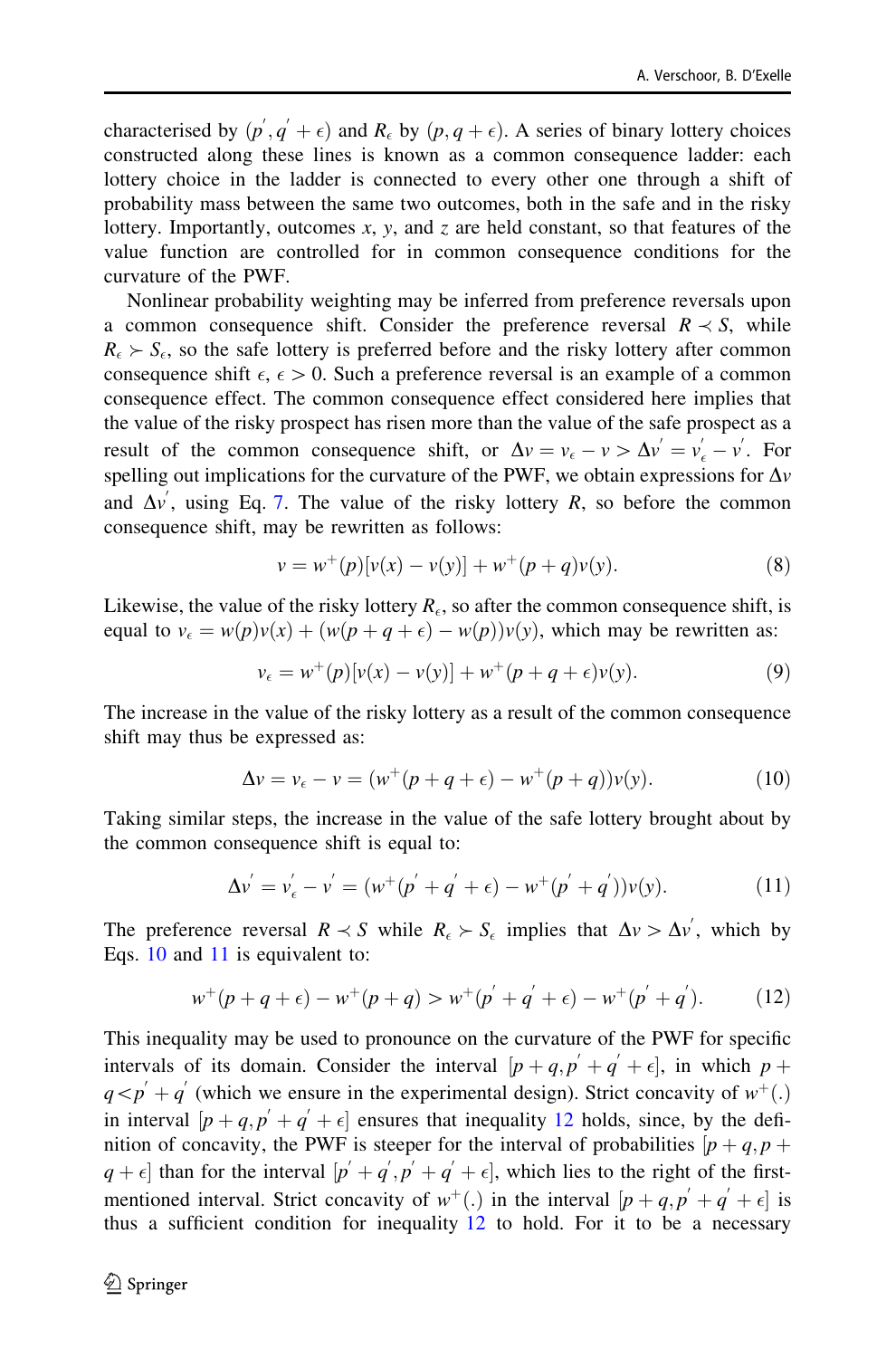<span id="page-12-0"></span>condition, more structure needs to be imposed.<sup>10</sup> Prudently, one should, therefore, limit pronouncements on the curvature of the PWF in the light of preference reversals  $R \prec S$ , while  $R_{\epsilon} \succ S_{\epsilon}$  to stating that evidence has been obtained that the PWF is steeper in the interval  $[p+q, p+q+\epsilon]$  than in the interval  $[p + q', p' + q' + \epsilon]$ , while remaining agnostic about concavity in the entire interval of its domain  $[p+q, p' + q' + \epsilon]$ .

Mirroring the steps taken to obtain inequality  $12$  by reversing the inequality signs in these steps, we may state that the preference reversal  $R \succ S$ , while  $R_{\epsilon} \prec S_{\epsilon}$ implies the following inequality:

$$
w^{+}(p+q+\epsilon) - w^{+}(p+q) < w^{+}(p^{'}+q^{'}+\epsilon) - w^{+}(p^{'}+q^{'}), \tag{13}
$$

or that the PWF is steeper in the interval  $[p' + q', p' + q' + \epsilon]$  than in the interval  $[p+q,p+q+\epsilon].$ 

#### 2.4 Common consequence effects in the domain of losses

We next derive common consequence conditions for the curvature of the PWF in the domain of losses, in the context of CPT. We consider three-outcome lotteries of the form  $(p, x; q, y; r, z)$  in which the worst outcome x occurs with probability p, the intermediate outcome y with probability  $q$ , and the neutral outcome  $z$  with probability  $r = 1 - p - q$ . So now,  $x \lt y \lt z$  and  $v(z) = 0$ .

In the domain of losses, the value function of such three-outcome lotteries may be written as:

$$
V(f^-) = \pi_x^- \nu(x) + \pi_y^- \nu(y) + \pi_z^- \nu(z). \tag{14}
$$

From expressions  $3$  and  $5$ , it follows that  $\pi_v^- = w^-(p)$  and  $\pi_y^- = w^-(p+q) - w^-(p)$ . Since  $v(z) = 0$ :

$$
v = w^{-}(p)v(x) + (w^{-}(p+q) - w^{-}(p))v(y).
$$
 (15)

The problem of obtaining common consequence conditions is thus symmetrical in its starting point to that for gains. However, since  $v(x) < 0$  and  $v(y) < 0$ , some of the key inequalities reverse. Moreover, the common consequence shifts we consider, from the worst to the intermediate outcome, give rise to changes in the value of prospects that are not symmetrical to such changes in the domain of gains, as will be seen below.

Consider a choice between safe lottery S,  $(p', x; q', y)$  and risky lottery R,  $(p, x; q, y)$ , in which  $p' < p$  and  $1 - p' - q' < 1 - p - q$ , i.e., the probability of the worst outcome occurring and that of the best (neutral) outcome occurring are both lower in S than in R. By construction,  $q' > q$ .

Our interest is in the curvature of  $w^-$ , which we infer from the absence or presence of preference reversals between various pairs of lotteries that relate to each

<sup>&</sup>lt;sup>10</sup> Wu and Gonzalez ([1998](#page-35-0), pp. 125ff.) show that for small  $\epsilon$ , continuous and twice differentiable w(.), a local condition  $w''(p+q) < 0$  is approached as  $p' + q' \rightarrow p + q$ .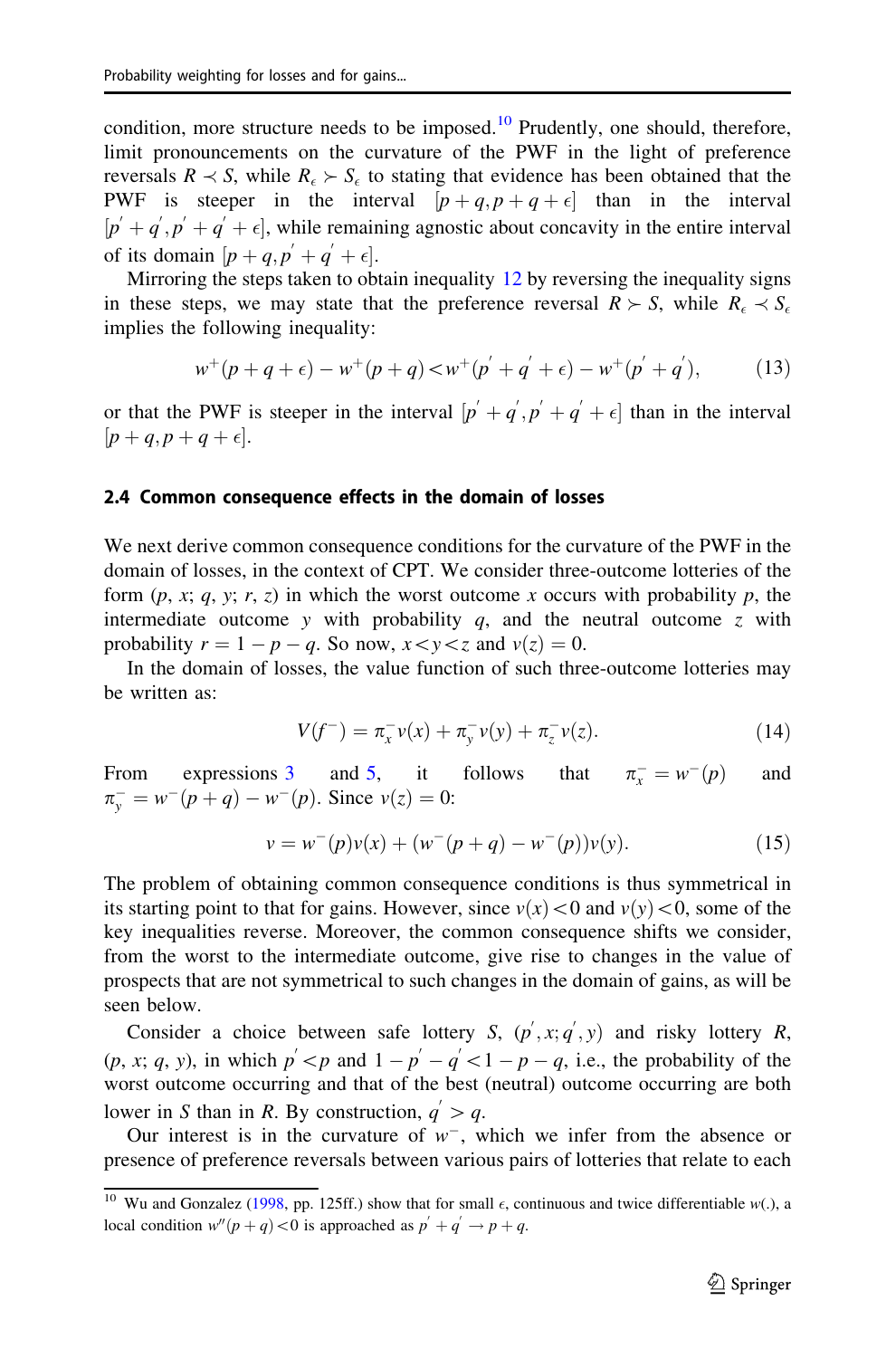other through common consequence shifts in the form of a shift of probability mass from the worst to the intermediate outcome.  $S_{\epsilon}$  is thus characterised by  $(p' - \epsilon, q' + \epsilon)$  $\epsilon$ ) and  $R_{\epsilon}$  by  $(p - \epsilon, q + \epsilon)$ .

Consider the preference reversal  $R \prec S$  while  $R_{\epsilon} \succ S_{\epsilon}$  after the common consequence shift  $\epsilon$ .  $\epsilon > 0$ .<sup>11</sup> As before, this implies that  $\Delta v = v_{\epsilon} - v > \Delta v' = v'_{\epsilon} - v'$ . For the risky lottery, the common consequence shift implies that:

$$
v = w^-(p)v(x) + (w^-(p+q) - w^-(p))v(y) = w^-(p)[v(x) - v(y)] + w^-(p+q)v(y);
$$
\n(16)

after the common consequence shift becomes:

$$
\nu_{\epsilon} = w^{-}(p - \epsilon)v(x) + (w^{-}(p + q) - w^{-}(p - \epsilon))v(y)
$$
  
=  $w^{-}(p - \epsilon)[v(x) - v(y)] + w^{-}(p + q)v(y)$  (17)

(since  $p - \epsilon + q + \epsilon = p + q$ ). The increase in value of the risky lottery as a result of the common consequence shift may thus be written as:

$$
\Delta v = v_{\epsilon} - v = [w^-(p - \epsilon) - w^-(p)][v(x) - v(y)] > 0,
$$
\n(18)

which is strictly positive, since  $w^-(p - \epsilon) < w^-(p)$  and  $v(x) < v(y)$ .

Analogously, for safe lotteries S and  $S_{\epsilon}$ :

$$
\Delta v^{'} = v_{\epsilon}^{'} - v^{'} = [w^{'}(p^{'} - \epsilon) - w^{'}(p^{'})][v(x) - v(y)] > 0.
$$
 (19)

Preference reversal  $R \prec S$  while  $R_{\epsilon} \succ S_{\epsilon}$  implies:

$$
\Delta v > \Delta v' \Leftrightarrow [w^-(p-\epsilon)-w^-(p)][v(x)-v(y)] > [w^-(p'-\epsilon)-w^-(p')] [v(x)-v(y)].
$$
\n(20)

Dividing both sides by  $[v(x) - v(y)] < 0$  reverses the inequality and gives the following common consequence condition:

$$
R \prec S, R_{\epsilon} \succ S_{\epsilon} \Rightarrow \Delta v > \Delta v' \Leftrightarrow w^{-}(p - \epsilon) - w^{-}(p) < w^{-}(p' - \epsilon) - w^{-}(p'). \quad (21)
$$

Since  $w^-(p - \epsilon) < w^-(p)$  and  $w^-(p' - \epsilon) < w^-(p')$ , both sides of the inequality are negative. It may therefore be more natural to divide both sides by minus one and write the common consequence condition as follows:

$$
R \prec S, R_{\epsilon} \succ S_{\epsilon} \Rightarrow \Delta v > \Delta v' \Leftrightarrow w^{-}(p) - w^{-}(p - \epsilon) > w^{-}(p') - w^{-}(p' - \epsilon).
$$
\n(22)

In words, the preference reversal implies that the PWF for losses is steeper in the interval of its domain  $[p - \epsilon, p]$  than in  $[p' - \epsilon, p']$ . Since  $p' < p$ , strict convexity in

 $11$  Such a common consequence effect occurs in response to a vertical translation of lotteries R and S in Machina's unit probability triangle, and is therefore known as a vertical common consequence effect. See Wu and Gonzalez ([1998,](#page-35-0) p. 123) for an example in the domain of gains.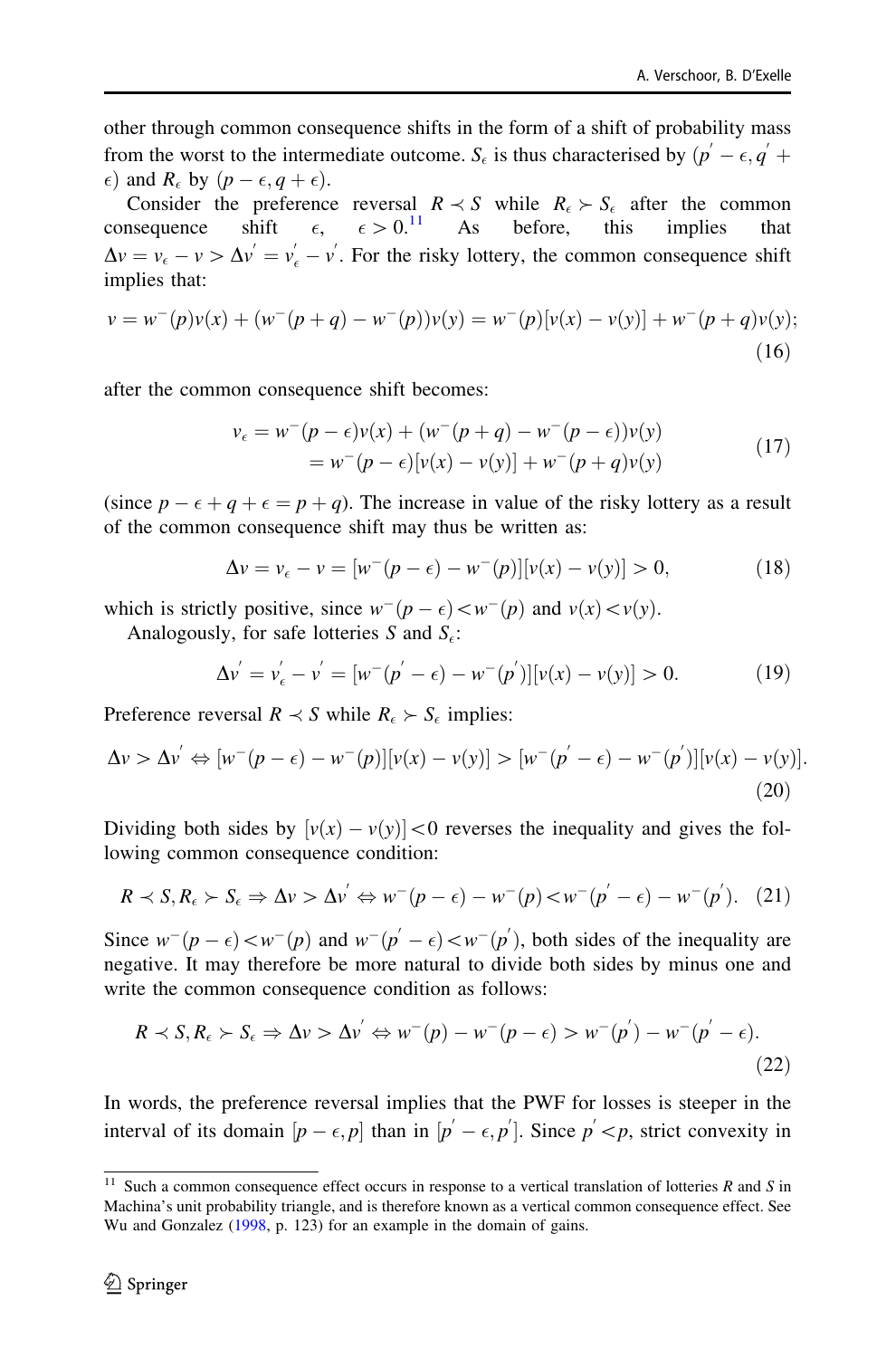<span id="page-14-0"></span>the interval of its domain  $[p' - \epsilon, p]$  is a sufficient condition for  $w^-(p) - w^-(p - \epsilon)$  $\epsilon$   $\langle e \rangle$   $\langle w^{-}(p') - w^{-}(p' - \epsilon)$  but not a necessary condition (cf. the discussion on the corresponding concavity condition in Sect. [2.3\)](#page-10-0), so we limit our empirical conclusions to the relative steepness of the PWF for interval  $[p - \epsilon, p]$  compared to that of  $[p'-\epsilon,p'].$ 

Working through the same logic for the opposite preference reversal yields the mirroring common consequence condition:

$$
R \succ S, R_{\epsilon} \prec S_{\epsilon} \Rightarrow \Delta v \prec \Delta v^{'} \Leftrightarrow w^{-}(p) - w^{-}(p - \epsilon) \prec w^{-}(p^{'}) - w^{-}(p^{'} - \epsilon), \quad (23)
$$

so that the PWF for losses is steeper in the interval  $[p' - \epsilon, p']$  than in the interval  $[p-\epsilon, p].$ 

We will next show how our experimental design makes use of the common consequence conditions obtained in Sects. [2.3](#page-10-0) and [2.4](#page-12-0) to test the hypotheses presented in Sect. [2.2](#page-7-0).

### 3 Experimental design, survey, and fieldwork implementation

In this section, we describe our data collection instruments. We first show how we implemented common consequence ladders in a sample with low levels of literacy, present the lottery choices we designed, and provide a rationale for the intervals of probabilities and magnitudes of the common consequence shifts we focused on. Next, we describe the steps we took to establish a neutral outcome in subjects' minds in the weeks leading up to the experiment, so that gains and losses were meaningful concepts to them when they chose between lotteries. We then present the other key elements of our experimental design: random assignment to either the gains or losses version of the common consequence ladders, and design choices as to the order of the experimental tasks, a simple control for risk aversion, and the random selection of one task for payment. The experiment was complemented with a survey, which we outline in the last subsection, along with details of sample selection and fieldwork implementation.

#### 3.1 Implementing common consequence ladders

Literacy and the ability to translate visual displays on a computer screen into concrete realisations cannot be guaranteed in the study area, so we needed a device for implementing pairwise lottery choices that does not rely on written instructions, and is concrete and simple. Based on extensive piloting, we settled on the following device. Each lottery was represented by twenty coloured counters. So, for example, lottery 6a in the domain of gains (see Table [1](#page-15-0)) has a 0.4 chance of the neutral outcome, a 0.6 chance of the intermediate outcome, and a 0 chance of the best outcome. This lottery was represented by 8 lilac counters  $(8/20 = 0.4)$  and 12 light blue counters. These were vertically set out on a table in single file, so that the 8 lilac counters were neatly arranged at the bottom and the 12 light blue counters on top of those. Underneath that column of counters, 6a was clearly written on a large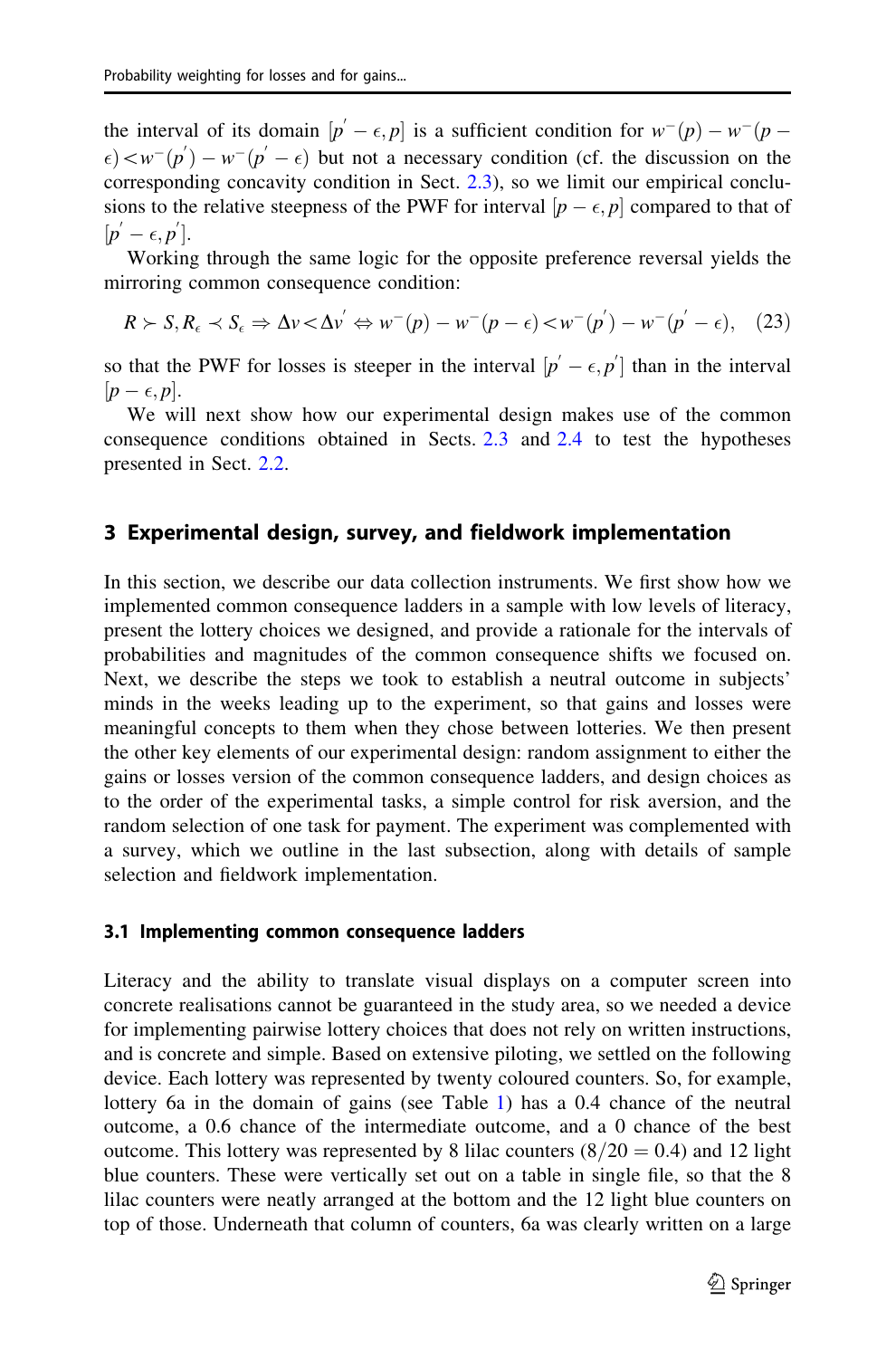| Rung | Order           |              | Risky or safe Lilac $\omega$ 8000 (z) | Light blue $@ 10,000 (y)$ | White $@ 13,000(x)$ |
|------|-----------------|--------------|---------------------------------------|---------------------------|---------------------|
| I    | 7a              | S            | 9 $(r' = 0.45)$                       | 11 ( $q' = 0.55$ )        | 0 $(p' = 0)$        |
|      | 7b              | R            | 13 $(r = 0.65)$                       | 0 $(q = 0)$               | 7 ( $p = 0.35$ )    |
| П    | 6a              | S            | 8(0.4)                                | 12(0.6)                   | 0(0)                |
|      | 6b              | R            | 12(0.6)                               | 1(0.05)                   | 7(0.35)             |
| Ш    | 10a             | S            | 7(0.35)                               | 13(0.65)                  | 0(0)                |
|      | 10 <sub>b</sub> | R            | 11(0.55)                              | 2(0.1)                    | 7(0.35)             |
| IV   | 5a              | S            | 6(0.3)                                | 14(0.7)                   | 0(0)                |
|      | 5b              | R            | 10(0.5)                               | 3(0.15)                   | 7(0.35)             |
| V    | 2a              | S            | 5(0.25)                               | 15(0.75)                  | 0(0)                |
|      | 2 <sub>b</sub>  | $\mathbb R$  | 9(0.45)                               | 4(0.2)                    | 7(0.35)             |
| VI   | 3a              | S            | 4(0.2)                                | 16(0.8)                   | 0(0)                |
|      | 3b              | R            | 8(0.4)                                | 5(0.25)                   | 7(0.35)             |
| VII  | 4a              | S            | 3(0.15)                               | 17(0.85)                  | 0(0)                |
|      | 4b              | $\mathbb R$  | 7(0.35)                               | 6(0.3)                    | 7(0.35)             |
| VIII | 9а              | S            | 2(0.1)                                | 18(0.9)                   | 0(0)                |
|      | 9b              | $\mathbb{R}$ | 6(0.3)                                | 7(0.35)                   | 7(0.35)             |
| IX   | 8a              | S            | 1(0.05)                               | 19(0.95)                  | 0(0)                |
|      | 8b              | $\mathbb R$  | 5(0.25)                               | 8(0.4)                    | 7(0.35)             |
| X    | 1a              | S            | 0(0)                                  | 20(1)                     | 0(0)                |
|      | 1b              | $\mathbb R$  | 4(0.2)                                | 9(0.45)                   | 7(0.35)             |
|      |                 |              |                                       |                           |                     |

<span id="page-15-0"></span>Table 1 Common consequence ladder (gains)

The table presents the 10 pairwise lottery choices in the gains condition of the experiment. The number of counters of each colour determines the probability of x (white), y (light blue), and z (lilac); probabilities of outcomes are in parentheses. The first column indicates the rung on the common consequence ladder each pair of lotteries represents; the second column the order in which they were presented (the reverse order for a randomly selected half of subjects)

post-it note stuck to the table. About 40 cm next to the column of counters representing lottery 6a was lottery 6b set out in similar fashion (12 lilac, 1 light blue, and 7 white counters). Figure [3](#page-16-0) illustrates these two lotteries.

Before they took their decisions, a demonstration was given to subjects of what would happen once they chose one of the two lotteries. All counters representing that lottery would be put in a bag, shuffled thoroughly, and one would be picked out by a volunteer looking the other way. The value of the colour of the counter would be paid out to subjects who had chosen that lottery. We demonstrated this both for the relatively safe (6a) and for the relatively risky lottery (6b).

We ensured that all paired lotteries were spatially sufficiently apart, so that each lottery choice problem would be considered in isolation. For this purpose, we used five large tables arranged in the middle of the experiment room. On one side were set out lottery pairs 1–5, on the other 6–10, with plenty of space left in the middle between the lottery pairs on each side of the table. This arrangement not only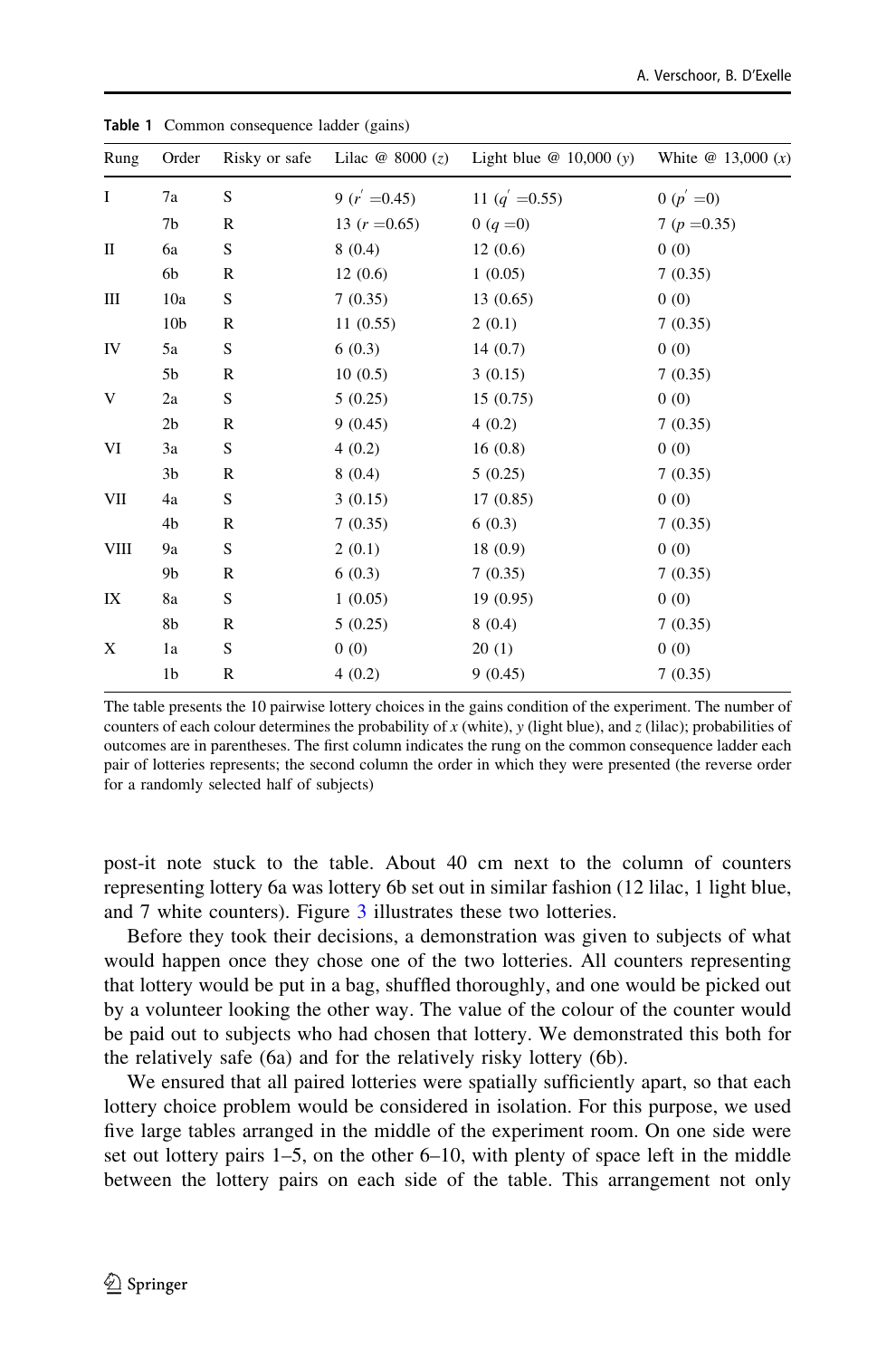<span id="page-16-0"></span>

encouraged considering each choice in isolation, but also greatly facilitated reversing the order in which lottery choices were presented (see Sect. [3.4\)](#page-19-0).

A control question designed to capture understanding of the essence of the device revealed that subject comprehension was very good: 96% answered it correctly.<sup>12</sup>

#### 3.2 Common consequence ladders implemented

Table [1](#page-15-0) presents the common consequence ladder implemented in the domain of gains. The first pair of lotteries (on rung I) constitutes the least attractive choice, the next pair (rung II) the least attractive choice but one, and so forth, until the most attractive choice in terms of expected value of the lotteries (rung X). Each pair consists of a relatively safe and a relatively risky lottery, which subjects face in the form of the number of counters of up to three colours presented in the last three columns. The probability of each outcome is indicated in parentheses.

These ten lottery choice problems were determined as follows. The comparison of choices between rungs allows pronouncing on the relative steepness of the PWF for specific intervals of probabilities. For the horizontal common consequence effects we consider, comparisons are between intervals  $[p+q, p+q+\epsilon]$  and  $[p'+q, p+q+\epsilon]$ 

<sup>&</sup>lt;sup>12</sup> The control question asked for the gains version of the experiment was: "We just want to check your understanding of the task. Can you please tell me, of the two lotteries here in front of you, which one offers the higher chance of leaving with exactly 10,000 shillings?'' For the losses version of the experiment, a very similar control question was asked. See the experimental instructions in the online appendix.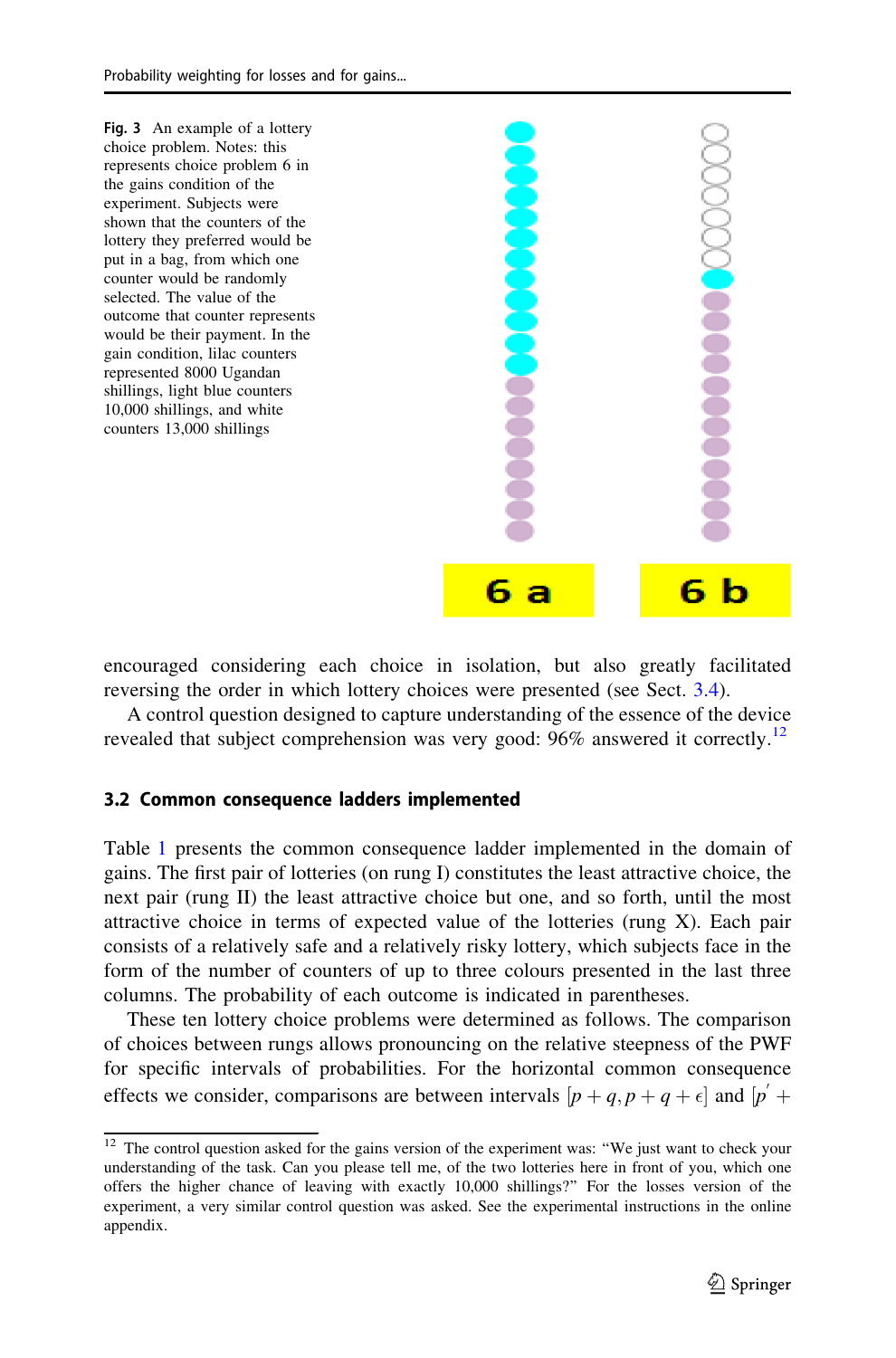<span id="page-17-0"></span> $q', p' + q' + \epsilon$  with  $p' + q' > p + q$  needing to be ensured in the design (see Sect. [2.3\)](#page-10-0).

Consider for example a preference reversal between rung I and rung II.  $p + q =$ 0:35 refers to the probability of either the white or light blue counter being selected in I.R,  $p' + q' = 0.55$  to the probability of that outcome in I.S, and common consequence shift  $\epsilon$  is added to the analogous probabilities in II.S and II.R. A preference reversal therefore indicates the relative steepness of the PWF in probability intervals [0.35, 0.4] compared to [0.55, 0.6]. Following the same logic, comparing rungs V and VI pronounces on the relative steepness of the PWF in intervals  $[0.55, 0.6]$  and  $[0.75, 0.8]$ , rungs IX and X intervals  $[0.75, 0.8]$  and [0.95, 1.0], and so forth, for a total number of possible comparisons of  $10 * 9/2 =$ 45 across each combination of rungs.

Such tracking of the PWF for gains is thus limited to part of its domain [0.35, 1.0], which we decided for the sake of realism, avoiding cognitive overload and prioritising more-refined measurement to measurement over the entire domain

| Rung         | Order           | Risky or safe | Lilac $\omega$ 3000 $(x)$ | Light blue $\omega$ 5000 (y) | White $@ 8000(z)$ |
|--------------|-----------------|---------------|---------------------------|------------------------------|-------------------|
| $\bf{I}$     | 3a              | S             | 14 ( $p' = 0.7$ )         | 6 ( $q' = 0.3$ )             | 0 $(r = 0)$       |
|              | 3 <sub>b</sub>  | $\mathbb R$   | 16 ( $p = 0.8$ )          | 0 ( $q = 0$ )                | 4 $(r = 0.2)$     |
| $\mathbf{I}$ | 1a              | S             | 13(0.65)                  | 7(0.35)                      | 0(0)              |
|              | 1 <sub>b</sub>  | R             | 15(0.75)                  | 1(0.05)                      | 4(0.2)            |
| Ш            | 6a              | $\mathbf S$   | 12(0.6)                   | 8(0.4)                       | 0(0)              |
|              | 6b              | $\mathbb{R}$  | 14(0.7)                   | 2(0.1)                       | 4(0.2)            |
| IV           | 9а              | S             | 10(0.5)                   | 10(0.5)                      | 0(0)              |
|              | 9 <sub>b</sub>  | $\mathbb R$   | 12(0.6)                   | 4(0.2)                       | 4(0.2)            |
| V            | 4a              | S             | 8(0.4)                    | 12(0.6)                      | 0(0)              |
|              | 4b              | R             | 10(0.5)                   | 6(0.3)                       | 4(0.2)            |
| VI           | 10a             | $\mathbf S$   | 6(0.3)                    | 14(0.7)                      | 0(0)              |
|              | 10 <sub>b</sub> | $\mathbb R$   | 8(0.4)                    | 8(0.4)                       | 4(0.2)            |
| VII          | 5a              | S             | 4(0.2)                    | 16(0.8)                      | 0(0)              |
|              | 5b              | $\mathbb{R}$  | 6(0.3)                    | 10(0.5)                      | 4(0.2)            |
| VIII         | 2a              | $\mathbf S$   | 2(0.1)                    | 18(0.9)                      | 0(0)              |
|              | 2 <sub>b</sub>  | R             | 4(0.2)                    | 12(0.6)                      | 4(0.2)            |
| IX           | 7a              | S             | 1(0.05)                   | 19(0.95)                     | 0(0)              |
|              | 7b              | $\mathbb{R}$  | 3(0.15)                   | 13(0.65)                     | 4(0.2)            |
| X            | 8a              | $\mathbf S$   | 0(0)                      | 20(1)                        | 0(0)              |
|              | 8b              | $\mathbb{R}$  | 2(0.1)                    | 14(0.7)                      | 4(0.2)            |
|              |                 |               |                           |                              |                   |

Table 2 Common consequence ladder (losses)

Notes. The table presents the 10 pairwise lottery choices in the losses condition of the experiment. The number of counters of each colour determines the probability of  $x$  (lilac),  $y$  (light blue), and  $z$  (white); probabilities of outcomes are in parentheses. The first column indicates the rung on the common consequence ladder each pair of lotteries represents; the second column the order in which they were presented (the reverse order for a randomly selected half of subjects)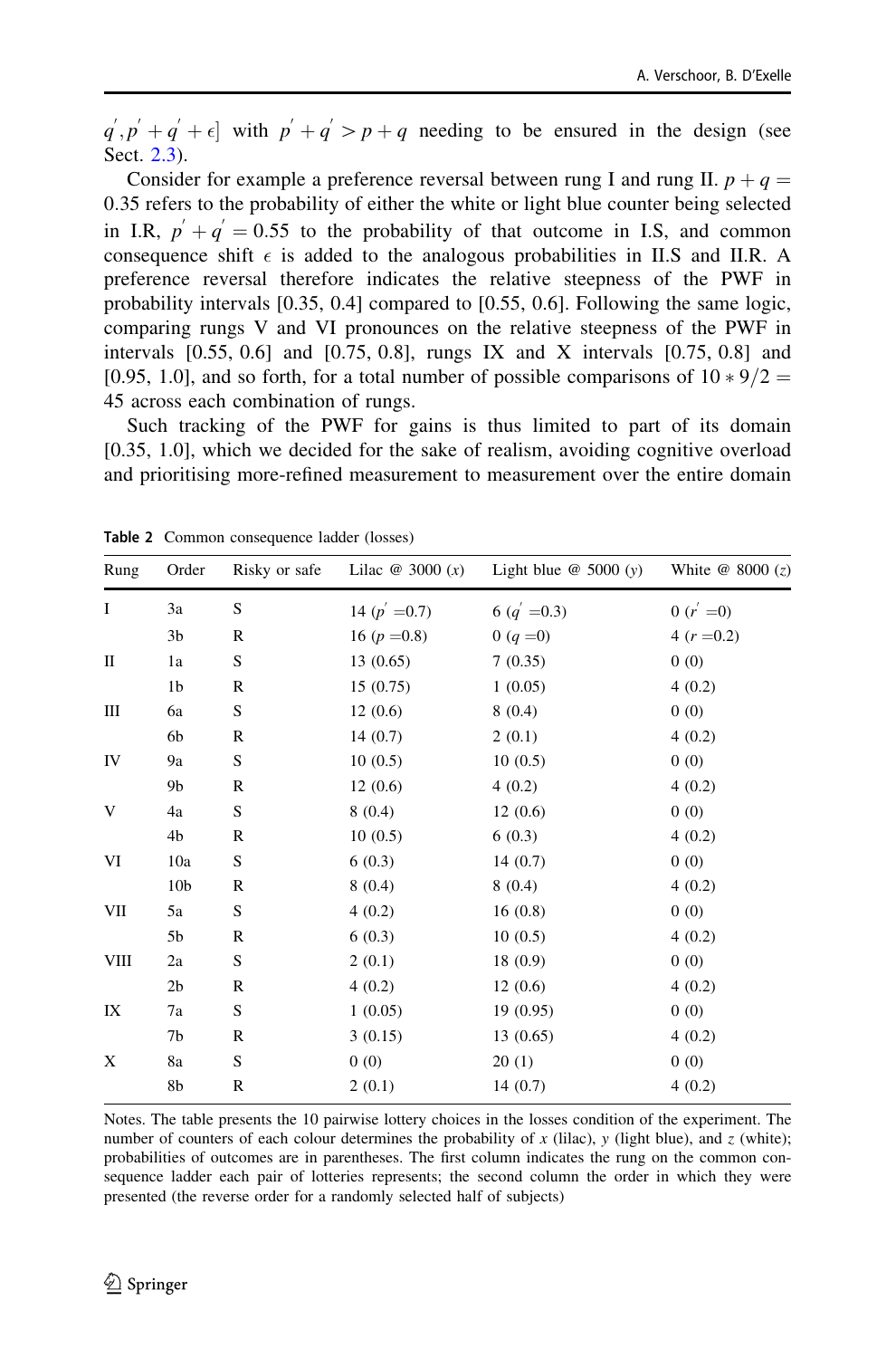<span id="page-18-0"></span>[0, 1.0]. As to realism, farmers' investments in fertiliser, improved seeds, and other pertinent agricultural investment goods in Uganda are successful with a probability considerably higher than 0.35 (Verschoor et al. [2016](#page-35-0), Table A1, p.147). Avoiding cognitive overload made us decide after piloting that no more than 10 rungs should be implemented and that each lottery should have no more than 20 counters. As to refined measurement, limiting tracking of the PWF to part of its domain [0.35, 1.0] meant that we could set  $\epsilon = 0.05$  between each two adjacent rungs in the common consequence ladder for gains.

Table [2](#page-17-0) presents the common consequence ladder implemented in the domain of losses. Pairs of lotteries are again presented in order from the one with the lowest expected values of S and R on rung I to the one with the highest expected value on rung X. For losses, comparisons across paired lotteries are relevant for the relative steepness of the PWF between probability intervals  $[p' - \epsilon, p']$  and  $[p - \epsilon, p]$  (see Sect. [2.4\)](#page-12-0).

For example, in lottery I.R,  $p = 0.8$  and in lottery I.S,  $p' = 0.7$ . When the common consequence shift of size  $\epsilon = 0.05$  is considered between paired lotteries I and paired lotteries II, then  $p' - \epsilon = 0.65$  and  $p - \epsilon = 0.75$ . A preference reversal from R to S or S to R between lotteries I and lotteries II thus indicates that the PWF is steeper in one of the two probability intervals [0.65, 0.7] and [0.75, 0.8] than it is in the other.

Following similar logic, comparing choices in V and VI pronounces on the relative steepness of the PWF in intervals [0.3, 0.4] and [0.4, 0.5], comparing choices in IX and X on  $[0, 0.05]$  and  $[0.1, 0.15]$ , and so forth, again for a total possible number of comparisons of  $10 \times 9/2 = 45$ .

The tracking of the PWF for losses is thus restricted to part of its domain [0, 0.8]. Considerations of realism, refinement where it matters most, and avoiding cognitive overload have again inspired this design choice. The last two mentioned are similar to those considerations for gains. As to realism, sharp negative income shocks are common in the study area (see Sect.  $4.1$ ), which suggests sizeable reference probabilities somewhere in the middle of the PWF's domain (cf. Sect. [2.2\)](#page-7-0). To reduce the risk of failing to detect reference probabilities, we therefore cast our net somewhat wider than in the domain of gains. Moreover, whereas for gains, it seemed important to close in on certainty at one end of the PWF's domain (a  $100\%$ certain gain); for losses, it seemed important to close in on certainty at the other end (a zero% chance of a loss).

The two common consequence ladders presented here are valid to the extent that we have successfully established in subjects' minds that  $z = 8,000$  Ugandan shillings are thought of as the neutral outcome. We next show how we attempted this.

#### 3.3 Establishing the neutral outcome

Three weeks before a subject was scheduled to participate, we gave them a voucher. The voucher contained their name, address, and photo, as well as the figure of 8000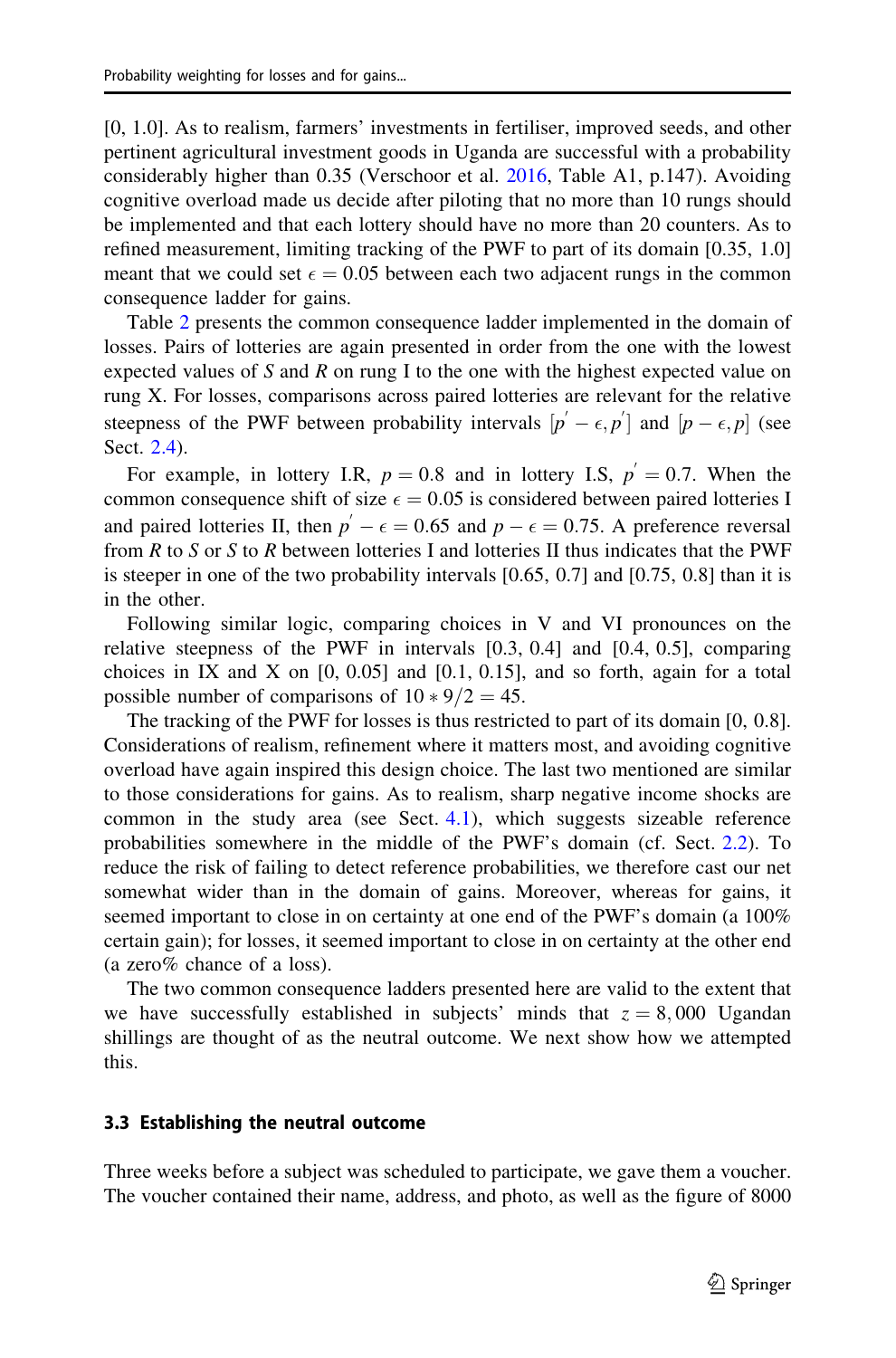<span id="page-19-0"></span>shillings prominently displayed. The following scripted message was read out to participants individually when the voucher was handed over:

On the day of the research workshop you'll be asked to take some decisions about this money. Depending on the decisions you will be asked to take, you could end up with more than 8000 or with less than 8000 shillings.

During the delivery of the experimental instructions 3 weeks later, the voucher was referred to when the outcome of 8000 shillings was introduced (see online Appendix A, p.8):

Remember, you have already been given a voucher worth 8000 shillings. Therefore, if a white counter is eventually drawn, then you do not earn any extra money, but keep your 8000 shillings.

The vouchers were thus intended to instil a sense of entitlement. Deception was avoided through emphasising that the money could be lost, depending on the decisions subjects were asked to take. To avoid disappointment, an unannounced show-up fee of 5000 shillings was paid after the resolution of the game. The amount of 5000 shillings was the maximum amount that could be lost in the losses condition. Minimum earnings were therefore 8000 shillings, or about twice the median daily wage in the study area. Crucially though, losses could actually be made out of the 8000 shillings mentioned on the voucher, exactly as per the experimental instructions that subjects responded to. $^{13}$ 

#### 3.4 Other elements of the experimental design

Other elements of the design were as follows. We implemented a simple investment game so as to be able to control for risk aversion, based on the Gneezy and Potters [\(1997](#page-34-0)) design. Subjects were endowed with 20 counters, each representing 400 shillings, so 8000 shillings in total. They chose to invest k counters, where  $k \in$  $\{0, 1, \ldots, 20\}$  for facing the lottery  $(0.5, 8000 - -400k; 0.5, 8000 + 800k)$ . In other words, their investment was tripled if successful and lost in its entirety if it failed.<sup>14</sup> The fate of their investment is determined by tossing a coin. We assume a power Constant Relative Risk Aversion (CRRA) utility function over experimental earnings x, which is defined as  $U(x) = x^{1-r}/(1-r)$ , where r is the coefficient of CRRA. As is conventional, we compute the CRRA coefficient for indifference between investing k and  $k - 1$ , on one hand, and k and  $k + 1$  on the other, to find the CRRA coefficient range that corresponds with the observed behaviour of investing

<sup>&</sup>lt;sup>13</sup> When losses are implemented in experiments, it is customary to either work with hypothetical payoffs (e.g., Etchart-Vincent [2004](#page-34-0); Abdellaoui et al. [2005\)](#page-34-0), or to practise mild forms of deception when implementing real incentives (e.g., Yesuf and Bluffstone [2009](#page-35-0)). Both are done for ethical reasons, so as to ensure that subjects have no legitimate grounds for feeling deprived as a result of their participation in the experiment. The implementation of hypothetical losses has been compared in one study with that of real incentives, and little difference was found (Etchart-Vincent and l'Haridon [2011\)](#page-34-0). Even so, we could not be certain that this would hold in our sample, so we implemented real losses from an initial endowment, while avoiding deception and the house-money effect (Thaler and Johnson [1990\)](#page-35-0).

<sup>&</sup>lt;sup>14</sup> The rate of return on investment was calibrated during the pilot for inducing variation in behaviour.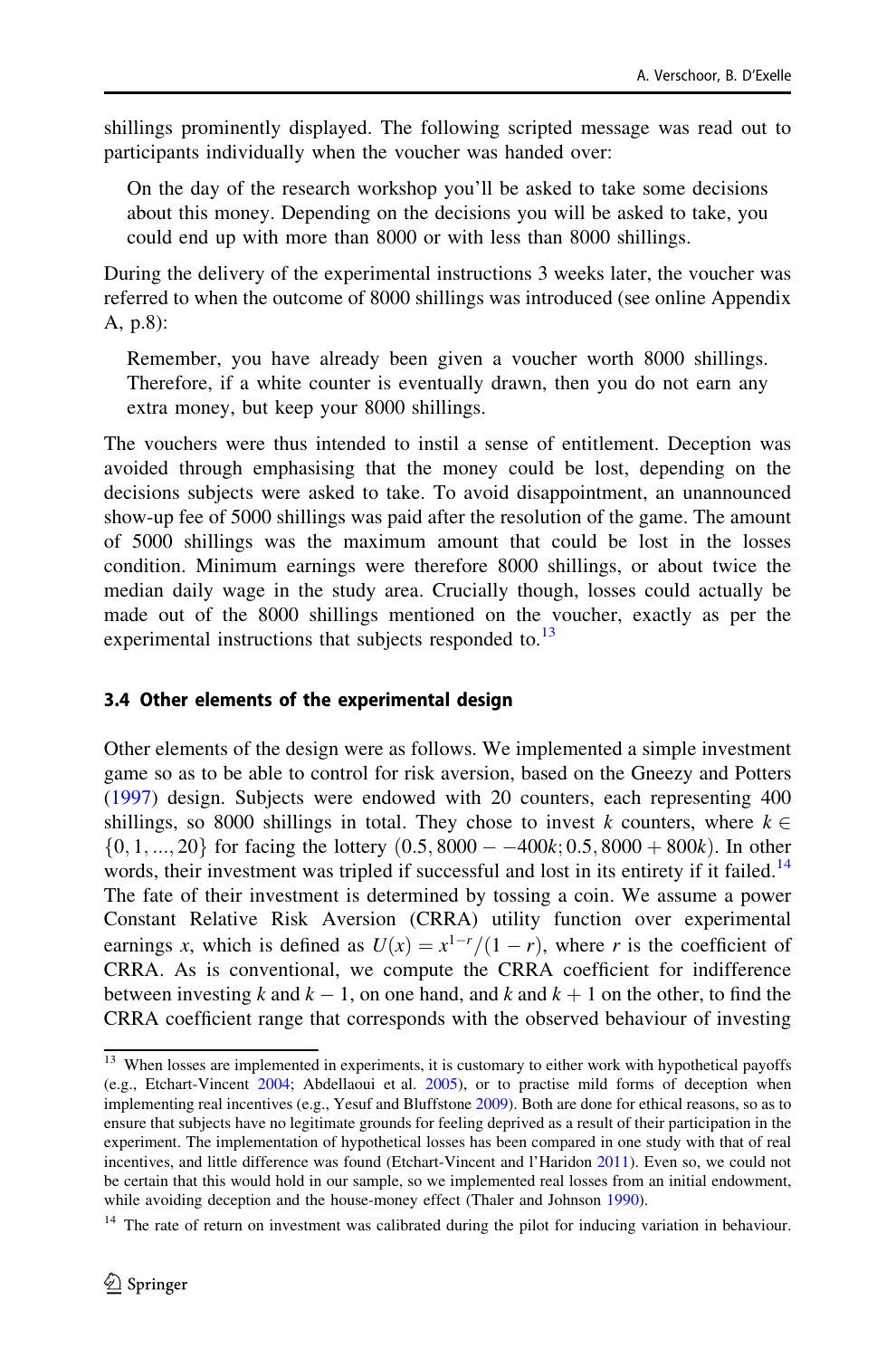k. The investment decision was always task 11, so after the 10 lottery choices of the main experiment had taken place.

The random-lottery incentive system was used, so that only one decision was implemented and each of the 11 lottery choices (the decision in the investment game is in effect also a lottery choice) had an equal chance of being played out for real. Subjects were told this before they took their decisions.

The order of the ten paired lottery choices was randomised, both in the gains condition and in the losses condition (see Tables [1](#page-15-0) and [2\)](#page-17-0). Moreover, whether a subject faced the sequence of lottery choices  $1, 2, \ldots, 10$  or that of  $10, 9, \ldots, 1$  was randomly determined.

Two experimental teams were used for delivering the instructions, who were purposively rotated across sessions and game conditions, so that we can control for experimenter effects. The experimental teams are experienced and were intensively trained for 2 weeks, in addition to their involvement in extensive piloting.

Subjects were randomly assigned to either the gains condition or the losses condition of the experiment in a between-subject design.

Experimental instructions were delivered in person, because literacy cannot be guaranteed in the study area. Decision-making was partially private: other subjects were not present but an enumerator recorded choices.

The experimental instructions were translated into Lugisu, the local language of the study area, and back-translated into English to check for inadvertent changes in meanings.

A number of instructions and reassurances were given at the outset to promote orderly, leisurely, and autonomous decision-making; see the experimental instructions in online Appendix A.

#### 3.5 Study area, sample selection, survey, and fieldwork implementation

We selected five sub-counties from a rural area in eastern Uganda: Sironko District and Lower Bulambuli District, which together comprise the former Sironko District. Almost all working adults in the area (95%) are smallholder farmers. The typical farmer grows maize intercropped with beans alongside some cash crops (e.g., coffee) on land that does not exceed 2 acres. Using a multi-stage cluster sampling method, we selected 1803 farmers for a number of risky choice experiments including the ones reported on here. Of the individuals selected for participation, 370 were randomly assigned to the common consequence experiments, 184 of them to the gains condition, and 186 to the losses condition. For a detailed description of the study area and fieldwork implementation, see Verschoor et al. ([2016\)](#page-35-0).

Data collection followed the same basic pattern in each sub-county. Three weeks before their relevant experimental session, individuals were visited, reminded about their participation and given the voucher described in Sect. [3.3.](#page-18-0) In the week before 'game day', we visited all selected participants again to administer a household survey questionnaire, to collect data on basic socio-economic variables, agricultural practises, and the experience of income shocks. The experiment then took place at the end of the week in a central location (usually in a school on a nonschool day); for participants from remote villages, we organised transport.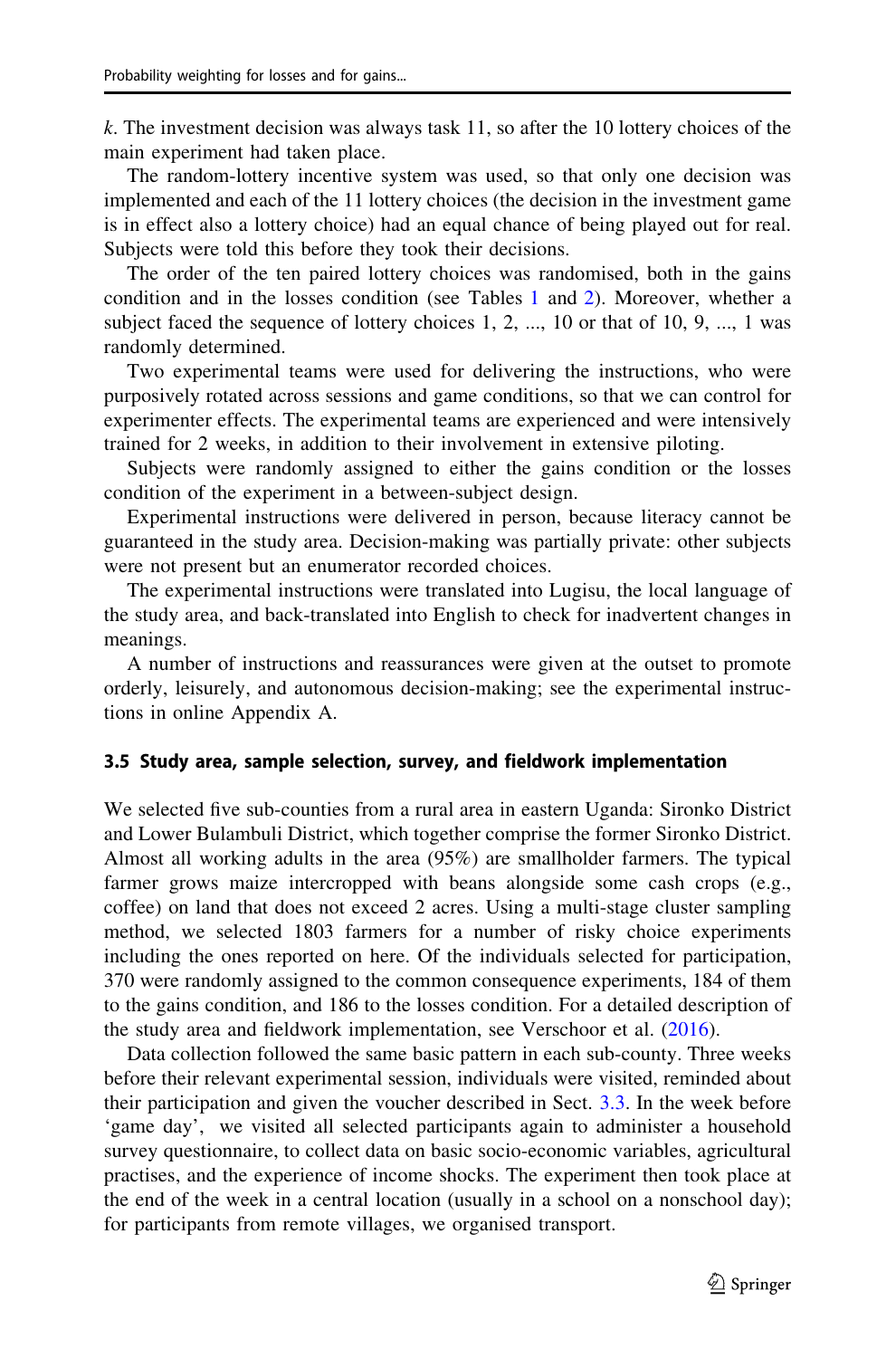## <span id="page-21-0"></span>4 Results

In this section, we present our main results. We first show summary statistics and ascertain whether condition assignment has given rise to inadvertent selection issues. Next, we analyse common consequence effects in the domains of gains and losses, respectively, and derive the shape of the PWFs (one for losses, one for gains) that organise the data. Finally, we present the results of multivariate analysis that searches for correlates of the particularly pronounced nonlinear probability weighting that the univariate analysis has pointed to.

## 4.1 Sample characteristics

We begin by describing our sample and assess differences on observables between game conditions. Table 3 presents summary statistics and a corresponding balancing test. About 30% of subjects are traditional farmers. We consulted

|                                 |                    | Mean (standard deviation)    |                               |             |           |
|---------------------------------|--------------------|------------------------------|-------------------------------|-------------|-----------|
| Variable                        | Total<br>$(N=370)$ | Gains condition<br>$(N=184)$ | Losses condition<br>$(N=186)$ | t statistic | $p$ value |
| Traditional farmer $(=1)$       | 0.30               | 0.30                         | 0.31                          | $-0.12$     | 0.90      |
|                                 | (0.46)             | (0.46)                       | (0.46)                        |             |           |
| Wealth index                    | 0.06               | $-0.20$                      | 0.31                          | $-2.06$     | 0.04      |
|                                 | (2.38)             | (1.88)                       | (2.77)                        |             |           |
| Risk aversion (CRRA)            | 1.29               | 1.40                         | 1.17                          | 1.10        | 0.27      |
|                                 | (2.01)             | (2.26)                       | (1.74)                        |             |           |
| Female $(=1)$                   | 0.52               | 0.55                         | 0.48                          | 1.31        | 0.20      |
|                                 | (0.50)             | (0.50)                       | (0.50)                        |             |           |
| Years of schooling              | 5.46               | 5.37                         | 5.55                          | 0.49        | 0.62      |
|                                 | (3.59)             | (3.51)                       | (3.68)                        |             |           |
| Age                             | 40.85              | 40.50                        | 41.20                         | 0.48        | 0.63      |
|                                 | (14.03)            | (14.45)                      | (13.63)                       |             |           |
| Harvest failed                  | 0.77               | 0.78                         | 0.75                          | 0.65        | 0.52      |
| in past 5 years $(=1)$          | (0.42)             | (0.41)                       | (0.43)                        |             |           |
| Experienced severe flooding     | 0.59               | 0.60                         | 0.58                          | 0.40        | 0.69      |
| in past 5 years $(=1)$          | (0.49)             | (0.49)                       | (0.50)                        |             |           |
| Experienced severe drought      | 0.84               | 0.85                         | 0.83                          | 0.49        | 0.62      |
| in past 5 years $(=1)$          | (0.37)             | (0.36)                       | (0.38)                        |             |           |
| Control question correct $(=1)$ | 0.96               | 0.99                         | 0.93                          | 1.87        | 0.06      |
|                                 | (0.31)             | (0.35)                       | (0.26)                        |             |           |

Table 3 Summary statistics and balancing test

Notes. The table presents summary statistics and a test of the null hypothesis that mean values are equal by game condition. In a logistic regression of condition assignment on all variables presented in the table, the null hypothesis of all coefficients being jointly equal to zero cannot be rejected ( $\chi^2 = 10.8; p = 0.46$ )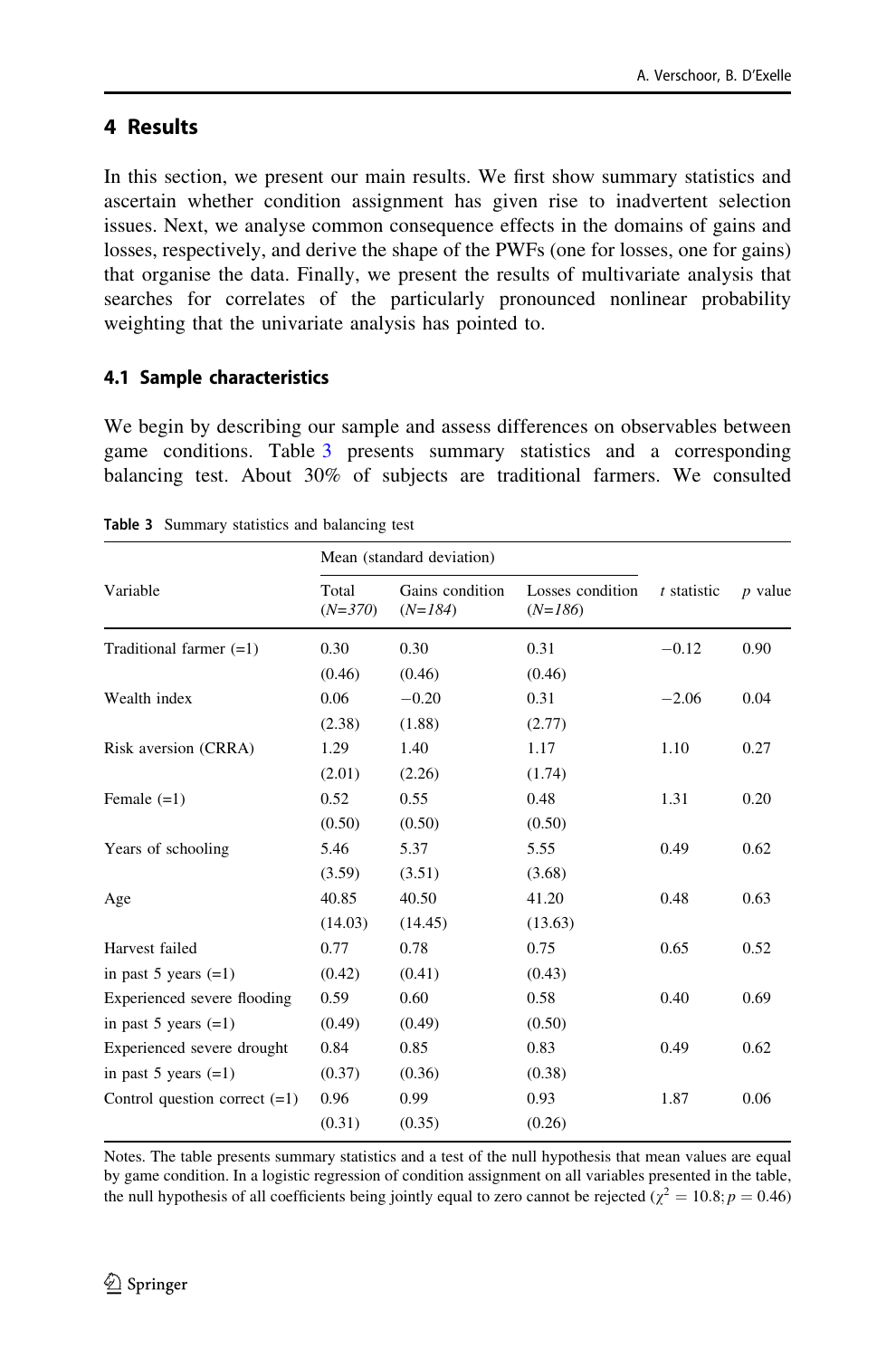agricultural experts in the study area to define traditional farmers.<sup>15</sup> Traditional farmers grow maize intercropped with beans, with a minimal reliance on bought inputs such as improved seeds, pesticides, and inorganic fertiliser; if they do buy inputs, then this would be limited to purchasing unimproved seeds on local markets. We therefore classified all subjects as traditional farmers who grow only maize and beans and do so without buying improved seeds, pesticides, or fertiliser. All other subjects either buy such inputs or grow cash crops that are more lucrative than maize and beans, but require higher cash outlays (e.g., tomatoes, cabbages, and onions) or both. According to the local experts, traditional farmers avoid initial cash outlays so as not to jeopardise their food security in periods of drought or excessive flooding. This is a recognised motive in development economics (Fafchamps  $2003$ , pp.18ff.).<sup>16</sup>

The wealth index presented in the table is the first component of a principal component analysis based on a list of about 30 types of assets that our survey collected information on (this method of constructing a wealth index is due to Filmer and Pritchett [\(2001](#page-34-0))). Risk aversion is measured using the constant relative risk aversion (CRRA) coefficient based on behaviour in the investment game presented in Sect. [3.4](#page-19-0).

We asked several questions about income shocks. The way we asked these questions was by inquiring whether respondents had experienced a sharp drop in income in the past 5 years as a result of specified events. 77% had experienced a sharp drop in income resulting from harvest failure, 59% from severe flooding, and 84% from a severe drought. Farmers in the sample are clearly used to frequent sharp income shocks.

Most variables in Table [3](#page-21-0) are not significantly different between game conditions, but two variables are. One is the wealth index. We think that this should be due to chance, as the random assignment to game condition was rigorously carried out. Game comprehension is the other variable that is significantly different between game conditions: 99% answered the control question correctly in the gains condition and  $93\%$  in the losses condition, which is significantly different at the 10% level. This could well be due to the differences between the game versions, with the losses instructions possibly slightly harder to understand. Reassuringly, the omnibus  $\gamma^2$ -statistic of a test of all coefficients being equal to zero in a logistic regression of condition assignment on the variables presented in the table is insignificant ( $\chi^2 = 10.8$ , p = .46), suggesting that inadvertent selection is not a major concern.

Table [4](#page-23-0) contains a summary of experimental behaviour. Choosing the risky lottery is somewhat more frequent than the safe one, especially for losses and, within the domain of losses, especially for the lower rungs. In the domain of losses, the gradual lowering of the proportion of risky choices as one moves up the ladder

<sup>&</sup>lt;sup>15</sup> These agricultural experts were interviewed individually and included the District Agricultural Officer, several agricultural extension workers, and several leaders of farmers' groups.

<sup>&</sup>lt;sup>16</sup> Traditional farmers are significantly less wealthy ( $t = -7.47, p = 0.000$ ), more likely to be female  $(t = 3.14, p = 0.002)$ , spent fewer years in school  $(t = -5.87, p = 0.000)$ , and are older than others in the sample ( $t = 2.64$ ,  $p = 0.008$ ). The p values reported are based on two-sided tests.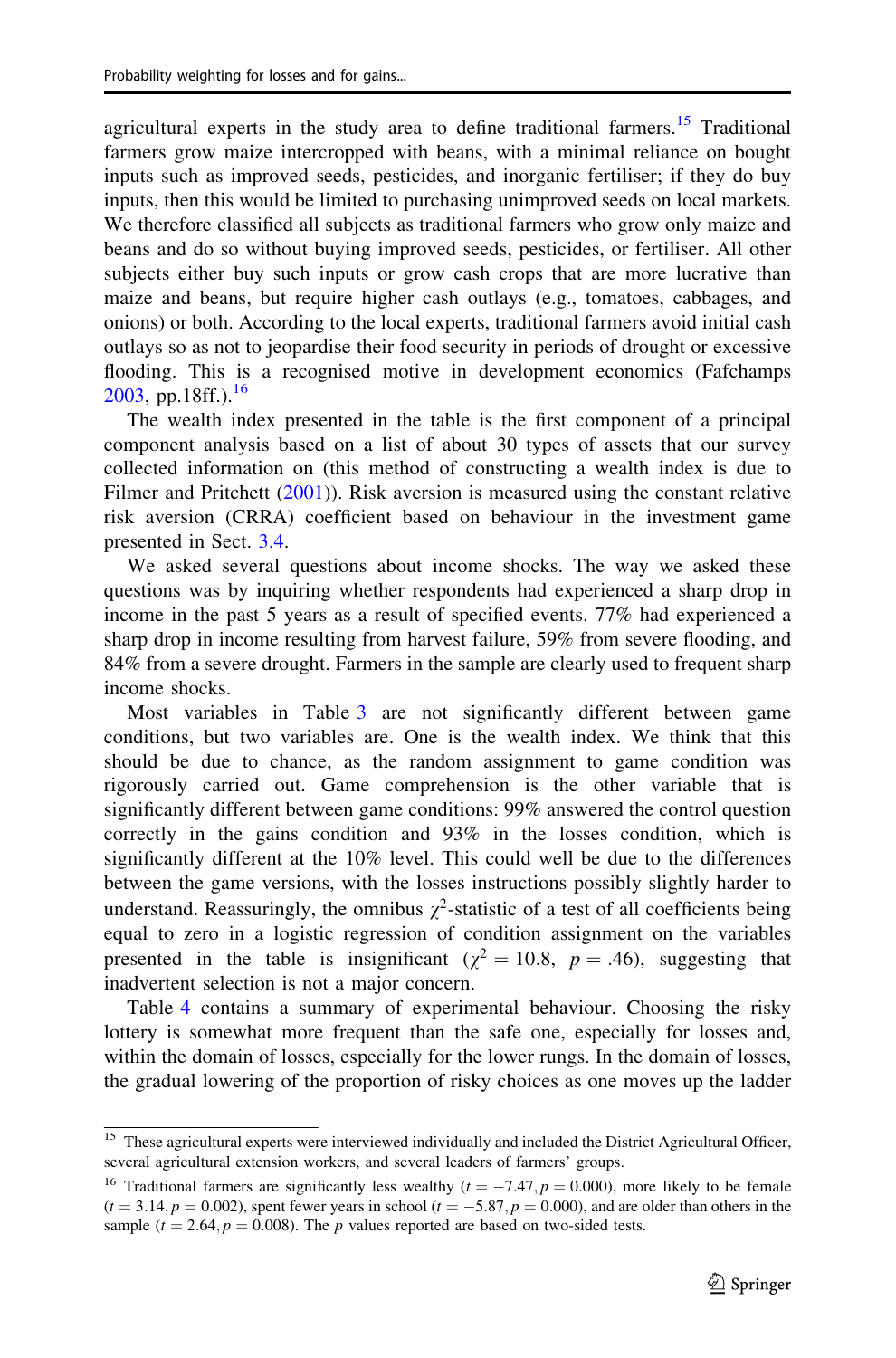| Rung                                   | П | Ш | -IV                                               | V | VI. | VII | VIII. | - IX | X |
|----------------------------------------|---|---|---------------------------------------------------|---|-----|-----|-------|------|---|
| % Risky, losses                        |   |   | 63.6 61.2 57.6 58.2 54.9 61.4 58.7 55.4 48.4 52.7 |   |     |     |       |      |   |
| % Switch from previous rung,<br>losses |   |   | 27.4 31.2 26.3 36.6 32.3 36.0 33.3 29.6 36.6      |   |     |     |       |      |   |
| % Risky, gains                         |   |   | 56.0 51.4 54.1 51.1 51.6 46.7 51.6 47.8 50.5 50.5 |   |     |     |       |      |   |
| % Switch from previous rung,<br>gains  |   |   | 28.8 24.5 34.2 33.2 26.6 32.1 26.6 28.8 32.6      |   |     |     |       |      |   |

<span id="page-23-0"></span>Table 4 Summary of behaviour in experiments

to rung V implies a preponderance of RS switches (choosing risky on a lower rung followed by safe on the higher rung), which hints at the relative steepness of the PWF near  $p = 0$ ; we formally test this below. Table 4 also shows that about a third of subjects choose different lotteries on consecutive rungs, which our tests for probability weighting in the next subsection focus on. In the domain of losses, 19.6% of subjects never deviate from their first choice; 13.0% always choose the risky lottery, and 6.5% always safe. In the domain of gains, the corresponding figures are 35.9, 19.0, and 16.8%. On average, experimental subjects switch about three times between consecutive rungs (recall that consecutive rungs were not sequentially presented, since the order in which they were presented to subjects was randomised). In the domain of losses, the mean number of switches between consecutive rungs is 2.9 (Std Dev 2.1), and for gains 2.7 (Std Dev 2.4).

## 4.2 Tracking the PWF

We next present the choice patterns that the common consequence shifts have given rise to, and show the shapes of the PWFs, one in the domain of losses and one in the domain of gains, that organise the data. Our tests of probability weighting used for tracking the PWF may be construed as tests of the null hypothesis of expected utility theory (EUT) plus noise arising from simple (Fechnerian) errors in decision-making (Hey and Orme [1994\)](#page-34-0). For these tests to be valid, we need to maintain the assumption that erroneous SR switches are not more likely than erroneous RS switches, in any of the comparisons considered between rungs of the common consequence ladder.

Recall that there are two experimental conditions: about half of the subjects are in the gains condition, and the other half are in the losses condition. Each subject makes ten risky choice decisions. In each of the ten decision-making problems, they can choose either the safe  $(S)$  or the risky  $(R)$  lottery. As is standard in tests for common consequence effects, probability weighting is tested for by comparing decisions in paired problems. There are 45 possible comparisons  $(10 * 9/2)$ , which all allow tests of probability weighting for specific ranges of probabilities (e.g., whether the probability weighting function is steeper for 0.8–1.0 than it is for  $0.4 - 0.6$ ).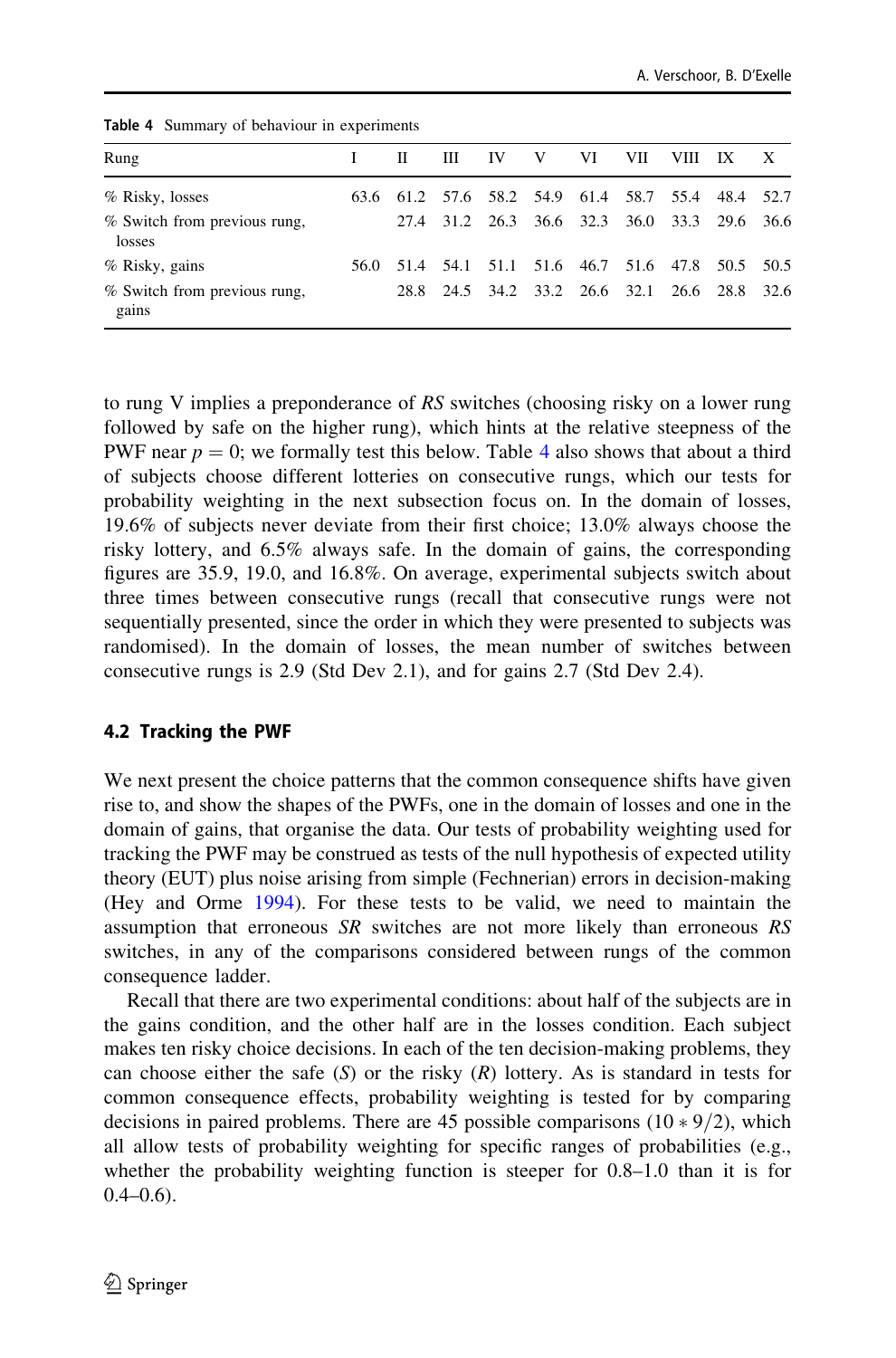Therefore, we test for probability weighting by focusing on paired problems. Let us consider two decision-making problems, problem 1 and problem 2. An individual decides whether they want S or R in problem 1, and next whether they want S or R in problem 2. There are therefore four possible choice patterns: SS, RR, SR, and RS.

The focus of the analysis (again standard in tests of common consequence effects) is on the proportion of subjects that chooses each of these four possibilities. The null hypothesis is: no probability weighting. In Sect. [2](#page-5-0), we showed (in line with standard theory) that this means that if somebody chooses  $S$  in one problem, then they should also choose  $S$  in the second problem (and vice versa). Likewise, if they choose  $R$  in one problem, then they should also choose  $R$  in the second problem (and vice versa). The null hypothesis of no probability weighting and no errors requires all choices to be SS or RR.

For testing this, we allow subjects to make mistakes. Therefore, the null hypothesis becomes: apart from mistakes, all choices should be SS or RR. We then make the assumption that mistakes in one direction  $(S<sub>R</sub>)$  are equally likely as mistakes in another direction (RS). For testing for probability weighting, there are several possibilities.

First, we could assume that the lowest of SR and RS is entirely due to mistakes. Using a one-sample binomial test, we can then test whether the higher of  $RS$  and  $SR$ significantly differs from the lower, the lower being the hypothesized value due to mistakes. This is defensible, but there is an arbitrary element in doing this.

Second, we could do a proportion test for testing whether the proportion of RS is equal to that of SR. However, this requires us to treat SR and RS as coming from two independent samples. That is clearly not correct: they derive from a paired sample (we observe the same subject twice when we consider pairs of decision-making problems).

Third, we could do a sign test. For testing the difference in two variables between paired observations, either a paired t test, or a signed rank test, or a sign test are options. For the first, we need to assume that the difference between the two variables is interval and normally distributed; for the second, we can relax that assumption, but still need to assume that the difference is ordinal; for the third, we need not assume anything about the difference, which seems appropriate here.

Fourth, we could in principle estimate functional forms for the probability weighting and value functions. However, the methodology of common consequence ladders is explicitly designed to avoid estimating value functions (conclusions about probability weighting hold whatever the value function looks like, see Sect. [2\)](#page-5-0). Moreover, an important part of the motivation of the paper is that functional forms are often inadequate and that, therefore, a nonparametric method (such as the one we use) is preferred (see Sect. [1](#page-0-0)).

We therefore test for probability weighting in paired problems using a sign test. We recode  $R = 1$  and  $S = 0$ , so that  $RR = 0$ ,  $SS = 0$ ,  $RS = positive$  and  $SR =$ negative (the labels *positive* and *negative* are conventions for this test) and test whether observed  $RS$  and  $SR$  are such that the null hypothesis of their being equally likely to occur can be rejected. Since our priors allow deviations in either direction, we report  $p$  values from a two-sided test.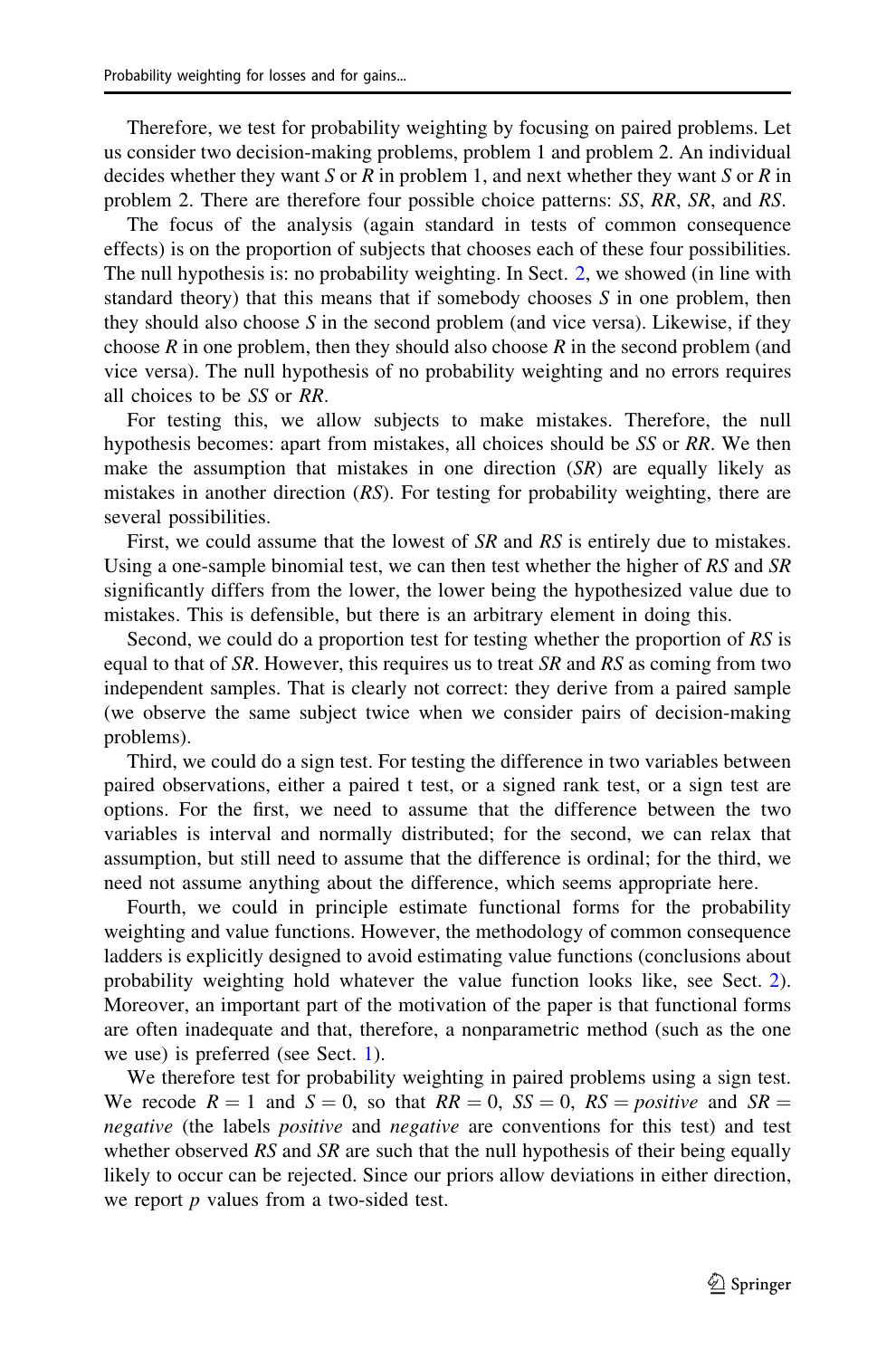<span id="page-25-0"></span>A secondary interest is whether we can reject the null hypothesis that patterns across paired problems are due to chance (driven by noise alone). This amounts to testing whether choices in one problem are independent of choices in the problem it is paired with. We test for this by cross-tabulating choices in paired problems and using a Chi-square test for establishing if there is a relationship between the choices.

For testing diminishing sensitivity relative to the end points, we focus first on rung IX of the common consequence ladder. For losses, this allows us to assess whether the probability weighting function is particularly steep for probabilities between 0.05 and 0.15. We will below also consider the same for the interval 0–0.1, but our primary focus is on an interval near to but not including 0. The reason for this focus is the well-known observation that the probability weighting function is ill-defined near the end points, notwithstanding these end points serving as reference points (Kahneman and Tversky [1979](#page-34-0)). Focusing on rung IX in the domain of gains allows us to assess whether the PWF is particularly steep for probabilities between 0.75 and 0.95.

In Table 5, we show the choice patterns in the domain of losses for rungs paired with rung IX on the common consequence ladder. As mentioned, there are four possible combinations when two rungs are considered: twice safe (SS), twice risky  $(RR)$ , first safe then risky  $(SR)$ , and first risky then safe  $(RS)$ . SS and RR are consistent with EUT, while SR and RS are not and point to nonlinear probability weighting. Therefore, for example, when choosing between the paired lotteries on rung IX in one decision-making problem and on rung VI in another, 50 subjects chose the safe lottery in each choice problem, 68 the risky lottery both times, 45 chose the safe lottery on rung IX and the risky lottery on rung VI, and 21 chose the

|                |    | Responses (number) |           |    |                             |                           |                                             |
|----------------|----|--------------------|-----------|----|-----------------------------|---------------------------|---------------------------------------------|
| Rungs          | SS | RR                 | <b>SR</b> | RS | Noise alone?<br>$(p$ value) | $SR = RS?$<br>$(p$ value) | Inference                                   |
| $IX-X$         | 57 | 59                 | 38        | 30 | $0.000***$                  | 0.3961                    | $w(0.15) - w(0.05) \approx w(0.1) - w(0)$   |
| <b>IX-VIII</b> | 61 | 68                 | 34        | 21 | $0.000***$                  | 0.1048                    | $w(0.15) - w(0.05) \approx w(0.2) - w(0.1)$ |
| <b>IX-VII</b>  | 56 | 69                 | 39        | 20 | $0.000***$                  | $0.0183**$                | $w(0.15) - w(0.05) > w(0.3) - w(0.2)$       |
| $IX-VI$        | 50 | 68                 | 45        | 21 | $0.000***$                  | $0.0043***$               | $w(0.15) - w(0.05) > w(0.4) - w(0.3)$       |
| $IX-V$         | 61 | 67                 | 34        | 22 | $0.000***$                  | 0.1409                    | $w(0.15) - w(0.05) \approx w(0.5) - w(0.4)$ |
| $IX$ -IV       | 54 | 66                 | 41        | 23 | $0.000***$                  | $0.0328**$                | $w(0.15) - w(0.05) > w(0.6) - w(0.5)$       |
| $IX$ - $III$   | 53 | 64                 | 42        | 25 | $0.000***$                  | $0.0498**$                | $w(0.15) - w(0.05) > w(0.7) - w(0.6)$       |
| $IX$ -II       | 46 | 63                 | 49        | 25 | $0.000***$                  | $0.0071***$               | $w(0.15) - w(0.05) > w(0.75) - w(0.65)$     |
| $IX-I$         | 42 | 64                 | 53        | 25 | $0.000***$                  | $0.0020***$               | $w(0.15) - w(0.05) > w(0.8) - w(0.7)$       |

Table 5 Common consequence effects between rung IX and other rungs (losses)

 $N = 184$ . Response columns show the number of each of the four possible choice patterns between paired lotteries on indicated rungs of the common consequence ladder in the domain of losses. We use a Chisquare test for testing the hypothesis that choices in paired problems are independent, i.e., are due to "noise alone"; p values reported are associated with the Pearson  $\chi^2$  test statistic. We use a sign test for testing the hypothesis that  $SR = RS$ ; reported p values are based on a two-sided test \*Denotes rejection of the null at the 10% level, \*\* at the 5 percent level, and \*\*\* at the 1% level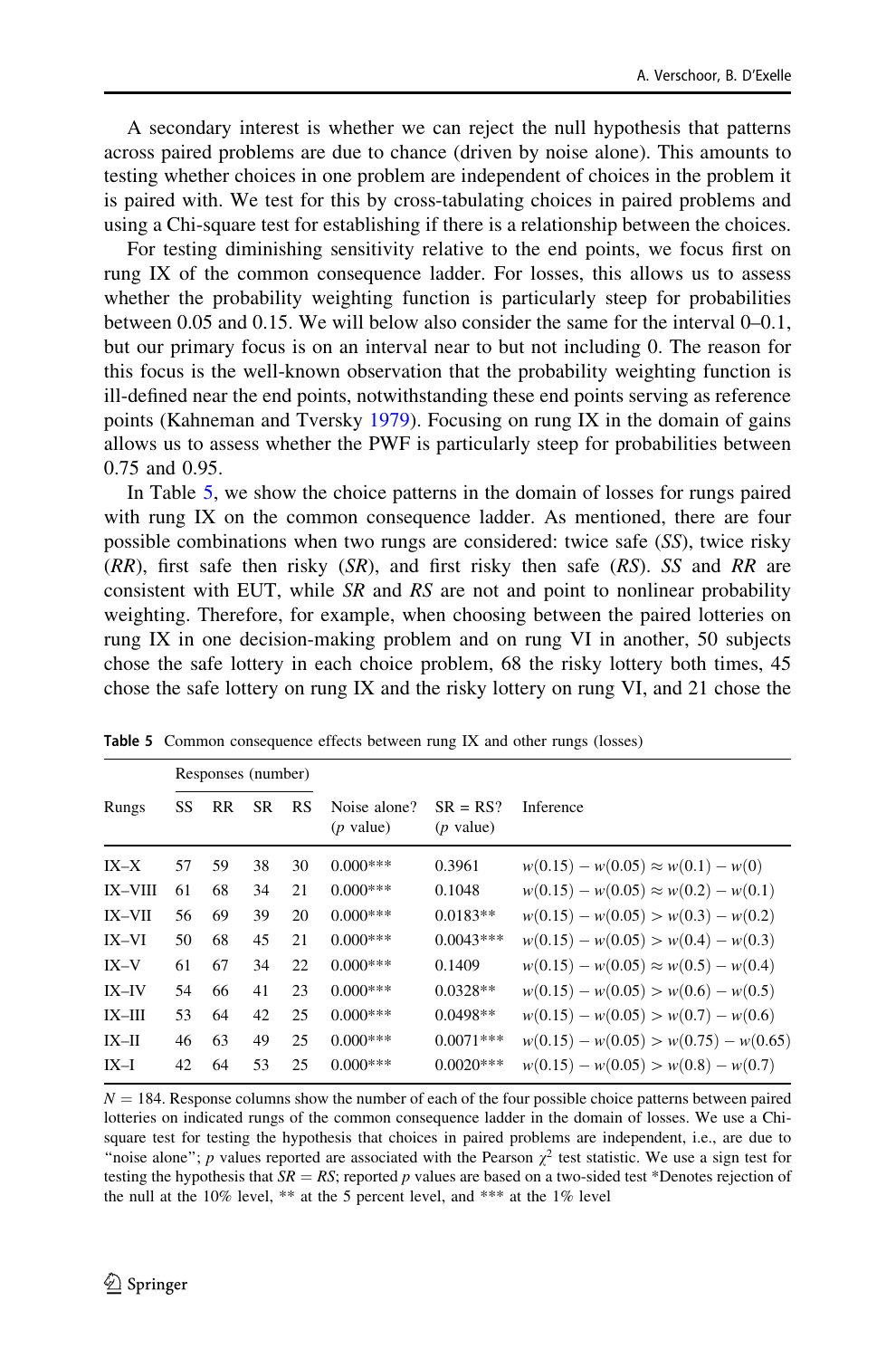<span id="page-26-0"></span>risky lottery on rung IX and the safe lottery on rung VI. We first check whether we can reject the notion that such choice patterns are due to ''noise alone'' by using a Chi-square test for testing the hypothesis that choices in paired problems are independent; this hypothesis is always rejected at the 1% level (Tables [5](#page-25-0) and [7](#page-27-0)).

Using a two-sided sign test, we next test whether  $SR$  is significantly different from RS for each of the nine steps involving rung IX. In the example of the step from rung VI to rung IX, the likelihood that SR and RS are due to error is equal to 0.43%; EUT is rejected at the  $1\%$  level. As demonstrated in Sect. [2.4,](#page-12-0) this points to nonlinear probability weighting. The probabilities for which this may be inferred are spelt out in the final column of Table [5](#page-25-0). In total, there are six significant common consequence effects: the PWF for losses is less steep for probabilities [0.2, 0.3], [0.3, 0.4], [0.5, 0.6], [0.6, 0.7], [0.65, 0.75], and [0.7, 0.8] than it is for [0.05, 0.15]. Conversely, no evidence is found that the PWF for losses is less steep for [0.05, 0.15] than for any other interval.

We next investigate whether more can be said about the shape of the PWF when considering all possible common consequence effects for losses (Table 6). Of the 45 possible steps between rungs, 10 point to statistically significant probability weighting. Nine of these point to particular steepness of the PWF for probabilities  $[0, 0.1]$  and  $[0.05, 0.15]$ , and are thus all consistent with concavity of the PWF arising from diminishing sensitivity relative to the end point of  $p = 0$ . The tenth significant common consequence effect suggests that the PWF is steeper for [0.4, 0.5] than for [0.7, 0.8], but is only significant at the 10% level. Since there are 45 comparisons, this effect is too weak to base a firm conclusion on.

For losses, we thus find strong evidence for a PWF that is relatively steep near  $p = 0$ . In marked contrast, for gains, we find no evidence that the PWF is relatively

|               | PWF steeper for row than column probabilities? |                         |                |                |    |          |          |                                                     |                |
|---------------|------------------------------------------------|-------------------------|----------------|----------------|----|----------|----------|-----------------------------------------------------|----------------|
|               | $0.05 - 0.15$                                  | $0.1 - 0.2$ $0.2 - 0.3$ |                |                |    |          |          | $0.3-0.4$ $0.4-0.5$ $0.5-0.6$ $0.6-0.7$ $0.65-0.75$ | $0.7 - 0.8$    |
| $0 - 0.1$     | ns.                                            | ns                      | ns             | $S^{\ast\ast}$ | ns | ns       | ns       | $s^*$                                               | $S^{\ast\ast}$ |
| $0.05 - 0.15$ |                                                | ns                      | $S^{\ast\ast}$ | $s***$         | ns | $s^{**}$ | $s^{**}$ | $S$ ***                                             | $s***$         |
| $0.1 - 0.2$   |                                                |                         | ns.            | ns             | ns | ns       | ns       | ns                                                  | ns             |
| $0.2 - 0.3$   |                                                |                         |                | ns             | ns | ns       | ns       | ns                                                  | ns             |
| $0.3 - 0.4$   |                                                |                         |                |                | ns | ns       | ns       | ns                                                  | ns             |
| $0.4 - 0.5$   |                                                |                         |                |                |    | ns       | ns       | ns                                                  | $s^*$          |
| $0.5 - 0.6$   |                                                |                         |                |                |    |          | ns       | ns.                                                 | ns             |
| $0.6 - 0.7$   |                                                |                         |                |                |    |          |          | ns                                                  | ns             |
| $0.65 - 0.75$ |                                                |                         |                |                |    |          |          |                                                     | ns             |

Table 6 All possible common consequence effects (losses)

s indicates that the PWF is steeper, ls that it is less steep for the row than for the column interval of probabilities; ns that the null hypothesis of equal steepness for the two intervals cannot be rejected. Each comparison is tested using a two-sided sign test that  $SR = RS$  for the relevant two rungs on the common consequence ladder, as explained in the main text. \* denotes rejection of the null at the 10% level, \*\* at the 5 percent level, and \*\*\* at the 1% level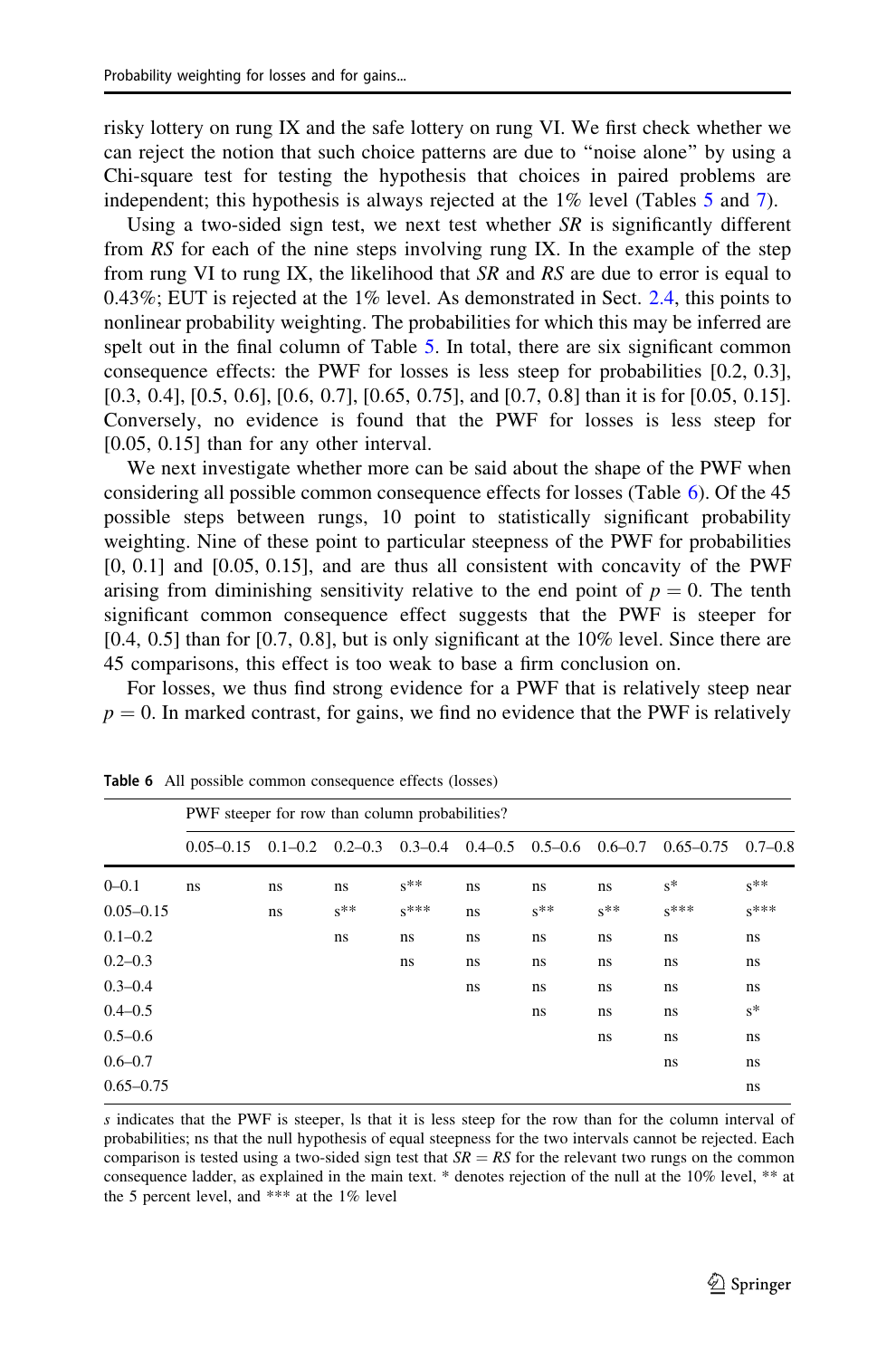<span id="page-27-0"></span>steep near  $p = 1$ . There are no significant common consequence effects involving rung IX (Table 7), which allows us to investigate the relative steepness of the PWF for [0.75, 0.95]. Likewise, no evidence is found for the PWF being steeper than elsewhere for the interval [0.8, 1.0] (Table [8](#page-28-0)).

There is some tentative evidence for the PWF for gains being relatively flat in the middle, which is consistent with an inverse S shape. It is less steep for [0.35, 0.55] than it is for  $[0.6, 0.8]$  and  $[0.7, 0.9]$  and less steep for  $[0.45, 0.65]$  than for [0.7, 0.9] (Table 7). However, the dominant impression for gains is the marked absence of probability weighting.

In sum, probability weighting in the domain of losses is pronounced and points to a relatively steep PWF near  $p = 0$ , which suggests diminishing sensitivity near that probability. This is consistent with an inverse S shape. No strong evidence is found for probability weighting in the domain of gains, but such evidence that is found is also consistent with an inverse S shape.

#### 4.3 Multivariate analysis of nonlinear probability weighting

We next report on correlates of probability weighting. We investigated these by classifying subjects according to their choice patterns across the ten rungs of the common consequence ladder (cf. Bleichrodt and Pinto ([2000\)](#page-34-0)), and running probit regressions in which the dependent variable is a dummy that captures one category of the classification. In the domain of gains, 35% of subjects are EUT consistent (19% chose always the risky lottery, 16% always safe). We classify the probability weighting of 30% as dominantly convex, because the number of times they chose

|               |    | Responses (Number) |           |           |                              |                            |                                               |
|---------------|----|--------------------|-----------|-----------|------------------------------|----------------------------|-----------------------------------------------|
| Rungs         | SS | RR                 | <b>SR</b> | <b>RS</b> | Noise alone?<br>$(p$ -value) | $SR = RS?$<br>$(p$ -value) | Inference                                     |
| $IX-X$        | 61 | 63                 | 30        | 30        | $0.000***$                   | 1.0000                     | $w(0.95) - w(0.75) \approx w(1) - w(0.8)$     |
| IX-VIII       | 67 | 64                 | 24        | 29        | $0.000***$                   | 0.5831                     | $w(0.95) - w(0.75) \approx w(0.9) - w(0.7)$   |
| <b>IX-VII</b> | 61 | 65                 | 30        | 28        | $0.000***$                   | 0.8957                     | $w(0.95) - w(0.75) \approx w(0.85) - w(0.65)$ |
| $IX-VI$       | 66 | 61                 | 25        | 32        | $0.000***$                   | 4270                       | $w(0.95) - w(0.75) \approx w(0.8) - w(0.6)$   |
| $IX-V$        | 58 | 62                 | 33        | 31        | $0.000***$                   | 0.9007                     | $w(0.95) - w(0.75) \approx w(0.75) - w(0.55)$ |
| $IX - IV$     | 63 | 66                 | 28        | 27        | $0.000***$                   | 1.0000                     | $w(0.95) - w(0.75) \approx w(0.7) - w(0.5)$   |
| $IX$ - $III$  | 63 | 72                 | 27        | 21        | $0.000***$                   | 0.4709                     | $w(0.95) - w(0.75) \approx w(0.65) - w(0.45)$ |
| $IX-H$        | 60 | 64                 | 30        | 29        | $0.000***$                   | 1.0000                     | $w(0.95) - w(0.75) \approx w(0.6) - w(0.4)$   |
| $IX-I$        | 53 | 65                 | 38        | 28        | $0.000***$                   | 0.2678                     | $w(0.95) - w(0.75) \approx w(0.55) - w(0.35)$ |

Table 7 Common consequence effects between rung IX and other rungs (gains)

 $N = 184$ . Responses columns show the number of each of the four possible choice patterns between paired lotteries on indicated rungs of the common consequence ladder in the domain of gains. We use a Chi-square test for testing the hypothesis that choices in paired problems are independent, i.e., are due to "noise alone"; p values reported are associated with the Pearson  $\chi^2$  test statistic. We use a sign test for testing the hypothesis that  $SR = RS$ ; reported p values are based on a two-sided test \*Denotes rejection of the null at the 10% level, \*\* at the 5 percent level, and \*\*\* at the 1% level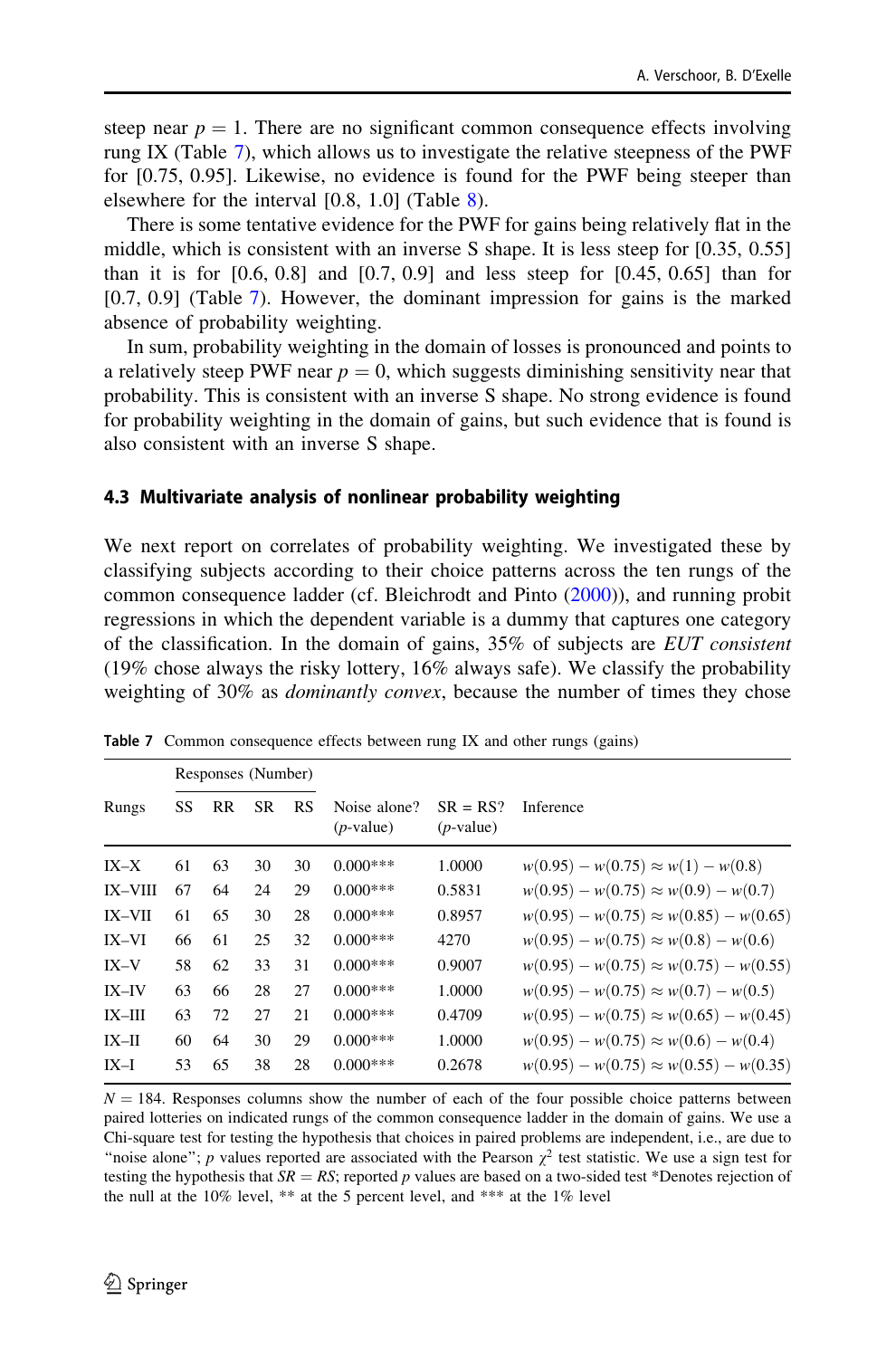|               |             | PWF steeper for row than column probabilities? |             |               |             |                                                                                                                                  |             |                                                                                                                                                                                                                                                                                                                                                         |             |
|---------------|-------------|------------------------------------------------|-------------|---------------|-------------|----------------------------------------------------------------------------------------------------------------------------------|-------------|---------------------------------------------------------------------------------------------------------------------------------------------------------------------------------------------------------------------------------------------------------------------------------------------------------------------------------------------------------|-------------|
|               | $0.4 - 0.6$ | $0.45 - 0.65$                                  | $0.5 - 0.7$ | $0.55 - 0.75$ | $0.6 - 0.8$ | $0.65 - 0.85$                                                                                                                    | $0.7 - 0.9$ | $0.75 - 0.95$                                                                                                                                                                                                                                                                                                                                           | $0.8 - 1.0$ |
| $0.35 - 0.55$ | ns          | ns                                             | ns          | Ξ             | $1s**$      | ns                                                                                                                               | ¦s*         | ns                                                                                                                                                                                                                                                                                                                                                      | ns          |
| $0.4 - 0.6$   |             | ns                                             | ns          | m             | ms          | ns                                                                                                                               | ns          | ns                                                                                                                                                                                                                                                                                                                                                      | ns          |
| $0.45 - 0.65$ |             |                                                | 1S          | m             | ls*         | ns                                                                                                                               | ns          | ns                                                                                                                                                                                                                                                                                                                                                      | as          |
| $0.5 - 0.7$   |             |                                                |             | m             | ns          | ns                                                                                                                               | ns          | ns                                                                                                                                                                                                                                                                                                                                                      | ns          |
| 0.55-0.75     |             |                                                |             |               | ns          | ns                                                                                                                               | ns          | ns                                                                                                                                                                                                                                                                                                                                                      | ns          |
| $0.6 - 0.8$   |             |                                                |             |               |             | 1S                                                                                                                               | ns          | ns                                                                                                                                                                                                                                                                                                                                                      | ns          |
| $0.65 - 0.85$ |             |                                                |             |               |             |                                                                                                                                  | ns          | ns                                                                                                                                                                                                                                                                                                                                                      | ns          |
| $0.7 - 0.9$   |             |                                                |             |               |             |                                                                                                                                  |             | ns                                                                                                                                                                                                                                                                                                                                                      | ns          |
| 1.75-0.95     |             |                                                |             |               |             |                                                                                                                                  |             |                                                                                                                                                                                                                                                                                                                                                         | 1S          |
|               |             |                                                |             |               |             | explained in the main text. * denotes rejection of the null at the 10% level, ** at the 5 percent level, and *** at the 1% level |             | indicates that the PWF is steeper, Is that it is less steep for the row than for the column interval of probabilities; ns that the null hypothesis of equal steepness for the two<br>intervals cannot be rejected. Each comparison is tested using a two-sided sign test that $SR = RS$ for the relevant two rungs on the common consequence ladder, as |             |

<span id="page-28-0"></span>Probability weighting for losses and for gains...

Table 8 All possible common consequence effects (gains)

Table 8 All possible common consequence effects (gains)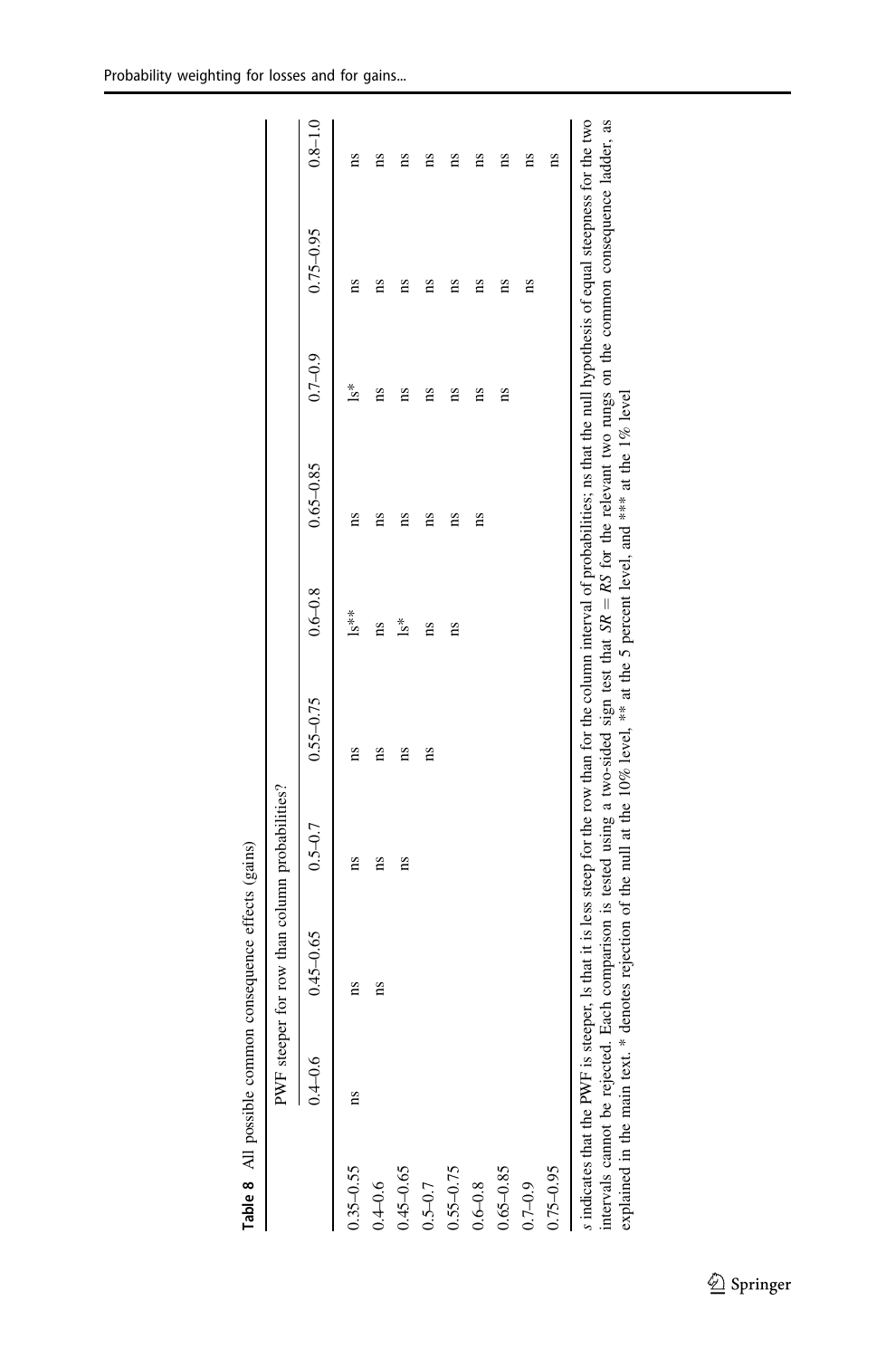<span id="page-29-0"></span>the risky lottery on the first five rungs exceeds that of the last five rungs. It follows that for them RS switches dominate between rungs corresponding with lower probabilities and rungs corresponding with higher probabilities, i.e., convexity dominates. For mirroring reasons, 20% are classified as exhibiting probability weighting that is dominantly concave, which leaves 15% of subjects unclassified in the domain of gains.

In the domain of losses,  $21\%$  of subjects are *EUT consistent* ( $14\%$  chose always risky; 7% always safe). For classifying the probability weighters, we ignore rungs V and VI, which capture a relatively flat stretch in the middle of the (aggregate) PWF. Dominant concavity (36% of subjects) is said to occur when the frequency of RS switches between rungs I and IV on one hand and rungs VII–X on the other exceeds that of the frequency of SR switches, and *dominant convexity* when it is the other way around (28%). As in the domain of gains, 15% of subjects remain unclassified in the domain of losses.

Tables [9](#page-30-0) and [10](#page-31-0) report marginal effects for a selection of the probit regressions we ran. In the domain of gains, women are less likely than men to be EUT consistent (Table [9](#page-30-0)). There is also a small effect of the order in which the lottery choice was presented on the likelihood of EUT consistency. In the domain of losses, risk aversion is positively and significantly correlated with EUT consistency, which (not reported in the table) is driven by its significant correlation with the ''always safe'' choice pattern.

Neither in the domain of gains nor in the domain of losses were any significant correlates found of the choice patterns dominantly convex and dominantly concave. The reason for this could well be that these classifications allow for a wide variety of choice patterns. We therefore zoomed in on probability weighting near the end points of  $p = 0$  in the domain of losses and  $p = 1$  in the domain of gains, i.e., comparisons involving rungs IX and X. Recall that, in the domain of gains, we do not find evidence for nonlinear probability weighting near  $p = 1$  for the sample as a whole (Table [8](#page-28-0)). By contrast, we find that convexity near  $p = 1$  is more common among traditional farmers (Table [10](#page-31-0)). In the domain of losses, for the sample as a whole, we found strong evidence for concavity near  $p = 0$  (Table [6\)](#page-26-0). By contrast, we find that convexity near  $p = 0$  is more common among traditional farmers (Table [10](#page-31-0)). We will reflect on these contrasting findings for traditional and other farmers in Sect. 5.

## 5 Discussion and conclusion

Our findings are usefully summarised in terms of our hypotheses (see Sect. [2.2\)](#page-7-0). Hypothesis 1 postulates diminishing sensitivity of the PWF relative to  $p^* = 0$ , which we investigated and confirm in the domain of losses. Hypothesis 2 postulates diminishing sensitivity of the PWF relative to  $p^* = 1$ , which we investigated but cannot confirm in the domain of gains. Hypotheses 3 and 4 postulate diminishing sensitivity relative to reference probability  $p^*$ ,  $0< p^*$ <1. Hypothesis 3 states that the PWF is concave for probabilities  $(p^y, 1]$ . For gains, this is rejected, as those rejections of expected utility theory we find are all consistent with convexity for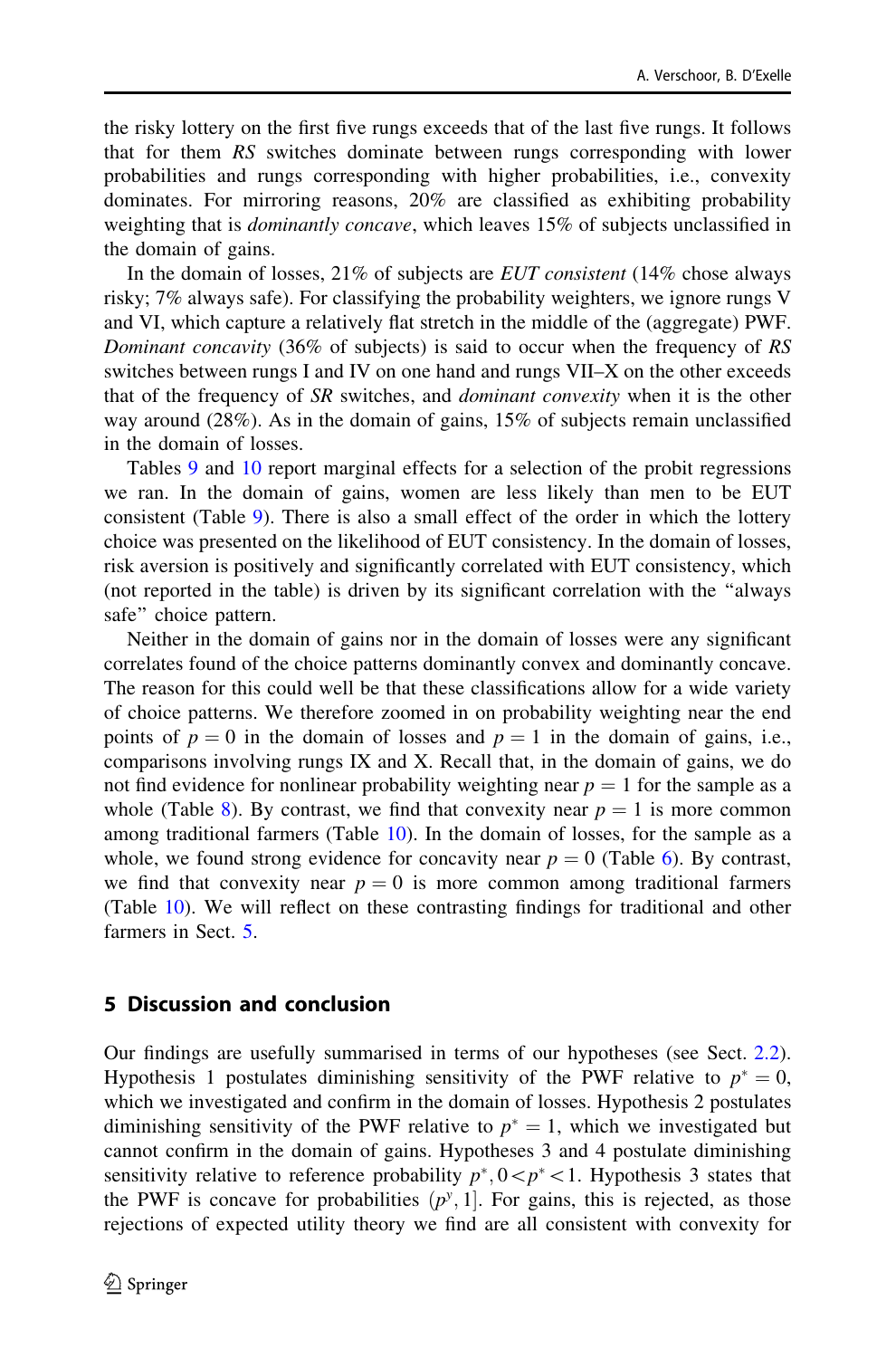|                                                      | Dependent variables   |                         |
|------------------------------------------------------|-----------------------|-------------------------|
| Variable                                             | EUT consistent(gains) | EUT consistent (losses) |
| Traditional farmer $(=1)$                            | $-0.07$               | 0.02                    |
|                                                      | (0.08)                | (0.07)                  |
| Wealth index                                         | 0.00                  | $-0.00$                 |
|                                                      | (0.02)                | (0.01)                  |
| Risk aversion (CRRA)                                 | 0.02                  | $0.04**$                |
|                                                      | (0.02)                | (0.02)                  |
| Female $(=1)$                                        | $-0.25***$            | 0.04                    |
|                                                      | (0.08)                | (0.06)                  |
| Years of schooling                                   | $-0.00$               | 0.01                    |
|                                                      | (0.01)                | (0.01)                  |
| Age                                                  | 0.00                  | 0.00                    |
|                                                      | (0.00)                | (0.00)                  |
| Harvest failed in past $5$ years $(=1)$              | 0.03                  | $-0.04$                 |
|                                                      | (0.10)                | (0.08)                  |
| Experienced severe flooding in past $5$ years $(=1)$ | 0.10                  | 0.01                    |
|                                                      | (0.10)                | (0.08)                  |
| Experienced severe drought in past $5$ years $(=1)$  | $-0.08$               | $-0.07$                 |
|                                                      | (0.14)                | (0.13)                  |
| Order $1 - 10 (=1)$                                  | $-0.14*$              | $-0.04$                 |
|                                                      | (0.08)                | (0.06)                  |
| Experimenter team $(=1$ for team 1, 0 for team 2)    | $-0.18$               | $-0.15$                 |
|                                                      | (0.17)                | (0.14)                  |
| Control question correct $(=1)$                      | 0.05                  | 0.16                    |
|                                                      | (0.11)                | (0.06)                  |
| $\boldsymbol{N}$                                     | 183                   | 184                     |
| Pseudo $R^2$                                         | 0.12                  | 0.12                    |

#### <span id="page-30-0"></span>Table 9 EUT consistent: regression analysis

Probit regression, reporting marginal effects; robust standard errors are in parentheses; session fixed effects were used (not reported in the table). \*\*\*, \*\*, and \* indicate two-sided significance levels at 1%, 5%, and 10%, respectively

[0.35, 1]. Moreover, convexity of the PWF approaching  $p = 1$  is found to be particularly pronounced for traditional farmers. Hypothesis 4 states that the PWF is convex for probabilities  $[0, p^y)$ , which we reject for the aggregate sample (as implied by the confirmation of hypothesis 1). However, for traditional farmers, convexity of the PWF near  $p^* = 0$  is more likely than for others.

How do these findings relate to the previous literature, and what do they suggest? The absence of support in the aggregate sample for a reference probability of  $p^* = 1$ in the domain of gains is out of line with the bulk of lab studies in Western countries, as well as with quite a few lab-in-the-field studies in developing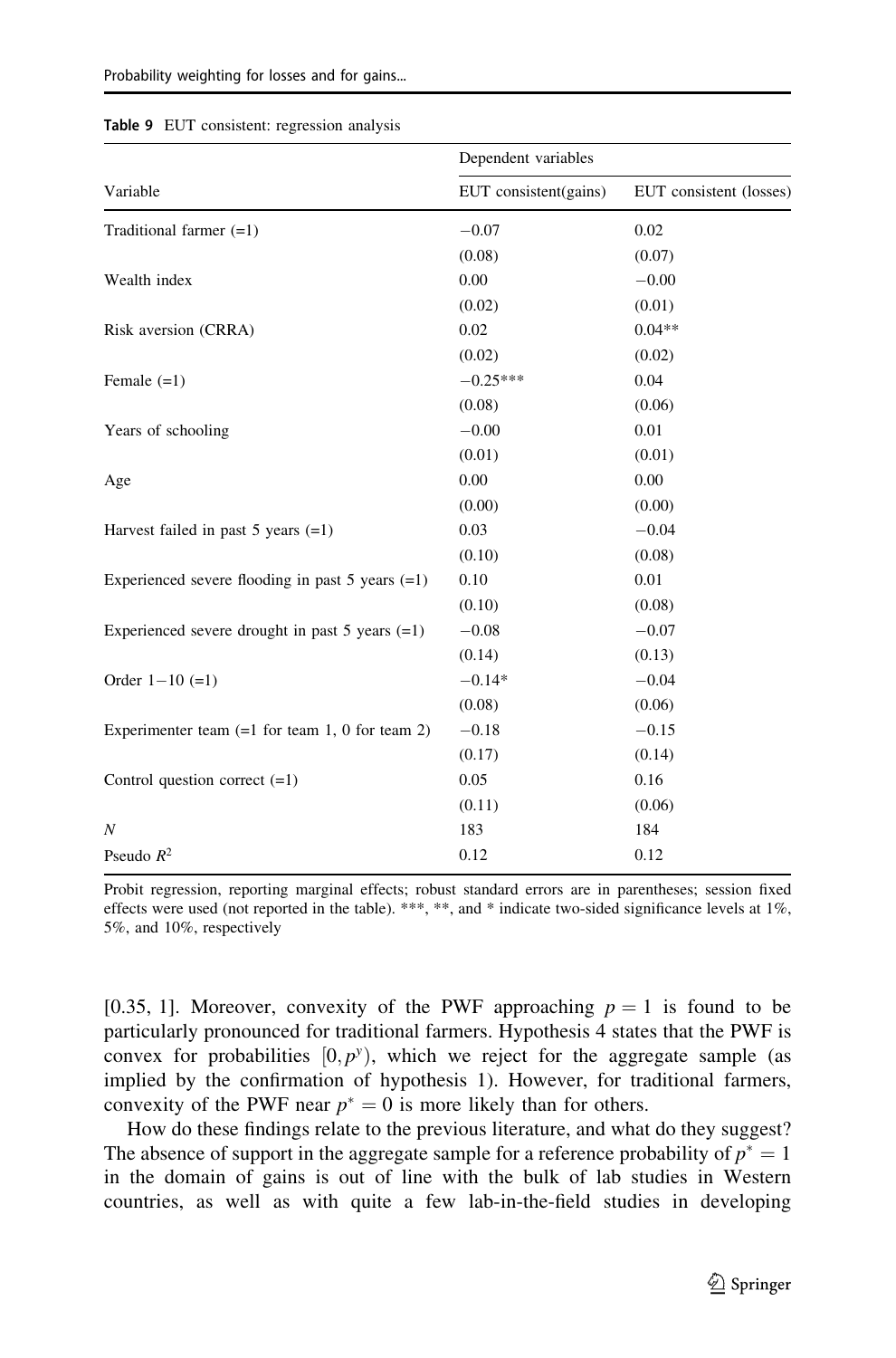|                                                     | Dependent variables            |                                 |
|-----------------------------------------------------|--------------------------------|---------------------------------|
| Variable                                            | Convex near $p = 1$<br>(gains) | Convex near $p = 0$<br>(losses) |
| Traditional farmer $(=1)$                           | $0.13**$                       | $0.18**$                        |
|                                                     | (0.07)                         | (0.09)                          |
| Wealth index                                        | $0.02*$                        | 0.00                            |
|                                                     | (0.01)                         | (0.02)                          |
| Risk aversion (CRRA)                                | 0.01                           | $-0.03$                         |
|                                                     | (0.01)                         | (0.03)                          |
| Female $(=1)$                                       | $-0.00$                        | $-0.06$                         |
|                                                     | (0.05)                         | (0.08)                          |
| Years of schooling                                  | 0.00                           | $-0.02$                         |
|                                                     | (0.00)                         | (0.01)                          |
| Age                                                 | 0.00                           | $-0.01*$                        |
|                                                     | (0.00)                         | (0.00)                          |
| Harvest failed in past $5$ years $(=1)$             | 0.02                           | $0.17*$                         |
|                                                     | (0.06)                         | (0.09)                          |
| Experienced severe flooding in past 5 years         | $-0.04$                        | $-0.12$                         |
| $(=1)$                                              | (0.07)                         | (0.10)                          |
| Experienced severe drought in past $5$ years $(=1)$ | $-0.08$                        | 0.15                            |
|                                                     | (0.11)                         | (0.13)                          |
| Order $1 - 10 (=1)$                                 | $-0.10*$                       | $-0.07$                         |
|                                                     | (0.05)                         | (0.08)                          |
| Experimenter team $(=1$ for team 1, 0 for team      | $-0.06$                        | 0.25                            |
| 2)                                                  | (0.12)                         | (0.19)                          |
| Control question correct $(=1)$                     | 0.04                           | $-0.08$                         |
|                                                     | (0.05)                         | (0.15)                          |
| $\overline{N}$                                      | 176                            | 184                             |
| Pseudo $R^2$                                        | 0.16                           | 0.10                            |
|                                                     |                                |                                 |

<span id="page-31-0"></span>**Table 10** Probability weighting near  $p = 0$  and  $p = 1$ : regression analysis

Probit regression, reporting marginal effects; robust standard errors are in parentheses; session fixed effects were used (not reported in the table). \*\*\*, \*\*, and \* indicate two-sided significance levels at 1%, 5%, and 10%, respectively

countries. The dominant probability weighting found in Western labs finds diminishing sensitivity relative to  $p^* = 1$ ; see the reviews of the many studies of probability weighting in Wu and Gonzalez [\(1996,](#page-35-0) [1998\)](#page-35-0), Prelec [\(1998](#page-35-0)), Gonzalez and Wu ([1999\)](#page-34-0), Starmer ([2000\)](#page-35-0), Sugden [\(2004](#page-35-0)), Stott ([2006](#page-35-0)), Van de Kuilen and Wakker ([2011\)](#page-35-0), Fehr-Duda and Epper [\(2012](#page-34-0)). The evidence on probability weighting in developing countries is more limited. Imposing Prelec ([1998](#page-35-0))'s one-parameter functional form, Tanaka et al. [\(2010](#page-35-0)) find evidence for an inverse S-shaped PWF in a rural sample from Vietnam. Adopting the methodology developed by Tanaka et al. ([2010](#page-35-0)), Liu [\(2013](#page-35-0)) also finds evidence for an inverse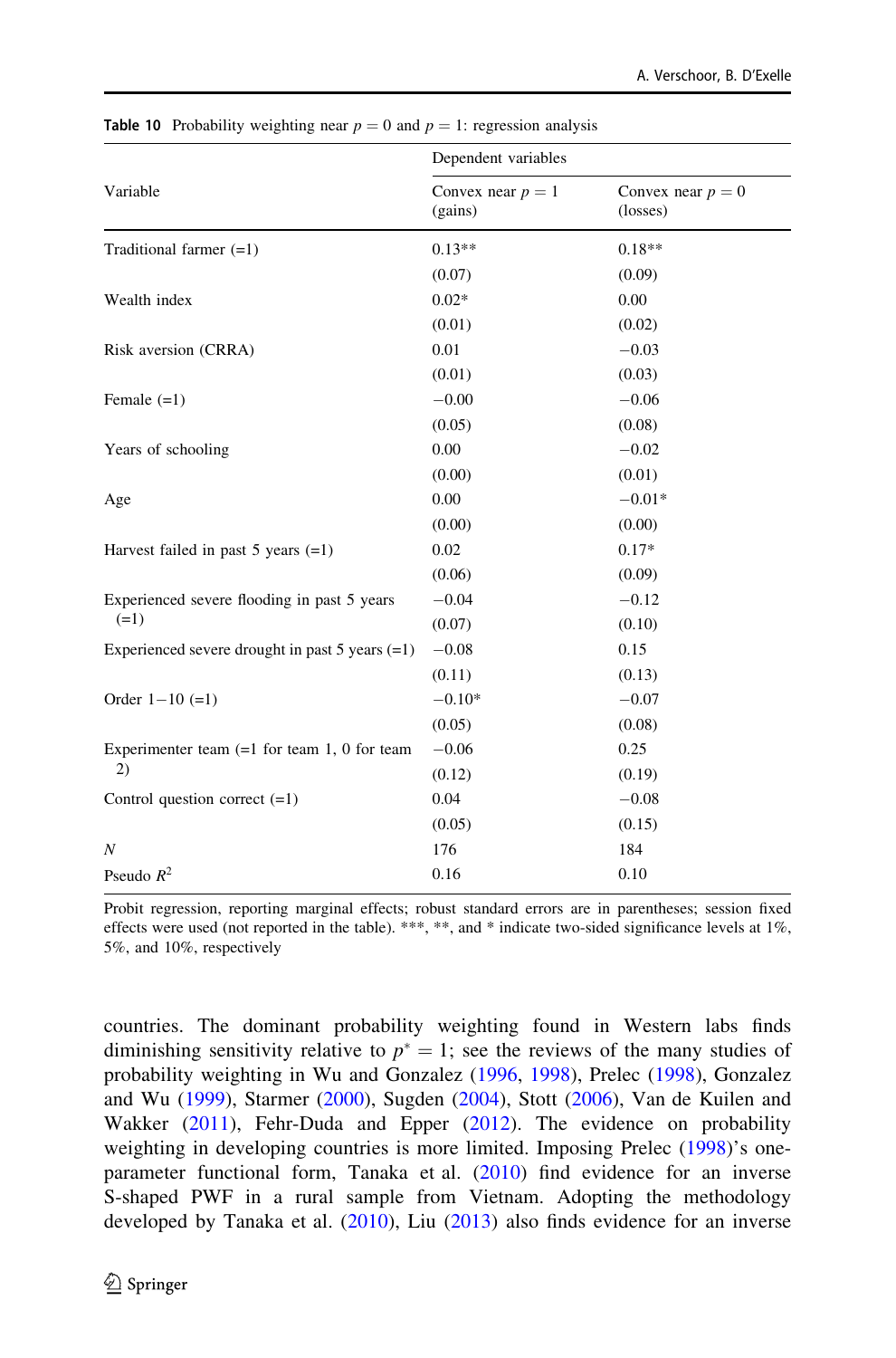S-shaped PWF, in a sample of Chinese cotton farmers. Eliciting certainty equivalents of binary lotteries, and estimating parameters of Prelec ([1998\)](#page-35-0)'s twoparameter functional form, Vieider et al. ([2018\)](#page-35-0) find evidence for an inverse S-shaped PWF for a sample of the general population in rural Ethiopia.<sup>17</sup> An inverse S implies a reference probability of  $p^* = 1$ , so we do not find evidence supporting the lab-in-the field studies for developing countries that find this shape of the PWF. One reason for this could be that imposing a functional form for the entire domain of a PWF may suggest probability weighting for certain ranges of probabilities that would not be found if the investigations zoomed in on that range. For example, estimating parameters of one of Prelec ([1998\)](#page-35-0)'s PWFs for a sample in which in reality only diminishing sensitivity near  $p^* = 0$  existed and not near  $p^* = 1$  would yield estimates consistent with an inverse S and therefore erroneously suggest convexity near 1.0 (which implies diminishing sensitivity near  $p^* = 1$ ).

For that reason, we adopted a methodology in this study that enables morerefined tracking of the PWF: common consequence ladders. It is similar to but much more-refined than Humphrey and Verschoor ([2004a](#page-34-0), [2004b](#page-34-0)), who, in five rural samples from Ethiopia, Uganda and India find evidence for an S-shaped PWF. (They investigate gains only, not losses.) As in our study, they use common consequence shifts to investigate nonlinear probability weighting. Unlike in our study, the probabilities they consider are limited to 0, 0.25, 0.5, 0.75, and 1. The contrast between their studies and ours is striking, given the similarity in methods (common consequence ladders) and subjects (poor rural farmers, including in Uganda). They find that the PWF for gains is steep for the middle range of probabilities (in the vicinity of 0.5), whereas we find that it is flat for that range. A hypothesis for explaining the difference is that their particular selection of probabilities made the one in the middle, 0.5, prominent so that it became a reference probability. A reference probability of  $p^* = 0.5$  gives rise to an S-shaped PWF, so one that is particularly steep for the middle range of probabilities. This hypothesis may be worth testing in future research.

The reference probability of  $p^* = 0$  that we find in the domain of losses is consistent with the literature on probability weighting that included losses, all conducted in Western labs (Tversky and Kahneman [1992](#page-35-0); Abdellaoui [2000;](#page-34-0) Etchart-Vincent [2004;](#page-34-0) Abdellaoui et al. [2005\)](#page-34-0). The weak evidence we find for an additional reference probability of  $p^* = 0.5$  in the domain of losses is at odds with that literature. The evidence is not strong enough to base a firm conclusion on, so may require a higher powered test.

Our findings are plausible in the context of livelihoods strategies of farmers in the rural areas of developing countries. These areas are characterised by frequent shocks that threaten livelihoods, such as droughts, pests and diseases, and so forth (Fafchamps [2003](#page-34-0)). Our study area is no exception (see Sect. [4.1](#page-21-0)). These shocks notwithstanding, farmers in our study area do invest: 65% of farmers buy fertiliser for the growing of their crops; 31% grow cash crops, despite great income volatility and sizeable probabilities of investment losses (Verschoor et al. [2016](#page-35-0), p.140).

<sup>&</sup>lt;sup>17</sup> Using a similar approach, l'Haridon and Vieider [\(2018](#page-34-0)) find evidence for an inverse S in student samples from 30 countries, including many developing countries.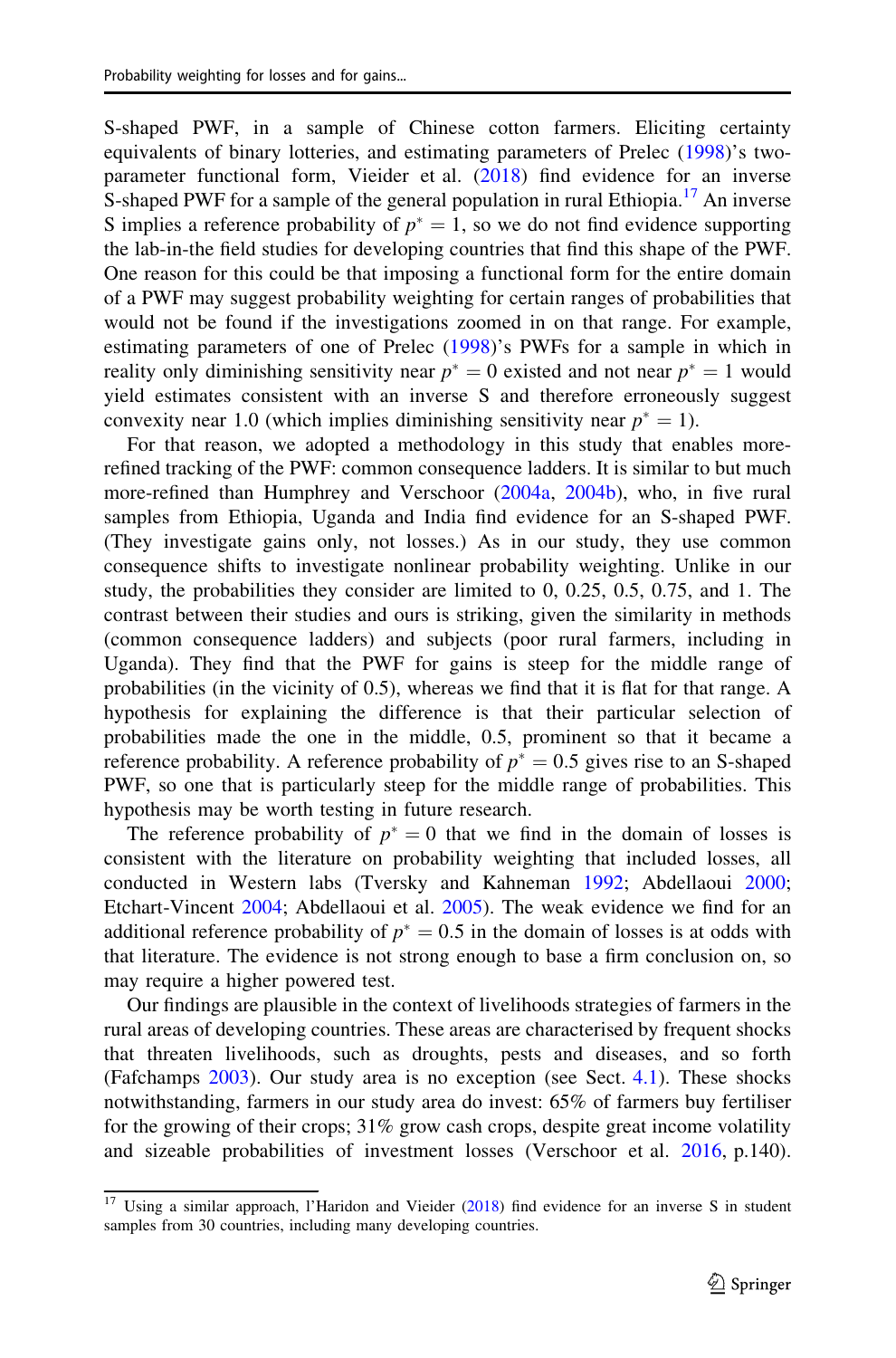Persistent probability weighting for a farmer who invests every agricultural season would be surprising, since it causes profits to be lower than they could have been. In other words, probability weighting is a bias that an experienced decision-maker under risk is unlikely to indulge in. Our finding of a marked absence of probability weighting in the domain of gains is consistent with this insight. So is our finding that such probability weighting persists among traditional farmers, who are not in the habit of investing.

The pronounced probability weighting we find in the domain of losses is striking in the light of its marked absence in the domain of gains. We find strong evidence for concavity of the PWF that is consistent with diminishing sensitivity relative to  $p^* = 0$ . To help interpret this, it is helpful to appreciate the reality of agricultural investment in the study area. The inability to recoup an investment may spell the end of the road for smallholder farmers, since Centenary Rural Development Bank (the main source of agricultural credit in the area) may claim a farmer's land. A nonzero probability that an agricultural investment results in a loss is therefore a very serious matter. Finding diminishing sensitivity relative to  $p^* = 0$  in the domain of losses (i.e., caring particularly when the probability of a loss starts to deviate from zero) is therefore less surprising than diminishing sensitivity relative to  $p^* = 1$ in the domain of gains would have been for experienced decision-makers under risk. The contrasting finding for traditional farmers is again telling. For them, we find convexity, not concavity, of the PWF for small probabilities. These farmers are not in the habit of investing, so this finding is not likely to reflect their attitudes towards losses that may result from agricultural investment. It may well reflect a more general attitude to uncertainty that stems from farming in a particularly hazardous environment. Every few years a drought will strike, or pests and diseases will destroy the harvest. A probability of zero of no losses is therefore an abstract concept, which may help to explain that small probabilities are treated as not that dissimilar from zero and hence the relative flatness of the PWF in the vicinity of zero.

To conclude, in this study, we investigated the probability weighting habits of farmers from eastern Uganda. Previous studies of risky choice in developing countries have not separately investigated probability weighting for losses, but some studies for Western labs have. We find evidence of a reference probability of 0 in the domain of losses. A reference probability of 0 is consistent with an inverse S-shaped probability weighting function. In that respect, our findings are similar to the bulk of the evidence from Western labs. We do not find evidence for a reference probability of 1 in the domain of gains (apart from for traditional farmers, about one third of our sample). In that respect, our findings are at odds with most evidence from Western labs as well as with earlier studies of probability weighting in developing countries. We interpret this as evidence for experience of risky choice diminishing the tendency to transform probabilities nonlinearly into decision weights, although less so in the domain of losses.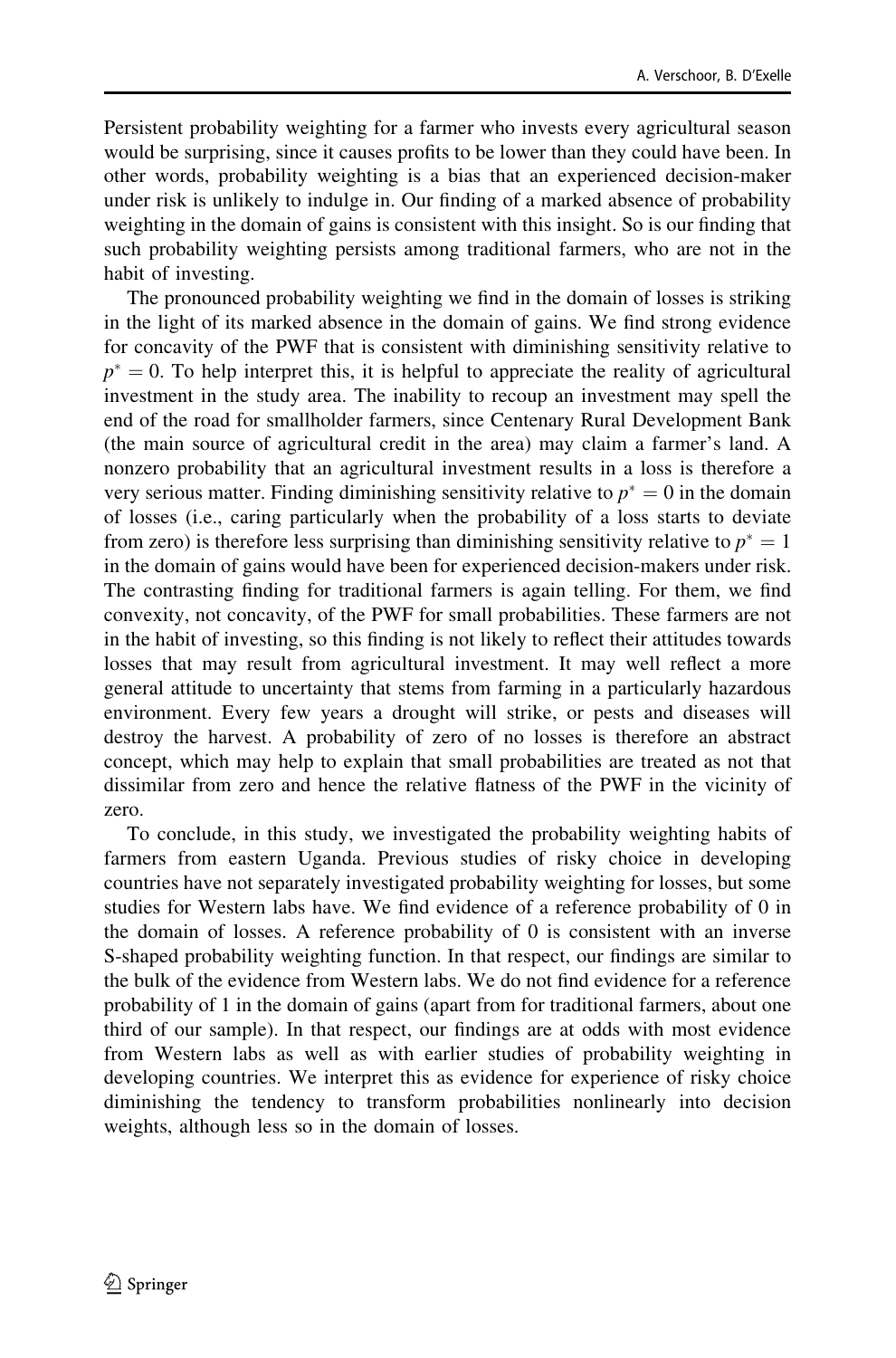<span id="page-34-0"></span>Open Access This article is licensed under a Creative Commons Attribution 4.0 International License, which permits use, sharing, adaptation, distribution and reproduction in any medium or format, as long as you give appropriate credit to the original author(s) and the source, provide a link to the Creative Commons licence, and indicate if changes were made. The images or other third party material in this article are included in the article's Creative Commons licence, unless indicated otherwise in a credit line to the material. If material is not included in the article's Creative Commons licence and your intended use is not permitted by statutory regulation or exceeds the permitted use, you will need to obtain permission directly from the copyright holder. To view a copy of this licence, visit [http://](http://creativecommons.org/licenses/by/4.0/) [creativecommons.org/licenses/by/4.0/.](http://creativecommons.org/licenses/by/4.0/)

### References

- Abdellaoui, M. (2000). Parameter-free elicitation of utility and probability weighting functions. Management Science, 46(11), 1497–1512.
- Abdellaoui, M., Driouchi, A., & l'Haridon, O. (2011). Risk aversion elicitation: Reconciling tractability and bias minimization. Theory and Decision, 71, 63–80.
- Abdellaoui, M., Vossmann, F., & Weber, M. (2005). Choice-based elicitation and decomposition of decision weights for gains and losses under uncertainty. *Management Science*, 51(9), 1384–1399.
- Allais, M. (1953). Le comportement de l'homme rationnel devant le risque: Critique des postulats et axiomes de l'École Américaine. Econometrica, 21(4), 503-546.
- Blavatskyy, P. R. (2006). Axiomatization of a preference for most probable winner. *Theory and Decision*, 60, 17–33.
- Bleichrodt, H., & Pinto, J. L. (2000). A parameter-free elicitation of the probability weighting function in medical decision analysis. Management Science, 46, 1485–1496.
- Dave, C., Eckel, C. C., Johnson, C. A., & Rojas, C. (2010). Eliciting risk preferences: When is simple better? Journal of Risk and Uncertainty, 41(3), 219–243.
- Etchart-Vincent, N. (2004). Is probability weighting sensitive to the magnitude of consequences? An experimental investigation on losses. Journal of Risk and Uncertainty, 28(3), 217–235.
- Etchart-Vincent, N., & l'Haridon, O. (2011). Monetary incentives in the loss domain and behavior toward risk: An experimental comparison of three reward schemes including real losses. Journal of Risk and Uncertainty, 42, 61–83.
- Fafchamps, M. (2003). Rural poverty, risk and development. Cheltenham: Edward Elgar.
- Fehr-Duda, H., & Epper, T. (2012). Probability and risk: Foundations and economic implications of probability-dependent risk preferences. Annual Review of Economics, 4, 567–593.
- Filmer, D., & Pritchett, L. H. (2001). Estimating wealth effects without expenditure data—or tears: An application to educational enrolments in states of India. Demography, 38(1), 115–132.
- Gneezy, U., & Potters, J. (1997). An experiment on risk taking and evaluation periods. The Quarterly Journal of Economics, 112(2), 631–645.
- Gonzalez, R., & Wu, G. (1999). On the shape of the probability weighting function. Cognitive Psychology, 38, 129–166.
- Harrison, G. W., Humphrey, S. J., & Verschoor, A. (2010). Choice under uncertainty: Evidence from Ethiopia, India and Uganda. The Economic Journal, 120(543), 80–104.
- Hey, J. D., & Orme, C. (1994). Investigating generalizations of expected utility theory using experimental data. Econometrica, 62, 1291–1326.
- Humphrey, S. J., & Verschoor, A. (2004a). Decision-making under risk among small farmers in East Uganda. Journal of African Economies, 13(1), 44–101.
- Humphrey, S. J., & Verschoor, A. (2004b). The probability weighting function: Experimental evidence from Uganda, India and Ethiopia. Economics Letters, 84, 419–425.
- Kahneman, D., & Tversky, A. (1979). Prospect theory: An analysis of decision under risk. Econometrica, 47(2), 263–291.
- Koszegi, B., & Rabin, M. (2006). A model of reference-dependent preferences. The Quarterly Journal of Economics, 121(4), 1133–1165.
- Koszegi, B., & Rabin, M. (2007). Reference-dependent risk attitudes. The American Economic Review, 97(4), 1047–1073.
- l'Haridon, O., Vieider, F. M. (2018). All over the map: A worldwide comparison of risk preferences. Quantitative Economics, forthcoming.